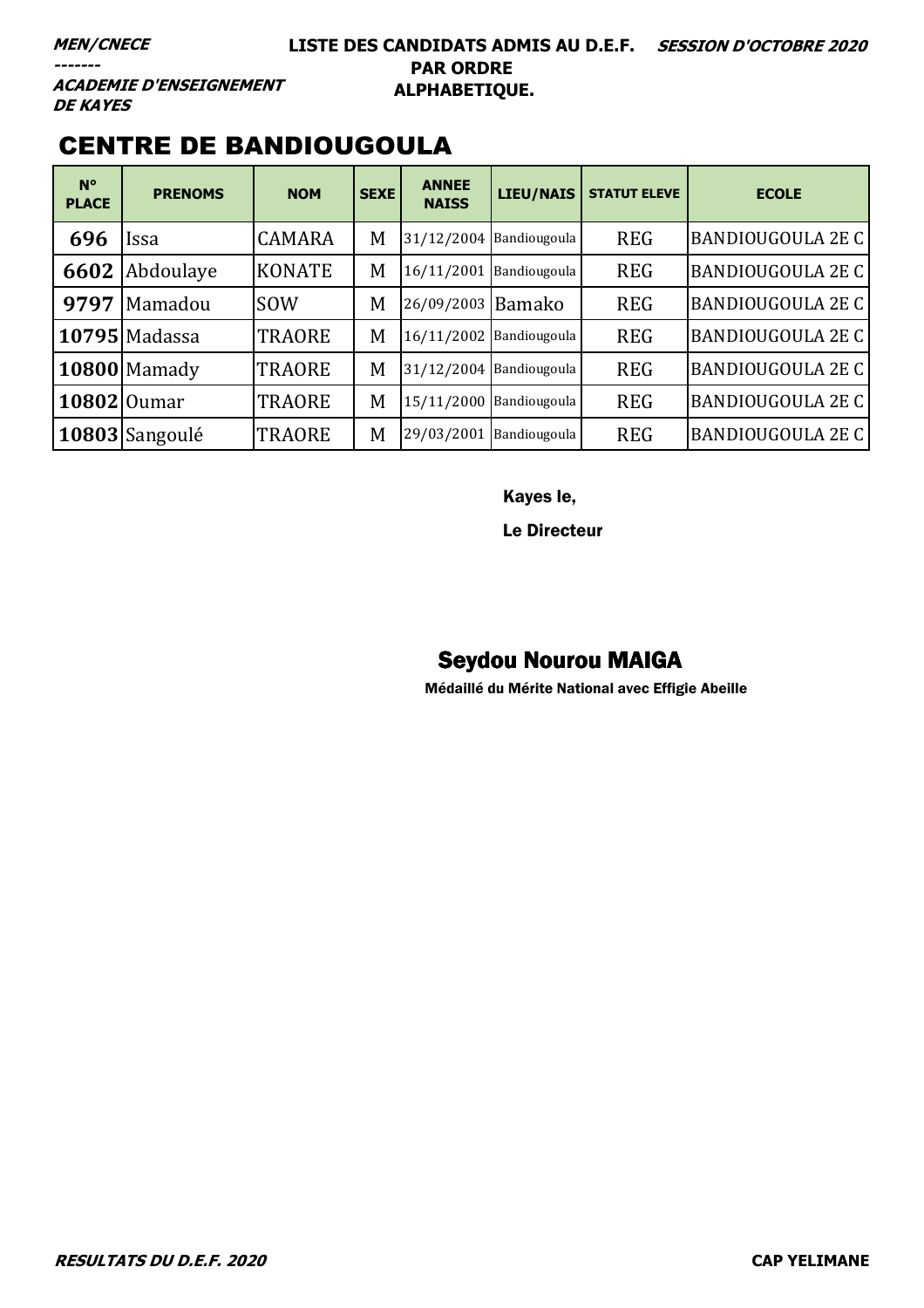**ACADEMIE D'ENSEIGNEMENT DE KAYES** 

### CENTRE DE DIONCOULANE 2è CYCLE

| $N^{\circ}$<br><b>PLACE</b> | <b>PRENOMS</b>       | <b>NOM</b>       | <b>SEXE</b>  | <b>ANNEE</b><br><b>NAISS</b> | <b>LIEU/NAIS</b>       | <b>STATUT ELEVE</b> | <b>ECOLE</b>     |
|-----------------------------|----------------------|------------------|--------------|------------------------------|------------------------|---------------------|------------------|
| 607                         | <b>Kadia</b>         | <b>BERTHE</b>    | $\mathbf{F}$ | 01/01/1996 Sougoumba         |                        | CL                  | CL               |
| 678                         | Mahamadou            | <b>BOMOU</b>     | M            | 31/12/2003                   | Yelimané               | <b>REG</b>          | DIONCOULANÉ 2E C |
| 1263                        | Foulemata            | <b>CISSOKO</b>   | F            | 14/07/2003 Sandaré           |                        | <b>REG</b>          | DIONCOULANÉ 2E C |
| 1326                        | <b>Bakary</b>        | COULIBALY        | M            |                              | 21/09/2003 Dioncoulané | <b>REG</b>          | DIONCOULANÉ 2E C |
| 1327                        | <b>Mamou</b>         | <b>COULIBALY</b> | F            |                              | 20/09/2005 Dioncoulané | <b>REG</b>          | DIONCOULANÉ 2E C |
| 2131                        | Kolly                | <b>DEMBELE</b>   | M            |                              | 23/11/2005 Dioncoulané | <b>REG</b>          | DIONCOULANÉ 2E C |
| 2132                        | Mahamadou A. DEMBELE |                  | M            | 05/12/2003 Dioncoulané       |                        | <b>REG</b>          | DIONCOULANÉ 2E C |
| 2133                        | Mahamadou M. DEMBELE |                  | M            |                              | 13/07/2003 Dioncoulané | <b>REG</b>          | DIONCOULANÉ 2E C |
| 4102                        | Cheick Oumar DIATAKO |                  | M            |                              | 17/10/2005 Dioncoulané | <b>REG</b>          | DIONCOULANÉ 2E C |
| 4517                        | Mahamadou            | <b>DOUCOURE</b>  | M            | 23/12/2003   Fongou          |                        | <b>REG</b>          | DIONCOULANÉ 2E C |
| 4518                        | Saïbou               | <b>DOUCOURE</b>  | M            | 03/12/2005 Fongou            |                        | <b>REG</b>          | DIONCOULANÉ 2E C |
| 6489                        | Djéïdy               | <b>KOITA</b>     | M            | 16/06/2000                   | Yelimané               | CL                  | CL               |
| 6490                        | Mahamadou            | <b>KOITA</b>     | M            |                              | 18/11/1999 Dioncoulané | CL                  | CL               |
| 7089                        | <b>Bintou</b>        | <b>KOUYATE</b>   | F            | 30/05/2003   KAYES           |                        | <b>REG</b>          | DIONCOULANÉ 2E C |
| 7123                        | Amadou               | LY               | M            | 01/01/2007 Yarka             |                        | <b>REG</b>          | DIONCOULANÉ 2E C |
| 7398                        | Moussa               | <b>MAREGA</b>    | M            | 29/09/2004                   | Bena                   | <b>REG</b>          | DIONCOULANÉ 2E C |
| 7399                        | Youssouf             | <b>MAREGA</b>    | M            | 15/04/2006 Benna             |                        | <b>REG</b>          | DIONCOULANÉ 2E C |
| 7554                        | Moussa               | <b>N'DIAYE</b>   | M            | 01/01/2004 Foungou           |                        | <b>REG</b>          | DIONCOULANÉ 2E C |
| 7555                        | Saïbou               | N'DIAYE          | M            | 27/10/2005 Foungou           |                        | <b>REG</b>          | DIONCOULANÉ 2E C |
|                             | 7750 Djènèba         | <b>NIMAGA</b>    | F            | 13/09/2004 Bamako            |                        | <b>REG</b>          | DIONCOULANÉ 2E C |
|                             | 7828 Hatouma         | <b>SACKO</b>     | F            | 06/11/2003 Dioncoulané       |                        | <b>REG</b>          | DIONCOULANÉ 2E C |
| 7829                        | Oumar                | <b>SACKO</b>     | M            |                              | 11/12/2004 Dioncoulané | <b>REG</b>          | DIONCOULANÉ 2E C |
|                             | $7924$ Lassana       | SAGNARA          | M            | 31/03/2004 Kodié             |                        | <b>REG</b>          | DIONCOULANÉ 2E C |
| 8726                        | Oumar Djibril        | <b>SIMA</b>      | M            |                              | 04/06/2002 Dioncoulané | <b>REG</b>          | DIONCOULANÉ 2E C |
| 8794                        | Fouleymata           | <b>SISSOKO</b>   | F            | 20/02/2005 Monzombougou      |                        | <b>REG</b>          | DIONCOULANÉ 2E C |
| 9647                        | Bakary-Sidiki        | SOUKOUNA         | M            | 02/12/2003 Yelimané          |                        | <b>REG</b>          | DIONCOULANÉ 2E C |
|                             | 9648 Djegui          | SOUKOUNA         | M            | 23/05/2003 Yelimané          |                        | <b>REG</b>          | DIONCOULANÉ 2E C |
|                             | 9650 Mady Maro       | SOUKOUNA         | M            | 27/03/2004 Bamako            |                        | <b>REG</b>          | DIONCOULANÉ 2E C |
|                             | 10488 Adama          | TOURE            | M            | 31/05/2003 Bamako            |                        | <b>REG</b>          | DIONCOULANÉ 2E C |
|                             | 10490 Hamet          | <b>TOURE</b>     | M            | 04/01/2004 Dioncoulané       |                        | <b>REG</b>          | DIONCOULANÉ 2E C |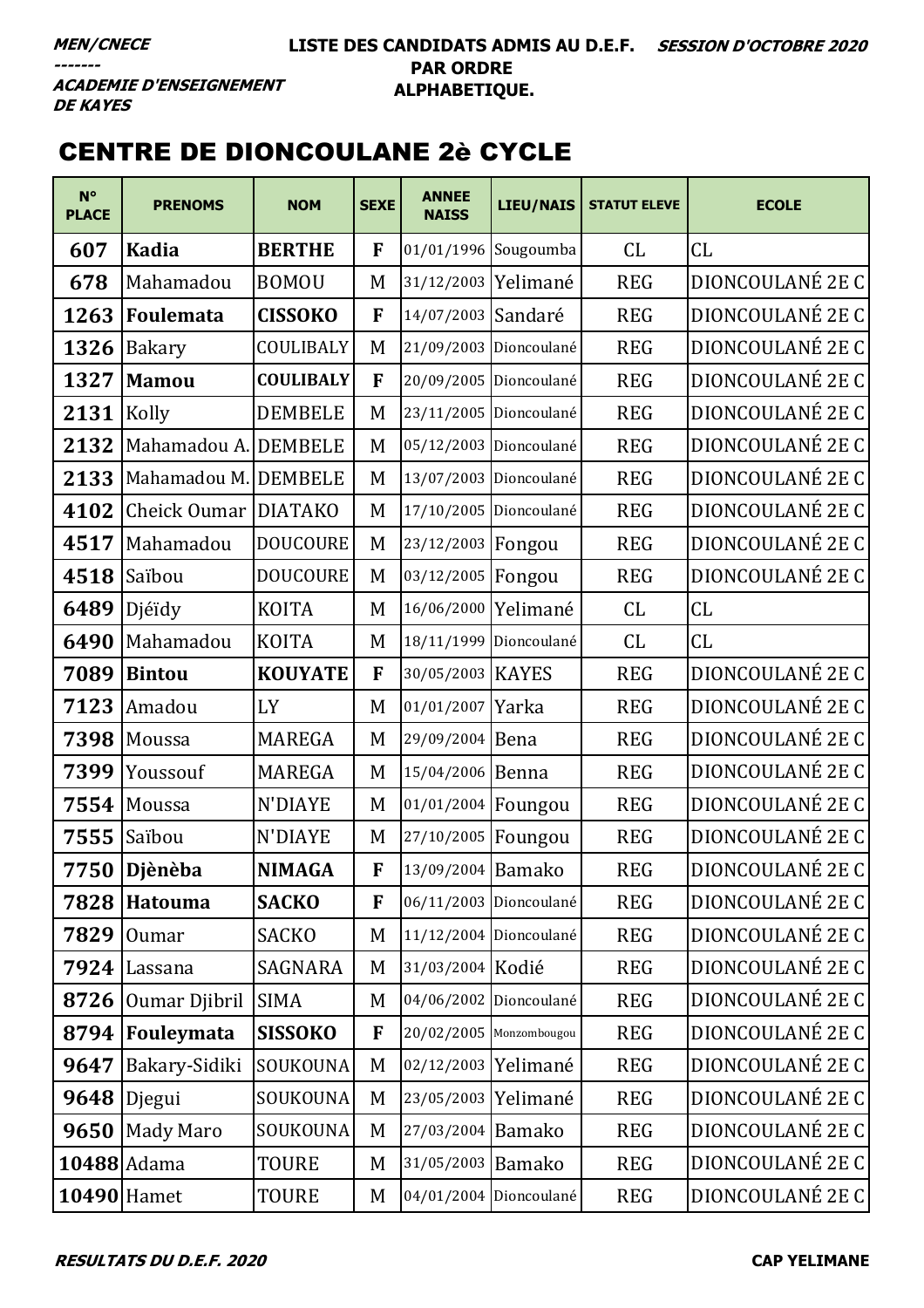#### **MEN/CNECE**

**-------**

#### **LISTE DES CANDIDATS ADMIS AU D.E.F. SESSION D'OCTOBRE 2020 PAR ORDRE ALPHABETIQUE.**

**ACADEMIE D'ENSEIGNEMENT DE KAYES** 

## CENTRE DE DIONCOULANE 2è CYCLE (suite & fin)

| $N^{\circ}$<br><b>PLACE</b> | <b>PRENOMS</b>               | <b>NOM</b>   | <b>SEXE</b> | <b>ANNEE</b><br><b>NAISS</b> |                        | LIEU/NAIS   STATUT ELEVE | <b>ECOLE</b>     |
|-----------------------------|------------------------------|--------------|-------------|------------------------------|------------------------|--------------------------|------------------|
|                             | 10491   Mahamadou M.   TOURE |              | M           |                              | 18/06/2000 Dioncoulané |                          | ыu               |
|                             | 10493 Souleymane             | <b>TOURE</b> | M           |                              | 08/08/2003 Dioncoulané | <b>REG</b>               | DIONCOULANÉ 2E C |

Kayes le,

Le Directeur

## Seydou Nourou MAIGA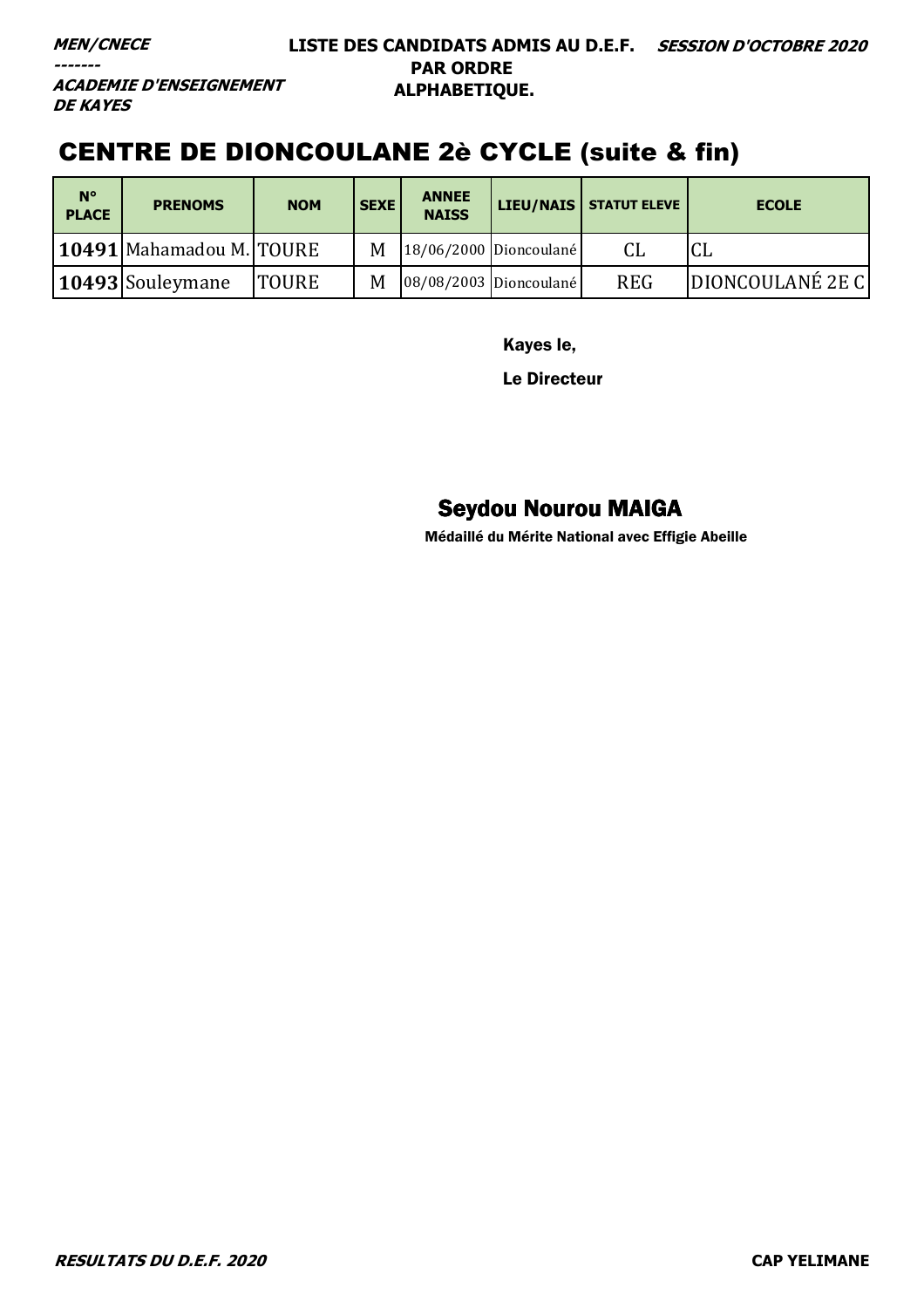#### LISTE DES CANDIDATS ADMIS AU D.E.F. SESSION D'OCTOBRE 2020 **PAR ORDRE** ALPHABETIQUE.

**ACADEMIE D'ENSEIGNEMENT DE KAYES** 

## **CENTRE DE DIONGAGA 2è CYCLE**

| $N^{\circ}$<br><b>PLACE</b> | <b>PRENOMS</b>   | <b>NOM</b>       | <b>SEXE</b> | <b>ANNEE</b><br><b>NAISS</b> | <b>LIEU/NAIS</b>       | <b>STATUT ELEVE</b> | <b>ECOLE</b>             |
|-----------------------------|------------------|------------------|-------------|------------------------------|------------------------|---------------------|--------------------------|
| 703                         | Adama            | <b>CAMARA</b>    | M           | 14/04/1999 Maréna            |                        | CL                  | CL                       |
| 704                         | Garan            | <b>CAMARA</b>    | F           | 30/04/2003                   | Diongaga               | <b>REG</b>          | DIONGAGA 2E C            |
| 1050                        | Almami           | <b>CISSE</b>     | M           | 17/06/2002                   | Dogofiry               | <b>REG</b>          | <b>KERSIGNANÉ-D 2E C</b> |
| 1051                        | Mahamadou        | <b>CISSE</b>     | M           | 11/08/2004                   | Dogofiry               | <b>REG</b>          | <b>KERSIGNANÉ-D 2E C</b> |
| 1053                        | Ibrahima         | <b>CISSE</b>     | M           | 08/03/2004 Guemou            |                        | <b>REG</b>          | DIONGAGA 2E C            |
| 1277                        | Madi             | COULIBALY        | M           | 10/07/2001 Dogofiry          |                        | <b>REG</b>          | KERSIGNANÉ-D 2E C        |
| 1278                        | <b>Oulemata</b>  | <b>COULIBALY</b> | F           |                              | 10/10/2004 Kersignané  | <b>REG</b>          | KERSIGNANÉ-D 2E C        |
| 1286                        | Cheickné         | COULIBALY        | M           | 01/01/2006                   | Diongaga               | <b>REG</b>          | DIONGAGA 2E C            |
| 1287                        | <b>Diariétou</b> | <b>COULIBALY</b> | F           | 31/05/2003                   | Diongaga               | <b>REG</b>          | DIONGAGA 2E C            |
| 2104                        | Moriba           | <b>DEMBELE</b>   | M           | 01/01/2006                   | Diongaga               | <b>REG</b>          | DIONGAGA 2E C            |
| 2402                        | Amara            | <b>DEMBAGA</b>   | M           | 08/11/2004                   | Diongaga               | <b>REG</b>          | DIONGAGA 2E C            |
| 2404                        | Mahamadou        | <b>DEMBAGA</b>   | M           | 14/02/2005                   | Diongaga               | <b>REG</b>          | DIONGAGA 2E C            |
| 2596                        | <b>Birama</b>    | <b>DIAKITE</b>   | M           | 30/08/2003                   | Dogofiry               | <b>REG</b>          | KERSIGNANÉ-D 2E C        |
| 2597                        | Fatoumata        | <b>DIAKITE</b>   | M           | 26/11/2002                   | <b>Kayes</b>           | <b>REG</b>          | KERSIGNANÉ-D 2E C        |
| 2599                        | Sikou            | <b>DIAKITE</b>   | M           | 27/07/2003 Dogofiry          |                        | <b>REG</b>          | KERSIGNANÉ-D 2E C        |
| 2600                        | Silima           | <b>DIAKITE</b>   | M           | 10/07/2003                   | Dogofiry               | <b>REG</b>          | KERSIGNANÉ-D 2E C        |
| 2604                        | Djimé            | <b>DIAKITE</b>   | M           | 28/08/2000 Dogofiry          |                        | <b>REG</b>          | DIONGAGA 2E C            |
| 2605                        | Mahamadou        | <b>DIAKITE</b>   | M           | 15/10/2004 Dogofiry          |                        | <b>REG</b>          | DIONGAGA 2E C            |
| 2906                        | Mahamadou        | <b>DIALLO</b>    | M           |                              | 17/11/2004 Diongaga    | <b>REG</b>          | DIONGAGA 2E C            |
|                             | 2907 Sadou       | <b>DIALLO</b>    | M           | 14/12/2002 Diongaga          |                        | <b>REG</b>          | DIONGAGA 2E C            |
| 2908                        | <b>Souadou</b>   | <b>DIALLO</b>    | F           |                              | 14/12/2002 Diongaga    | <b>REG</b>          | DIONGAGA 2E C            |
| 2909                        | Youssouf         | <b>DIALLO</b>    | M           |                              | 28/11/2003 Diongaga    | <b>REG</b>          | DIONGAGA 2E C            |
| 3610                        | Doneké           | <b>DIARRA</b>    | M           | 20/12/2007 Dombila           |                        | <b>REG</b>          | KOMODINDÉ 2E C           |
| 3614                        | Alou             | DIARRA           | M           |                              | 31/12/2005 Diongaga    | <b>REG</b>          | DIONGAGA 2E C            |
| 3615                        | Sadia            | <b>DIARRA</b>    | M           |                              | 31/12/2005 Diongaga    | <b>REG</b>          | DIONGAGA 2E C            |
| 4447                        | Amédi            | <b>DOUCOURE</b>  | M           | $12/11/2002$ Dogofiry        |                        | <b>REG</b>          | KERSIGNANÉ-D 2E C        |
| 4448                        | <b>Bakary</b>    | <b>DOUCOURE</b>  | M           | 04/09/2002 Dogofiry          |                        | <b>REG</b>          | KERSIGNANÉ-D 2E C        |
| 4449                        | Fousseny         | <b>DOUCOURE</b>  | M           | 10/04/2003 Dogofiry          |                        | <b>REG</b>          | KERSIGNANÉ-D 2E C        |
| 4454                        | Diango           | <b>DOUCOURE</b>  | M           |                              | 12/08/2004 Guinanourou | <b>REG</b>          | DIONGAGA 2E C            |
| 4455                        | Goundo           | <b>DOUCOURE</b>  | F           |                              | 24/09/2004 Diongaga    | <b>REG</b>          | DIONGAGA 2E C            |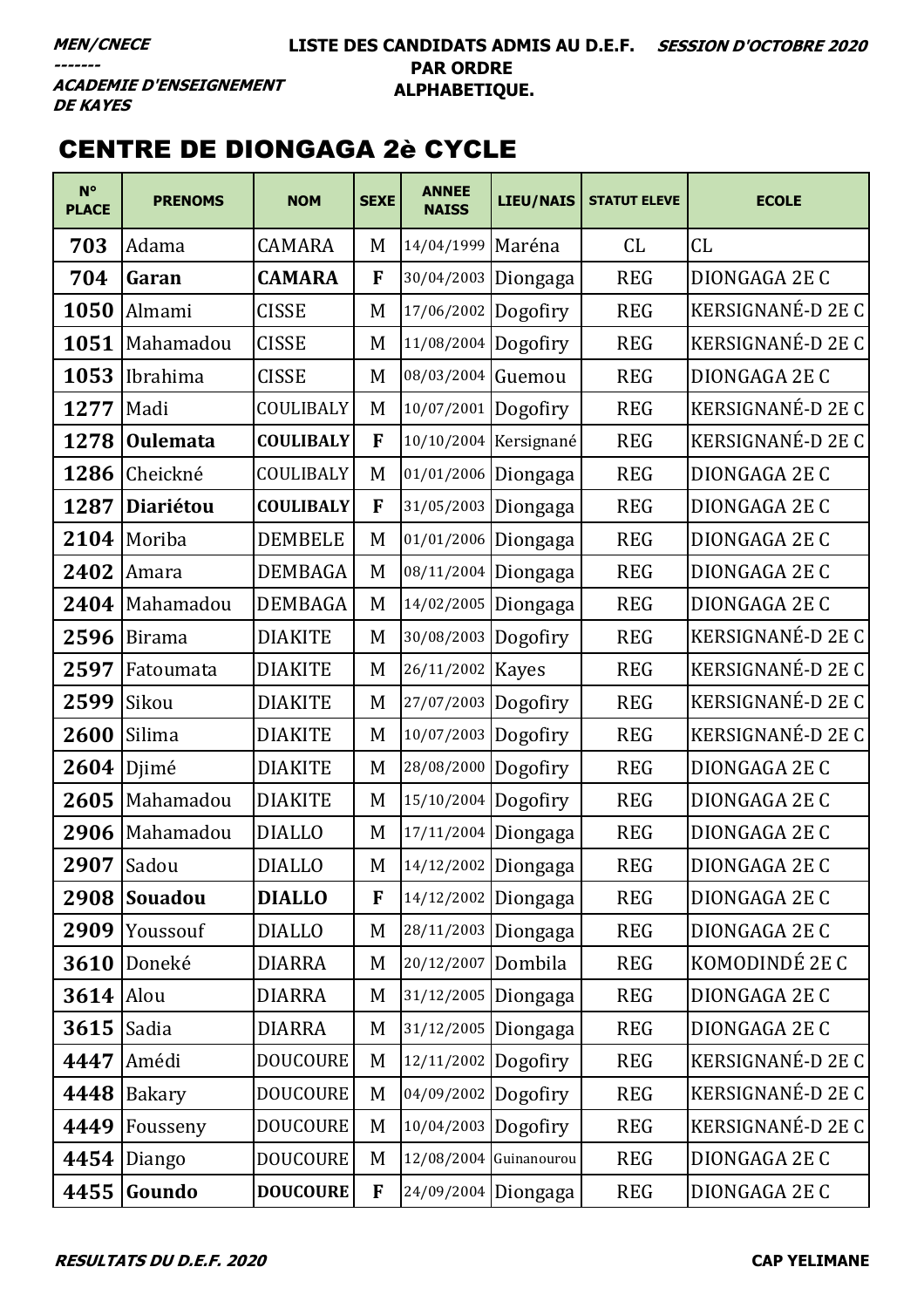#### **LISTE DES CANDIDATS ADMIS AU D.E.F. SESSION D'OCTOBRE 2020 PAR ORDRE ALPHABETIQUE.**

**ACADEMIE D'ENSEIGNEMENT DE KAYES** 

# CENTRE DE DIONGAGA 2è CYCLE (suite)

| $N^{\circ}$<br><b>PLACE</b> | <b>PRENOMS</b>  | <b>NOM</b>       | <b>SEXE</b>  | <b>ANNEE</b><br><b>NAISS</b> | LIEU/NAIS              | <b>STATUT ELEVE</b> | <b>ECOLE</b>             |
|-----------------------------|-----------------|------------------|--------------|------------------------------|------------------------|---------------------|--------------------------|
| 4456                        | Ibrahima        | <b>DOUCOURE</b>  | M            | 31/05/2003                   | Guinanourou            | <b>REG</b>          | DIONGAGA 2E C            |
| 4457                        | Mahamadou       | <b>DOUCOURE</b>  | M            | 28/12/2001                   | Diongaga               | <b>REG</b>          | DIONGAGA 2E C            |
| 4734                        | <b>Assa</b>     | <b>DRAME</b>     | F            | 24/08/2003                   | Diongaga               | <b>REG</b>          | DIONGAGA 2E C            |
| 4735                        | Hamdia          | <b>DRAME</b>     | M            | 04/09/2003                   | Diongaga               | <b>REG</b>          | DIONGAGA 2E C            |
| 4736                        | Kalissé         | <b>DRAME</b>     | M            |                              | 31/12/2003 Diongaga    | <b>REG</b>          | DIONGAGA 2E C            |
| 4737                        | Moussa          | <b>DRAME</b>     | M            | 07/09/2003                   | Dogofiry               | <b>REG</b>          | DIONGAGA 2E C            |
| 4972                        | Ibrahima        | <b>FOFANA</b>    | M            | 05/12/2004                   | Diongaga               | <b>REG</b>          | DIONGAGA 2E C            |
| 5236                        | Niamé           | <b>GASSAMA</b>   | F            |                              | 06/11/2003 Diagadromou | <b>REG</b>          | DIONGAGA 2E C            |
| 5237                        | Oudierry        | GASSAMA          | M            | 11/07/2003 Nianiéla          |                        | <b>REG</b>          | DIONGAGA 2E C            |
| 5892                        | Hawa            | <b>KEBE</b>      | F            |                              | 21/02/2004 Kersignané  | <b>REG</b>          | KERSIGNANÉ-D 2E C        |
| 5893                        | <b>Oury</b>     | <b>KEBE</b>      | F            |                              | 25/10/2004 Kersignané  | <b>REG</b>          | <b>KERSIGNANÉ-D 2E C</b> |
| 5894                        | Djegui          | <b>KEBE</b>      | M            | 31/12/2001 Diongaga          |                        | <b>REG</b>          | DIONGAGA 2E C            |
| 5951                        | <b>Sadio</b>    | <b>KEITA</b>     | F            | 23/04/2003 Kéniéba           |                        | <b>REG</b>          | DIONGAGA 2E C            |
| 5952                        | Sakalé          | <b>KEITA</b>     | F            |                              | 01/01/2005 Diongaga    | <b>REG</b>          | DIONGAGA 2E C            |
| 7288                        | Balladji        | MAGUIRAGA        | M            |                              | 19/11/2004 Kersignané  | <b>REG</b>          | KOMODINDÉ 2E C           |
| 7289                        | Madjou          | MAGUIRAGA        | M            |                              | 29/03/2005 Komodindé   | <b>REG</b>          | KOMODINDÉ 2E C           |
| 7345                        | Sidy            | <b>MAKADJI</b>   | M            |                              | 30/03/2004 Kersignané  | <b>REG</b>          | KERSIGNANÉ-D 2E C        |
| 7733                        | Yaya            | <b>NIARE</b>     | M            | 28/05/2005 Dio-Gare          |                        | <b>REG</b>          | DIONGAGA 2E C            |
| 8079                        | <b>Diongoye</b> | <b>SANGARE</b>   | F            | 10/08/2006 Diongaga          |                        | <b>REG</b>          | DIONGAGA 2E C            |
|                             | 8398 Moussa     | <b>SIBY</b>      | M            |                              | 04/04/2005 Kersignané  | <b>REG</b>          | KERSIGNANÉ-D 2E C        |
| 8477                        | Chaka           | SIDIBE           | M            | 22/08/2004 Ségou             |                        | <b>REG</b>          | DIONGAGA 2E C            |
| 8478                        | Méta            | <b>SIDIBE</b>    | $\mathbf{F}$ | 11/12/2002 Balandougou       |                        | <b>REG</b>          | DIONGAGA 2E C            |
| 9788                        | Mariam          | <b>SOUNTOURA</b> | F            |                              | 26/06/2000 Baguineda   | CL                  | CL                       |
| 9962                        | Bakary          | <b>SYLLA</b>     | M            | 06/04/2001 Bamako            |                        | <b>REG</b>          | KERSIGNANÉ-D 2E C        |
| 9963                        | Djimé           | <b>SYLLA</b>     | M            |                              | 25/12/2003 Kersignané  | <b>REG</b>          | KERSIGNANÉ-D 2E C        |
|                             | 10181 Coumba    | <b>TANDIA</b>    | F            | 01/01/2004 Diongaga          |                        | <b>REG</b>          | DIONGAGA 2E C            |
|                             | 10182 Mahamadou | <b>TANDIA</b>    | M            | 15/09/2002 Diongaga          |                        | <b>REG</b>          | DIONGAGA 2E C            |
|                             | 10183 Toumane   | TANDIA           | M            |                              | 29/04/2003 Diongaga    | <b>REG</b>          | DIONGAGA 2E C            |
|                             | 10671 Fatoumata | <b>TRAORE</b>    | F            | 17/12/2004 Fantarasso        |                        | <b>REG</b>          | KOMODINDÉ 2E C           |
| $10673$ Issa                |                 | TRAORE           | M            | 08/04/2000 Soutoucoulé       |                        | CL                  | CL                       |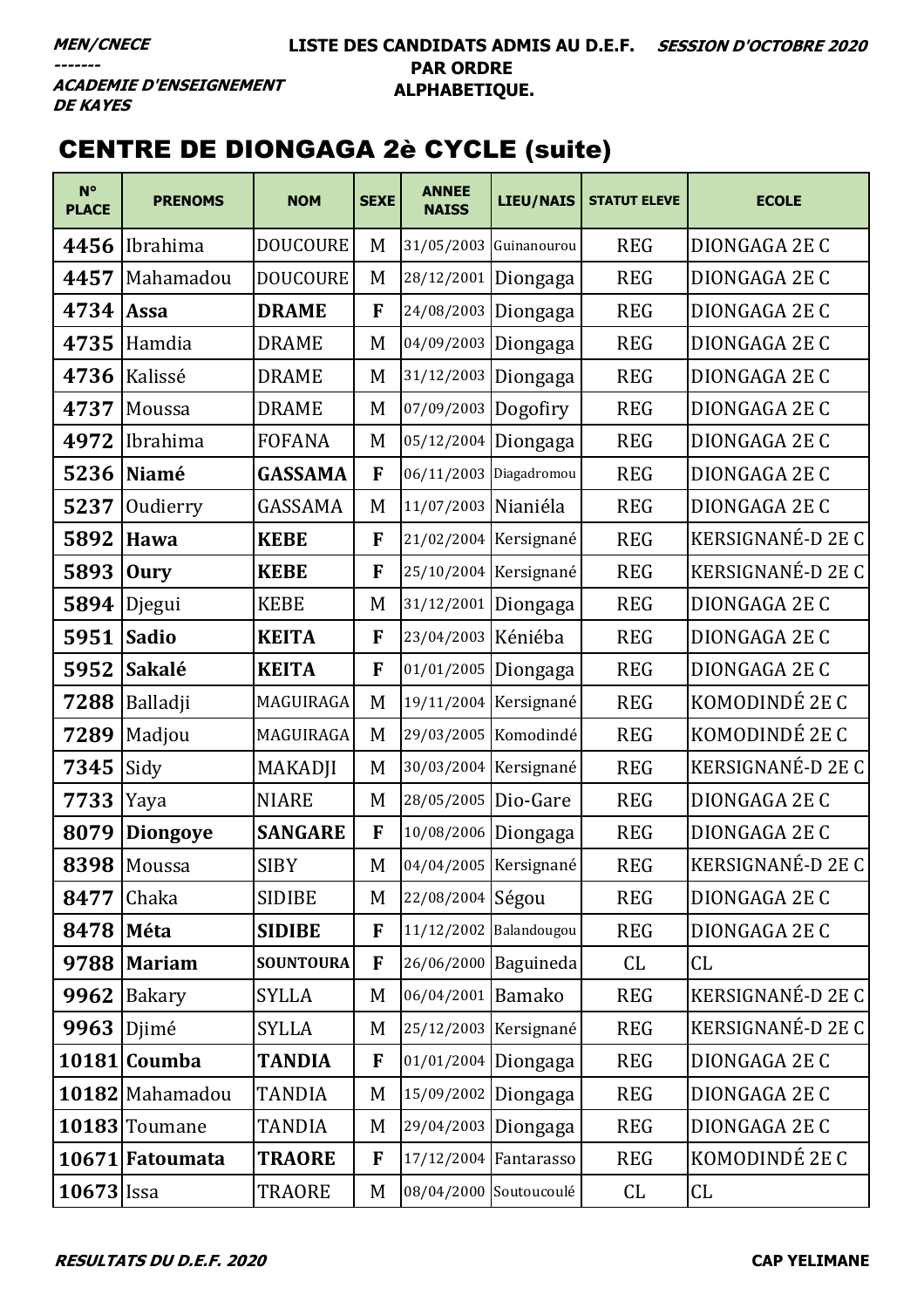**MEN/CNECE** 

-------

#### LISTE DES CANDIDATS ADMIS AU D.E.F. SESSION D'OCTOBRE 2020 **PAR ORDRE** ALPHABETIQUE.

**ACADEMIE D'ENSEIGNEMENT DE KAYES** 

# **CENTRE DE DIONGAGA 2è CYCLE (suite & fin)**

| $N^{\circ}$<br><b>PLACE</b> | <b>PRENOMS</b>  | <b>NOM</b>    | <b>SEXE</b> | <b>ANNEE</b><br><b>NAISS</b> | LIEU/NAIS | <b>STATUT ELEVE</b> | <b>ECOLE</b>  |
|-----------------------------|-----------------|---------------|-------------|------------------------------|-----------|---------------------|---------------|
|                             | 10674   Mariame | <b>TRAORE</b> |             | 02/07/1987 Kayes             |           | CL                  | Lы            |
|                             | 10676 Doucouré  | <b>TRAORE</b> |             | 23/11/2003 Kolokani          |           | <b>REG</b>          | DIONGAGA 2E C |

Kayes le,

Le Directeur

### **Seydou Nourou MAIGA**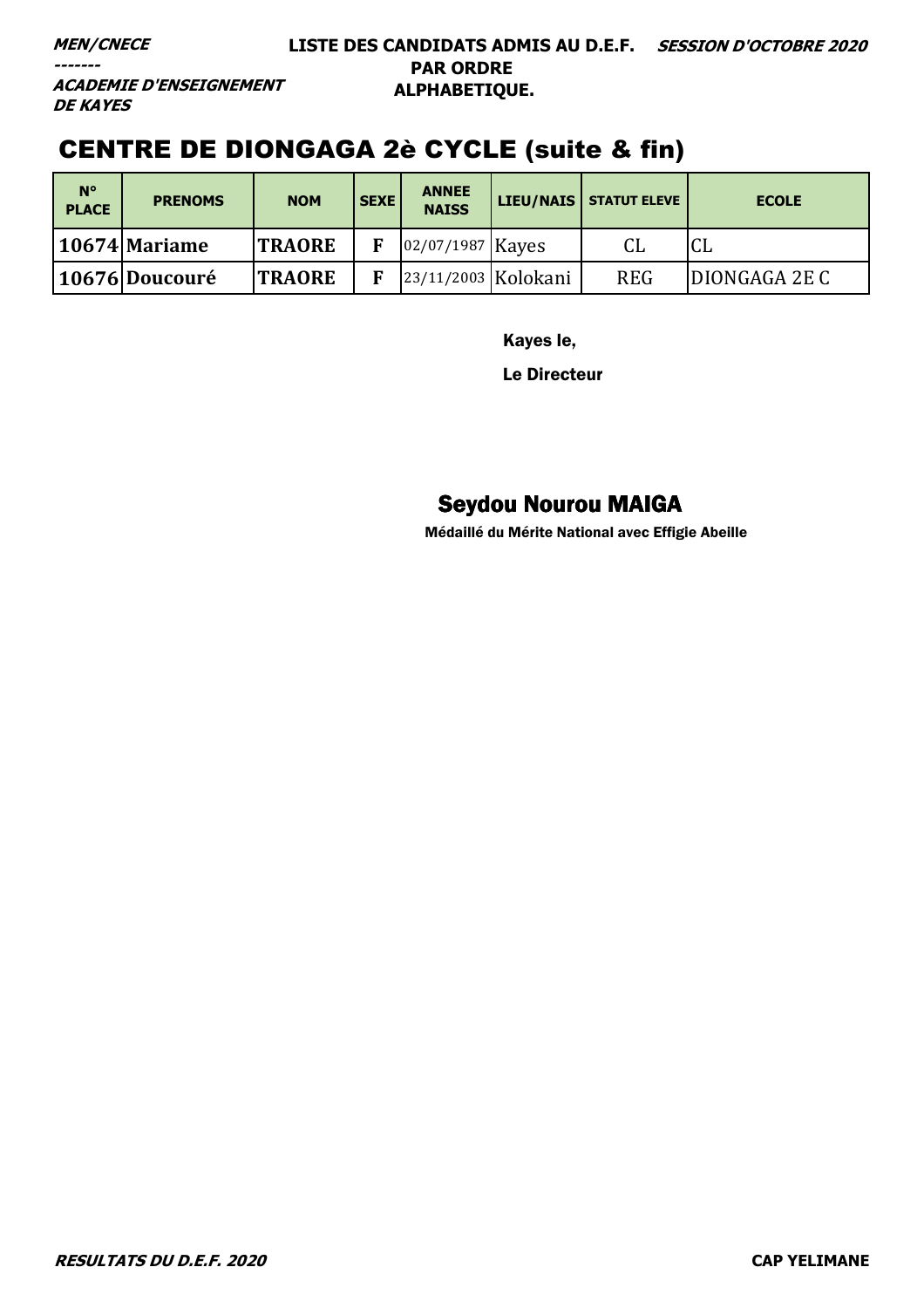#### **LISTE DES CANDIDATS ADMIS AU D.E.F. SESSION D'OCTOBRE 2020 PAR ORDRE ALPHABETIQUE.**

**ACADEMIE D'ENSEIGNEMENT DE KAYES** 

# CENTRE DE GORY 2è CYCLE

| $N^{\circ}$<br><b>PLACE</b> | <b>PRENOMS</b> | <b>NOM</b>      | <b>SEXE</b>  | <b>ANNEE</b><br><b>NAISS</b> | LIEU/NAIS              | <b>STATUT ELEVE</b> | <b>ECOLE</b>     |
|-----------------------------|----------------|-----------------|--------------|------------------------------|------------------------|---------------------|------------------|
| 676                         | Sékou          | <b>BOMOU</b>    | M            | 30/05/2003                   | Yaguiné                | <b>REG</b>          | YAGUINÉ 2E C     |
| 717                         | Issa Abdoul    | <b>CAMARA</b>   | M            | 26/09/2007                   | Kati                   | <b>REG</b>          | <b>GORY 2E C</b> |
| 1311                        | Moussa         | COULIBALY       | M            | 18/03/2004                   | <b>Kayes</b>           | <b>REG</b>          | YAGUINÉ 2E C     |
| 1312                        | Sékou          | COULIBALY       | M            | 01/01/2002                   | Soungalobougou         | <b>REG</b>          | YAGUINÉ 2E C     |
| 2129                        | Abary          | <b>DEMBELE</b>  | M            | 22/10/2003                   | Gory                   | <b>REG</b>          | <b>GORY 2E C</b> |
| 2621                        | Makan          | <b>DIAKITE</b>  | M            | 04/10/2003                   | Yaguiné                | <b>REG</b>          | YAGUINÉ 2E C     |
| 2622                        | Toumany        | <b>DIAKITE</b>  | M            |                              | 01/01/2004 Barakorodji | <b>REG</b>          | YAGUINÉ 2E C     |
| 4496                        | Abary          | <b>DOUCOURE</b> | M            | 09/02/2002                   | Gory                   | <b>REG</b>          | <b>GORY 2E C</b> |
| 4500                        | <b>Bébé</b>    | <b>DOUCOURE</b> | F            | 24/11/2002                   | Gory                   | <b>REG</b>          | <b>GORY 2E C</b> |
| 4506                        | <b>Hatouma</b> | <b>DOUCOURE</b> | F            | 09/07/2002                   | Gory                   | <b>REG</b>          | <b>GORY 2E C</b> |
| 4511                        | Lassana T.     | <b>DOUCOURE</b> | M            | 03/11/2004                   | Gory                   | <b>REG</b>          | GORY 2E C        |
| 4516                        | <b>Sira</b>    | <b>DOUCOURE</b> | F            | 01/01/2005                   | Gory                   | <b>REG</b>          | <b>GORY 2E C</b> |
| 4764                        | Abdrahamane    | <b>DRAME</b>    | M            | 31/12/2003                   | Gory                   | <b>REG</b>          | <b>GORY 2E C</b> |
| 4983                        | Awa            | <b>FOFANA</b>   | F            | 10/06/2002                   | Gabon                  | <b>REG</b>          | YAGUINÉ 2E C     |
| 5247                        | Samba F.       | GASSAMA         | M            | 17/04/2005                   | Tacoutala              | <b>REG</b>          | <b>GORY 2E C</b> |
| 5757                        | Mahamadou      | <b>KANTE</b>    | M            | 01/03/2000                   | Sambacanou             | <b>REG</b>          | GORY 2E C        |
| 5908                        | <b>Maria</b>   | <b>KEBE</b>     | F            | 13/01/2001                   | Yaguiné                | CL                  | CL               |
| 5955                        | <b>Taliho</b>  | <b>KEITA</b>    | F            | 23/08/2004                   | Yaguiné                | <b>REG</b>          | YAGUINÉ 2E C     |
| 7347                        | Samba          | MAKADJI         | M            | 16/04/2003                   | Yaguiné                | <b>REG</b>          | YAGUINÉ 2E C     |
|                             | 8083 Toumany   | SANGARE         | M            |                              | 22/06/2004 Lambatara   | <b>REG</b>          | YAGUINÉ 2E C     |
|                             | 9968 Hamidou   | <b>SYLLA</b>    | M            | 01/01/2006 Gory              |                        | <b>REG</b>          | GORY 2E C        |
| 9970                        | Kagny          | <b>SYLLA</b>    | $\mathbf{F}$ | 31/12/2005                   | Gory                   | <b>REG</b>          | <b>GORY 2E C</b> |
|                             | 10481 Hatouma  | <b>TOURE</b>    | F            | 04/07/2001 Kayes             |                        | CL                  | CL               |
|                             | 10482 Mamoudou | TOURE           | M            | 10/01/2004 Yaguiné           |                        | <b>REG</b>          | YAGUINÉ 2E C     |

Kayes le,

Le Directeur

### Seydou Nourou MAIGA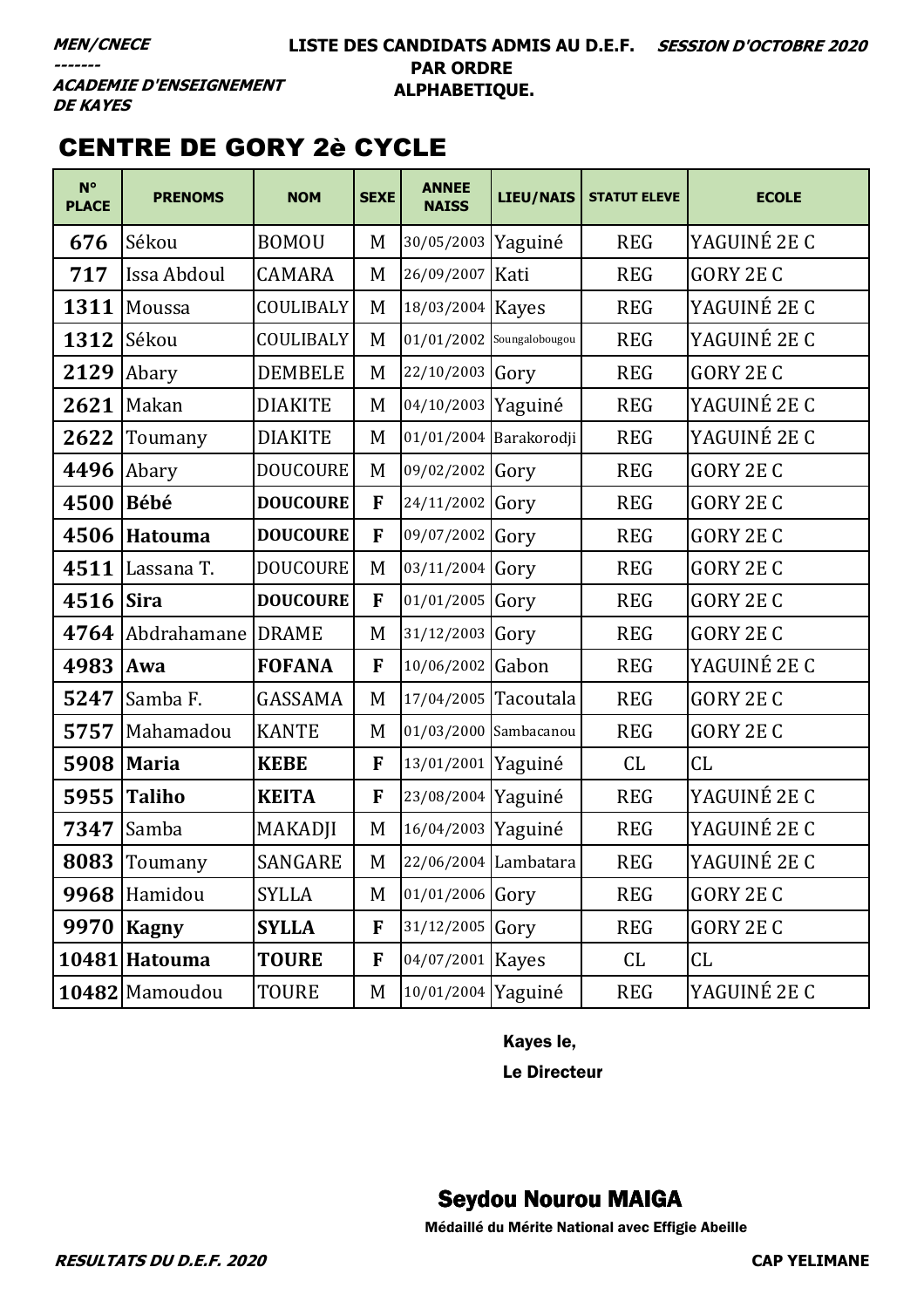#### LISTE DES CANDIDATS ADMIS AU D.E.F. SESSION D'OCTOBRE 2020 **PAR ORDRE** ALPHABETIQUE.

**ACADEMIE D'ENSEIGNEMENT DE KAYES** 

# **CENTRE DE KIRANE 2è CYCLE**

| $N^{\circ}$<br><b>PLACE</b> | <b>PRENOMS</b>           | <b>NOM</b>       | <b>SEXE</b> | <b>ANNEE</b><br><b>NAISS</b> | <b>LIEU/NAIS</b>       | <b>STATUT ELEVE</b> | <b>ECOLE</b>           |
|-----------------------------|--------------------------|------------------|-------------|------------------------------|------------------------|---------------------|------------------------|
| 385                         | Bandiougou               | <b>BARADJI</b>   | M           |                              | 30/09/2003 Hamdallaye  | <b>REG</b>          | <b>HAMDALLAYE 2E C</b> |
| 386                         | Cira                     | <b>BARADJI</b>   | F           | 08/02/2002                   | Hamdallaye             | <b>REG</b>          | <b>HAMDALLAYE 2E C</b> |
| 387                         | Fatoumata Idia   BARADJI |                  | F           | 31/12/2004                   | Hamdallaye             | <b>REG</b>          | <b>HAMDALLAYE 2E C</b> |
| 388                         | <b>Koudieye</b>          | <b>BARADJI</b>   | F           | 28/07/2004                   | Sirakoro               | <b>REG</b>          | <b>HAMDALLAYE 2E C</b> |
| 389                         | Samba                    | <b>BARADJI</b>   | M           | 16/04/2004                   | Sirakoro               | <b>REG</b>          | <b>HAMDALLAYE 2E C</b> |
| 390                         | Mariam L.                | <b>BARADJI</b>   | F           | 14/09/2004                   | Hamdallaye             | <b>REG</b>          | <b>HAMDALLAYE 2E C</b> |
| 391                         | <b>Sirakoulé</b>         | <b>BARADJI</b>   | F           | 31/12/2004                   | Hamdallaye             | <b>REG</b>          | <b>HAMDALLAYE 2E C</b> |
| 399                         | Djénéba                  | <b>BARADJI</b>   | F           | 03/04/2006 Bamako            |                        | <b>REG</b>          | KIRANÉ 2E C            |
| 400                         | <b>Mamou</b>             | <b>BARADJI</b>   | F           | 10/07/2005                   | Kirané                 | <b>REG</b>          | KIRANÉ 2E C            |
| 401                         | Massalé                  | <b>BARADJI</b>   | M           | 16/01/2005                   | Bamako                 | <b>REG</b>          | KIRANÉ 2E C            |
| 402                         | Fatoumata                | <b>BARADJI</b>   | F           | 18/06/2004                   | Montereau/France       | <b>REG</b>          | LAKANGUEMOU 2E C       |
| 405                         | Cheickné                 | <b>BARADJI</b>   | M           | 29/01/2005                   | <b>Bamako</b>          | <b>REG</b>          | KERSIGNANÉ-K 2E C      |
| 406                         | Diabe                    | <b>BARADJI</b>   | M           | 27/10/2002                   | Kersignané             | <b>REG</b>          | KERSIGNANÉ-K 2E C      |
| 407                         | Démou                    | <b>BARADJI</b>   | F           | 17/05/2003                   | Kersignané             | <b>REG</b>          | KERSIGNANÉ-K 2E C      |
| 409                         | Madimaramou   BARADJI    |                  | M           | 26/12/2003 Bamako            |                        | <b>REG</b>          | KERSIGNANÉ-K 2E C      |
| 410                         | <b>Mamou</b>             | <b>BARADJI</b>   | F           | 11/10/2004                   | Kersignané             | <b>REG</b>          | KERSIGNANÉ-K 2E C      |
| 411                         | Nounou                   | <b>BARADJI</b>   | M           | 10/08/2003                   | Kersignané             | <b>REG</b>          | KERSIGNANÉ-K 2E C      |
| 1298                        | Fousseyni                | COULIBALY        | M           | 27/05/2004 Bamako            |                        | <b>REG</b>          | <b>HAMDALLAYE 2E C</b> |
|                             | 1333 Aboubacar           | <b>COULIBALY</b> | M           | 24/06/2003 Wainkanou         |                        | <b>REG</b>          | KERSIGNANÉ-K 2E C      |
| 2119                        | Houné                    | <b>DEMBELE</b>   | F           |                              | 11/05/2005 kersignané  | <b>REG</b>          | KIRANÉ 2E C            |
| 2120                        | <b>Maria</b>             | <b>DEMBELE</b>   | F           | 01/09/2003 Kirané            |                        | <b>REG</b>          | KIRANÉ 2E C            |
| 2127                        | Dipa                     | <b>DEMBELE</b>   | F           |                              | 28/02/2003 Lakanguemou | <b>REG</b>          | LAKANGUEMOU 2E C       |
| 2128                        | Mahamadou                | <b>DEMBELE</b>   | M           |                              | 23/02/2001 Lakanguemou | <b>REG</b>          | LAKANGUEMOU 2E C       |
| 2619                        | Cheickné                 | <b>DIAKITE</b>   | M           | 28/01/2005 Bamako            |                        | <b>REG</b>          | KIRANÉ 2E C            |
| 2627                        | Moussé                   | <b>DIAKITE</b>   | M           |                              | 23/12/2003 Kersignané  | <b>REG</b>          | KERSIGNANÉ-K 2E C      |
| 3525                        | Hatouma                  | <b>DIAMBOU</b>   | F           | 12/08/2005                   | Waïnkanou              | <b>REG</b>          | KERSIGNANÉ-K 2E C      |
| 3566                        | Sallé                    | <b>DIANKA</b>    | M           |                              | 05/07/2003 Hamdallaye  | <b>REG</b>          | <b>HAMDALLAYE 2E C</b> |
| 3569                        | Amadou                   | <b>DIANKA</b>    | M           | 29/11/2002 Kirané            |                        | <b>REG</b>          | KIRANÉ 2E C            |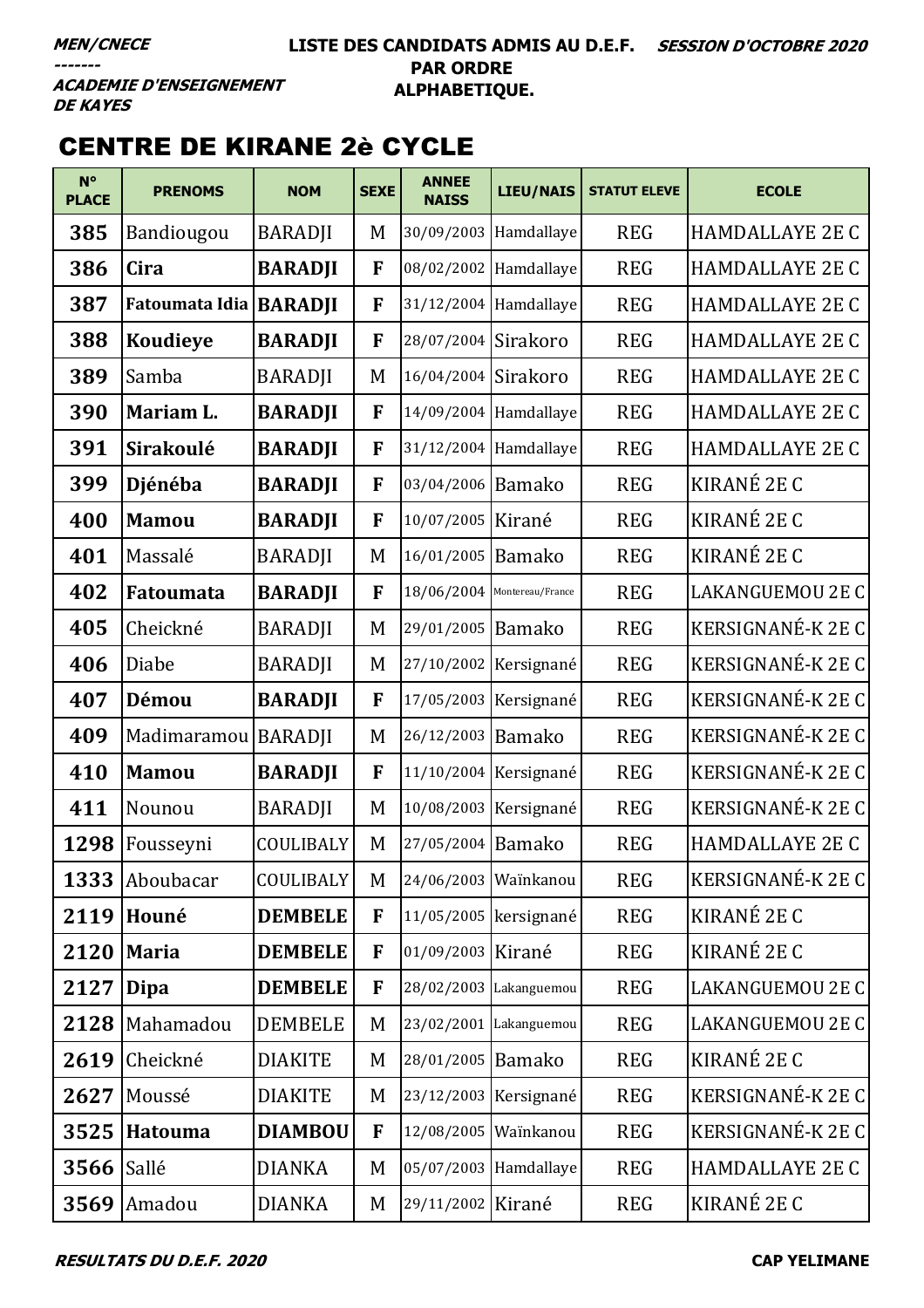**ACADEMIE D'ENSEIGNEMENT DE KAYES** 

# CENTRE DE KIRANE 2è CYCLE (suite)

| $N^{\circ}$<br><b>PLACE</b> | <b>PRENOMS</b>    | <b>NOM</b>       | <b>SEXE</b>  | <b>ANNEE</b><br><b>NAISS</b> | LIEU/NAIS             | <b>STATUT ELEVE</b> | <b>ECOLE</b>             |
|-----------------------------|-------------------|------------------|--------------|------------------------------|-----------------------|---------------------|--------------------------|
| 3570                        | Bandiougou        | <b>DIANKA</b>    | M            | 17/09/2005 Kirané            |                       | <b>REG</b>          | KIRANÉ 2E C              |
| 3571                        | <b>Bintou</b>     | <b>DIANKA</b>    | F            | 02/01/2002 Kirané            |                       | <b>REG</b>          | KIRANÉ 2E C              |
| 3572                        | Boubou            | <b>DIANKA</b>    | M            | 24/06/2003                   | Kirané                | <b>REG</b>          | KIRANÉ 2E C              |
| 3573                        | Cheickné          | <b>DIANKA</b>    | M            | 10/05/2005 Kirané            |                       | <b>REG</b>          | KIRANÉ 2E C              |
| 3574                        | Dalla             | <b>DIANKA</b>    | F            | 28/10/2004 Kirané            |                       | <b>REG</b>          | KIRANÉ 2E C              |
| 3575                        | Modibo            | <b>DIANKA</b>    | M            | 04/09/2004 Kirané            |                       | <b>REG</b>          | KIRANÉ 2E C              |
| 3576                        | Ousmane B.        | <b>DIANKA</b>    | M            | 23/05/2004 Kirané            |                       | <b>REG</b>          | KIRANÉ 2E C              |
| 4103                        | Maïmouna          | <b>DIAW</b>      | F            | 31/12/2005                   | Dakar                 | <b>REG</b>          | <b>KERSIGNANÉ-K 2E C</b> |
| 4488                        | Maciré            | <b>DOUCOURE</b>  | M            | 20/12/2003 Kirané            |                       | <b>REG</b>          | KIRANÉ 2E C              |
| 4489                        | Manda             | <b>DOUCOURE</b>  | M            | 01/01/2004 Kirané            |                       | <b>REG</b>          | KIRANÉ 2E C              |
| 4490                        | Bandiougou        | <b>DOUCOURE</b>  | M            | 05/07/1991 Kirané            |                       | CL                  | CL                       |
| 4606                        | Bandjougou        | <b>DOUGANTHI</b> | M            | 01/01/2005 Hamaké            |                       | <b>REG</b>          | KIRANÉ 2E C              |
| 4739                        | <b>Miyamassa</b>  | <b>DRAME</b>     | F            |                              | 31/03/2005 Hamdallaye | <b>REG</b>          | <b>HAMDALLAYE 2E C</b>   |
| 4741                        | <b>Niakalé</b>    | <b>DRAME</b>     | F            |                              | 31/12/2005 Hamdallaye | <b>REG</b>          | <b>HAMDALLAYE 2E C</b>   |
| 4918                        | Minata            | <b>FADIGA</b>    | F            | 14/01/2003 Kirané            |                       | <b>REG</b>          | KIRANÉ 2E C              |
| 4919                        | Toumani           | FADIGA           | M            | 17/08/2004 Kirané            |                       | <b>REG</b>          | KIRANÉ 2E C              |
| 5754                        | Sidiki            | <b>KANTE</b>     | M            | 30/09/2005 Siby              |                       | <b>REG</b>          | KIRANÉ 2E C              |
|                             | 6576   Kadidia    | <b>KONATE</b>    | F            | 31/12/2004 Hamdallaye        |                       | <b>REG</b>          | <b>HAMDALLAYE 2E C</b>   |
| 6586                        | Abdoulaye         | <b>KONATE</b>    | M            | 03/04/2003                   | Gabon                 | <b>REG</b>          | KIRANÉ 2E C              |
| 6595 Hamé                   |                   | <b>KONATE</b>    | M            |                              | 05/06/2003 Bougoudiré | <b>REG</b>          | KERSIGNANÉ-K 2E C        |
| 6596                        | <b>Issa</b>       | <b>KONATE</b>    | M            | 12/12/2004 Bamako            |                       | <b>REG</b>          | KERSIGNANÉ-K 2E C        |
| 6597                        | Jébirero          | <b>KONATE</b>    | M            |                              | 22/05/2004 Bougoudiré | <b>REG</b>          | KERSIGNANÉ-K 2E C        |
| 6886                        | Sofé              | <b>KONE</b>      | F            | 17/10/2006 Kirané            |                       | <b>REG</b>          | KIRANÉ 2E C              |
|                             | 7028 Hétan        | <b>KONTE</b>     | F            | 23/08/2003 Kersignané        |                       | <b>REG</b>          | KERSIGNANÉ-K 2E C        |
| 7029                        | Moussa            | <b>KONTE</b>     | M            | 01/03/2001 Kersignané        |                       | <b>REG</b>          | KERSIGNANÉ-K 2E C        |
| 7050                        | Fatoumata         | <b>KOUMA</b>     | F            | 20/09/2004 Bamako            |                       | <b>REG</b>          | LAKANGUEMOU 2E C         |
| 7812                        | Rokia             | <b>SACKO</b>     | F            | 15/06/2005 Sirakoro          |                       | <b>REG</b>          | <b>HAMDALLAYE 2E C</b>   |
| 8021                        | <b>Assitan D.</b> | <b>SAMASSA</b>   | $\mathbf{F}$ | 09/05/2004 Kirané            |                       | <b>REG</b>          | KIRANÉ 2E C              |

**RESULTATS DU D.E.F. 2020 CAP YELIMANE**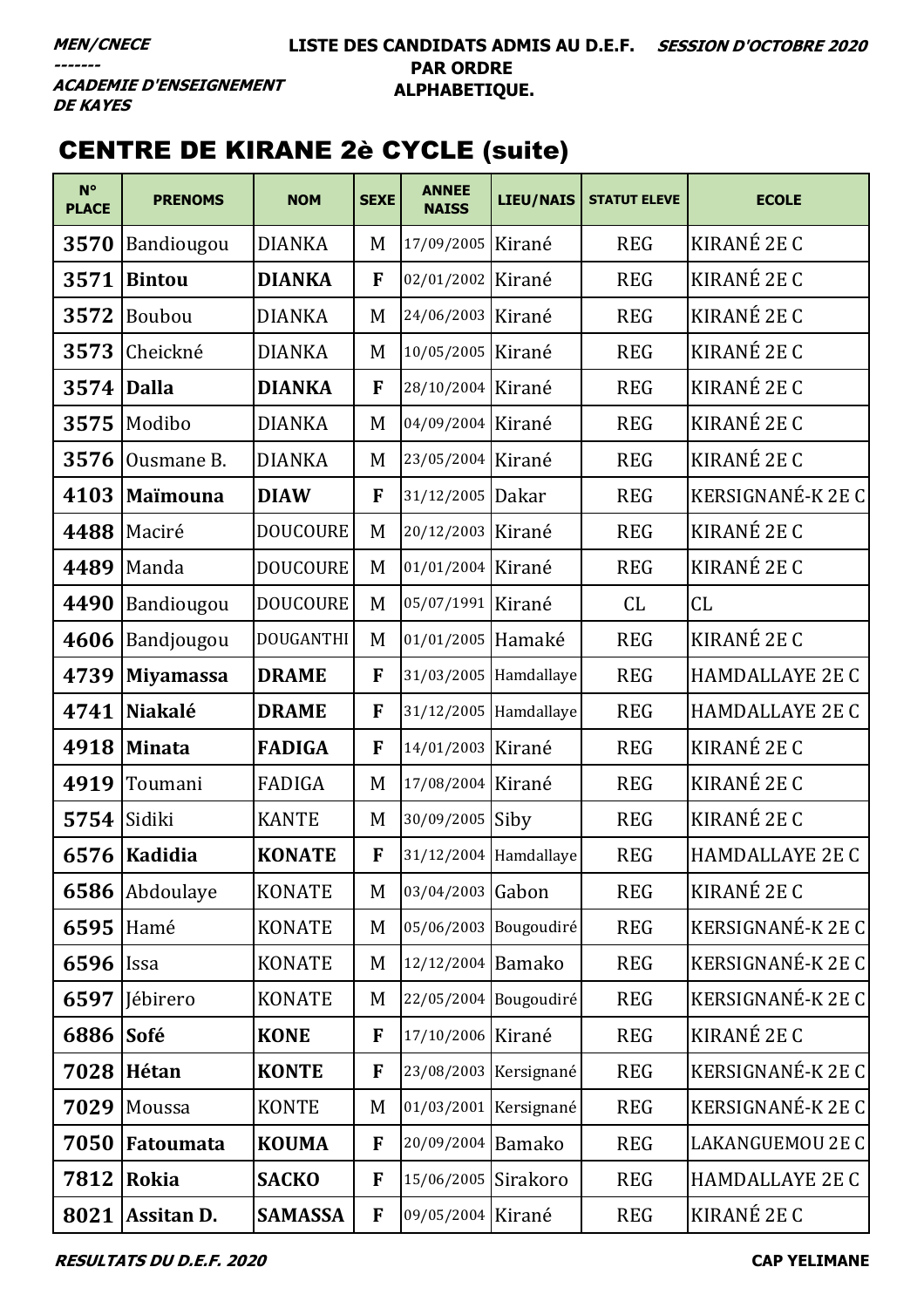# CENTRE DE KIRANE 2è CYCLE (suite)

| $N^{\circ}$<br><b>PLACE</b> | <b>PRENOMS</b>            | <b>NOM</b>     | <b>SEXE</b>  | <b>ANNEE</b><br><b>NAISS</b> | <b>LIEU/NAIS</b>      | <b>STATUT ELEVE</b> | <b>ECOLE</b>             |
|-----------------------------|---------------------------|----------------|--------------|------------------------------|-----------------------|---------------------|--------------------------|
| 8025                        | Mahamadou                 | SAMASSA        | M            |                              | 22/01/2003 Kersignané | <b>REG</b>          | KERSIGNANÉ-K 2E C        |
| 8039                        | Niamé                     | <b>SAMATE</b>  | M            |                              | 31/12/2005 Hamdallaye | <b>REG</b>          | <b>HAMDALLAYE 2E C</b>   |
| 8419                        | Gagni                     | <b>SIBY</b>    | M            |                              | 15/01/2001 Kersignané | <b>REG</b>          | KERSIGNANÉ-K 2E C        |
| 8475                        | Hatouma                   | <b>SIDAHE</b>  | F            | 30/04/2005 Bamako            |                       | <b>REG</b>          | KIRANÉ 2E C              |
| 8476                        | Mahamadou                 | <b>SIDAHE</b>  | M            | 17/04/2002                   | Kirané                | <b>REG</b>          | KIRANÉ 2E C              |
| 8763                        | <b>Brahima</b>            | <b>SISSAKO</b> | M            | 03/02/2003 Kirané            |                       | <b>REG</b>          | KIRANÉ 2E C              |
| 8764                        | Lassana                   | <b>SISSAKO</b> | M            | 01/01/2004 Kirané            |                       | <b>REG</b>          | KIRANÉ 2E C              |
| 8788                        | Cheickné                  | <b>SISSOKO</b> | M            | 24/04/2003 Kirané            |                       | <b>REG</b>          | KIRANÉ 2E C              |
| 8789                        | Makan                     | <b>SISSOKO</b> | M            | 08/07/2002                   | <b>Oualia</b>         | <b>REG</b>          | KIRANÉ 2E C              |
| 9644                        | Boukary                   | SOUKOUNA       | M            | 28/04/2002 Kirané            |                       | <b>REG</b>          | KIRANÉ 2E C              |
| 9645                        | Cheickné                  | SOUKOUNA       | M            | 01/01/2004 Kirané            |                       | <b>REG</b>          | KIRANÉ 2E C              |
| 9976                        | Sallé                     | <b>SYLLA</b>   | M            |                              | 15/01/2003 Kersignané | <b>REG</b>          | KERSIGNANÉ-K 2E C        |
|                             | 10328 Hatoumata           | <b>TIRERA</b>  | $\mathbf{F}$ |                              | 31/12/2004 Hamdallaye | <b>REG</b>          | <b>HAMDALLAYE 2E C</b>   |
| 10329 Hawa                  |                           | <b>TIRERA</b>  | F            | 22/07/2005 Kirané            |                       | <b>REG</b>          | KIRANÉ 2E C              |
|                             | 10330 Mahamadou D. TIRERA |                | M            | 13/11/2005 Kirané            |                       | <b>REG</b>          | KIRANÉ 2E C              |
|                             | 10331 Mahamadou K. TIRERA |                | M            | 13/07/2003 Kirané            |                       | <b>REG</b>          | KIRANÉ 2E C              |
|                             | 10332 Mahamadou M. TIRERA |                | M            | 25/10/2003 Kirané            |                       | <b>REG</b>          | KIRANÉ 2E C              |
|                             | $10333$ Sambou            | <b>TIRERA</b>  | M            | 18/08/2003 Kirané            |                       | <b>REG</b>          | KIRANÉ 2E C              |
|                             | 10335 Cheickné            | <b>TIRERA</b>  | M            | 31/12/2002 Manthia           |                       | <b>REG</b>          | <b>KERSIGNANÉ-K 2E C</b> |
|                             | $10336$ Goundo            | <b>TIRERA</b>  | F            | 17/04/2005 Bamako            |                       | <b>REG</b>          | KERSIGNANÉ-K 2E C        |
|                             | 10337 Harouna             | <b>TIRERA</b>  | M            |                              | 05/06/2005 Kersignané | <b>REG</b>          | KERSIGNANÉ-K 2E C        |
|                             | 10386 Mamoudou            | TOUNKARA       | M            | 04/02/2003 Kirané            |                       | <b>REG</b>          | KIRANÉ 2E C              |
| 10480 Sékou                 |                           | <b>TOURE</b>   | M            | 03/11/2003 Kirané            |                       | <b>REG</b>          | KIRANÉ 2E C              |
|                             | 10495 Aboubacar           | <b>TOURE</b>   | M            | 07/07/2004 Nioro du Sahel    |                       | <b>REG</b>          | <b>KERSIGNANÉ-K 2E C</b> |
|                             | 10719 Alématou            | <b>TRAORE</b>  | F            | 24/09/2003 Diambacourou      |                       | <b>REG</b>          | KIRANÉ 2E C              |
|                             | 10720 Amoro T.            | <b>TRAORE</b>  | M            | 26/04/2003 Kirané            |                       | <b>REG</b>          | KIRANÉ 2E C              |
|                             | 10721 Bandiougou D.       | <b>TRAORE</b>  | M            | 05/10/2003 Kirané            |                       | <b>REG</b>          | KIRANÉ 2E C              |
|                             | 10722 Bintou B.           | <b>TRAORE</b>  | $\mathbf{F}$ | 18/09/2003 Kirané            |                       | <b>REG</b>          | KIRANÉ 2E C              |

**RESULTATS DU D.E.F. 2020 CAP YELIMANE**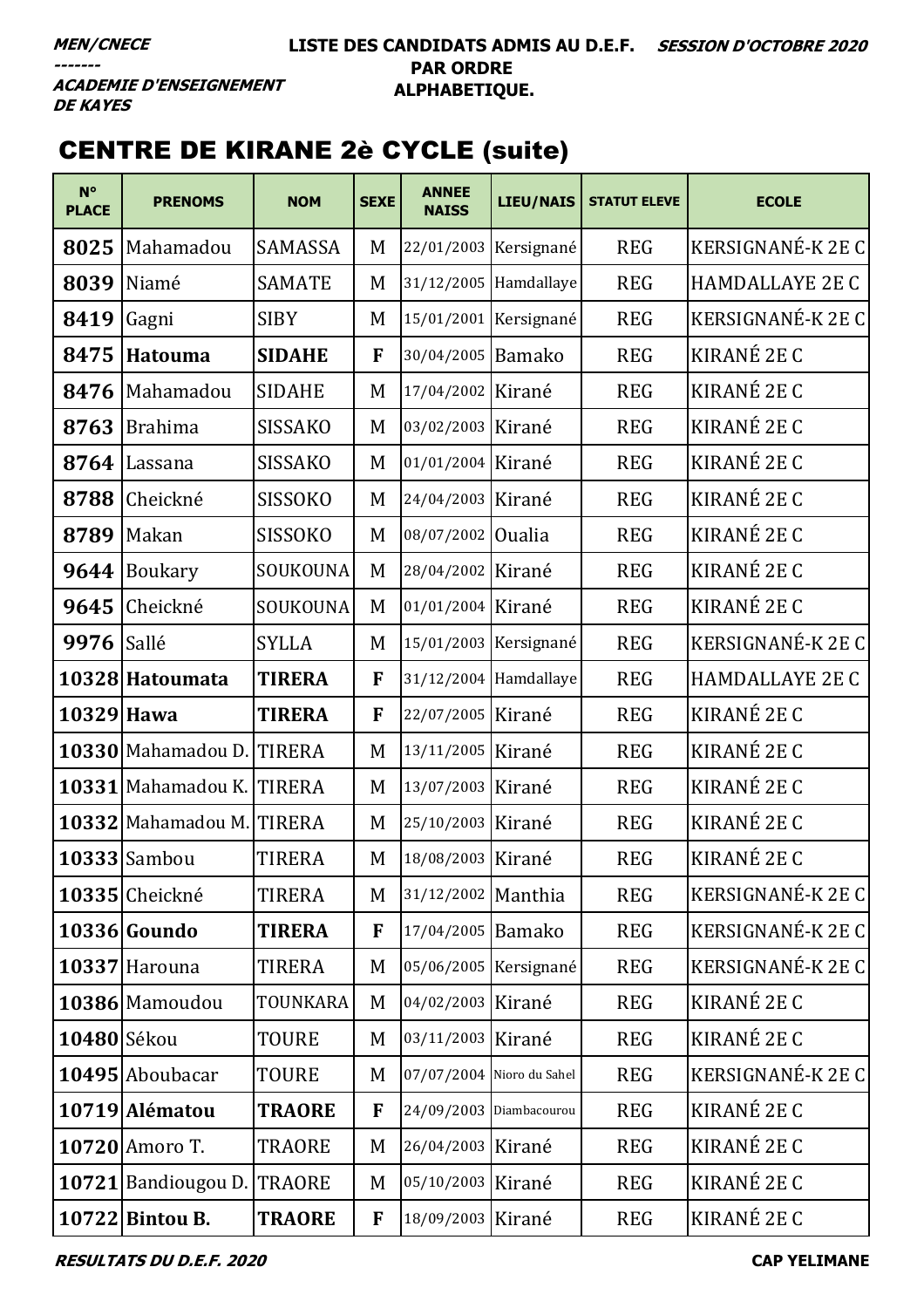**ACADEMIE D'ENSEIGNEMENT DE KAYES** 

# CENTRE DE KIRANE 2è CYCLE (suite)

| $N^{\circ}$<br><b>PLACE</b> | <b>PRENOMS</b>             | <b>NOM</b>    | <b>SEXE</b> | <b>ANNEE</b><br><b>NAISS</b> | <b>LIEU/NAIS</b> | <b>STATUT ELEVE</b> | <b>ECOLE</b>            |
|-----------------------------|----------------------------|---------------|-------------|------------------------------|------------------|---------------------|-------------------------|
|                             | 10723 Djéréba C.           | <b>TRAORE</b> | F           | 05/02/2004 Bamako            |                  | <b>REG</b>          | KIRANÉ 2E C             |
|                             | 10724 Djénéba T.           | <b>TRAORE</b> | F           | 28/09/2004 Kirané            |                  | <b>REG</b>          | KIRANÉ 2E C             |
|                             | 10726 Fatoumata            | <b>TRAORE</b> | F           | 12/07/2002 Bamako            |                  | <b>REG</b>          | KIRANÉ 2E C             |
|                             | 10727 Hatouma M.           | <b>TRAORE</b> | F           | 23/12/2004 Kirané            |                  | <b>REG</b>          | KIRANÉ 2E C             |
| 10729 Kany                  |                            | <b>TRAORE</b> | F           | 16/11/2005 Kirané            |                  | <b>REG</b>          | KIRANÉ 2E C             |
|                             | 10730 Kounda               | TRAORE        | M           | 02/09/2003 Kirané            |                  | <b>REG</b>          | KIRANÉ 2E C             |
|                             | <b>10731 Mady Kandé C.</b> | <b>TRAORE</b> | M           | 18/07/2002 Kirané            |                  | CL                  | CL                      |
|                             | 10732 Madi Mody            | TRAORE        | M           | 05/06/2003 Kirané            |                  | <b>REG</b>          | KIRANÉ 2E C             |
|                             | 10733 Mamadou C.           | <b>TRAORE</b> | M           | 01/10/2002 Bamako            |                  | <b>REG</b>          | KIRANÉ 2E C             |
|                             | 10734 Mahamadou S.         | <b>TRAORE</b> | M           | 09/02/2004 Korampo           |                  | <b>REG</b>          | KIRANÉ 2E C             |
|                             | 10735 Minata               | <b>TRAORE</b> | F           | 28/09/2004 Kirané            |                  | <b>REG</b>          | KIRANÉ 2E C             |
|                             | 10736 N'Touré              | <b>TRAORE</b> | F           | 02/08/2003 Kirané            |                  | <b>REG</b>          | KIRANÉ 2E C             |
| 10737 Oudé                  |                            | TRAORE        | M           | 25/10/2005 Kirané            |                  | <b>REG</b>          | KIRANÉ 2E C             |
|                             | 10738 Sandi A.             | <b>TRAORE</b> | F           | 12/04/2003 Bamako            |                  | <b>REG</b>          | KIRANÉ 2E C             |
|                             | 10741 Sokona Y.            | <b>TRAORE</b> | F           | 31/03/2004 Kirané            |                  | <b>REG</b>          | KIRANÉ 2E C             |
|                             | 10742 Tama M.              | TRAORE        | M           | 27/08/2004 Sabouciré         |                  | <b>REG</b>          | KIRANÉ 2E C             |
|                             | 10743 Toumani M.           | <b>TRAORE</b> | M           | 27/04/2005 Kirané            |                  | <b>REG</b>          | KIRANÉ 2E C             |
| 10744 Yély D.               |                            | <b>TRAORE</b> | M           | 10/08/2005 Libreville/Gabon  |                  | <b>REG</b>          | KIRANÉ 2E C             |
| $10745$ Awa                 |                            | <b>TRAORE</b> | F           | 04/09/1997 Kalabancoura/Bko  |                  | CL                  | <b>CL</b>               |
|                             | 10756 Fatoumata            | <b>TRAORE</b> | F           | 12/11/2005 Lakanguemou       |                  | <b>REG</b>          | LAKANGUEMOU 2E C        |
| 10758 Kidé                  |                            | TRAORE        | M           | 13/09/2001 Lakanguemou       |                  | <b>REG</b>          | <b>LAKANGUEMOU 2E C</b> |
|                             | 10759 Atioumana            | TRAORE        | M           | 16/12/2002 Lakanguemou       |                  | <b>REG</b>          | LAKANGUEMOU 2E C        |
| 10760 Banta                 |                            | TRAORE        | M           | 12/06/2004 Lakanguemou       |                  | <b>REG</b>          | LAKANGUEMOU 2E C        |
| $10761$ Maciré              |                            | TRAORE        | M           | 15/12/2001 Lakanguemou       |                  | <b>REG</b>          | LAKANGUEMOU 2E C        |
|                             | 10762 Marimakan            | <b>TRAORE</b> | M           | 30/10/2002 Bamako            |                  | <b>REG</b>          | LAKANGUEMOU 2E C        |
|                             | 10763 Massalé              | <b>TRAORE</b> | M           | 06/03/2001                   | <b>Bamako</b>    | <b>REG</b>          | LAKANGUEMOU 2E C        |
| 10765 Makan                 |                            | TRAORE        | M           | 09/01/2003 Lakanguemou       |                  | <b>REG</b>          | LAKANGUEMOU 2E C        |
|                             | 10766 Boulaye              | TRAORE        | M           | 07/11/2002 Lakanguemou       |                  | <b>REG</b>          | LAKANGUEMOU 2E C        |

**RESULTATS DU D.E.F. 2020 CAP YELIMANE**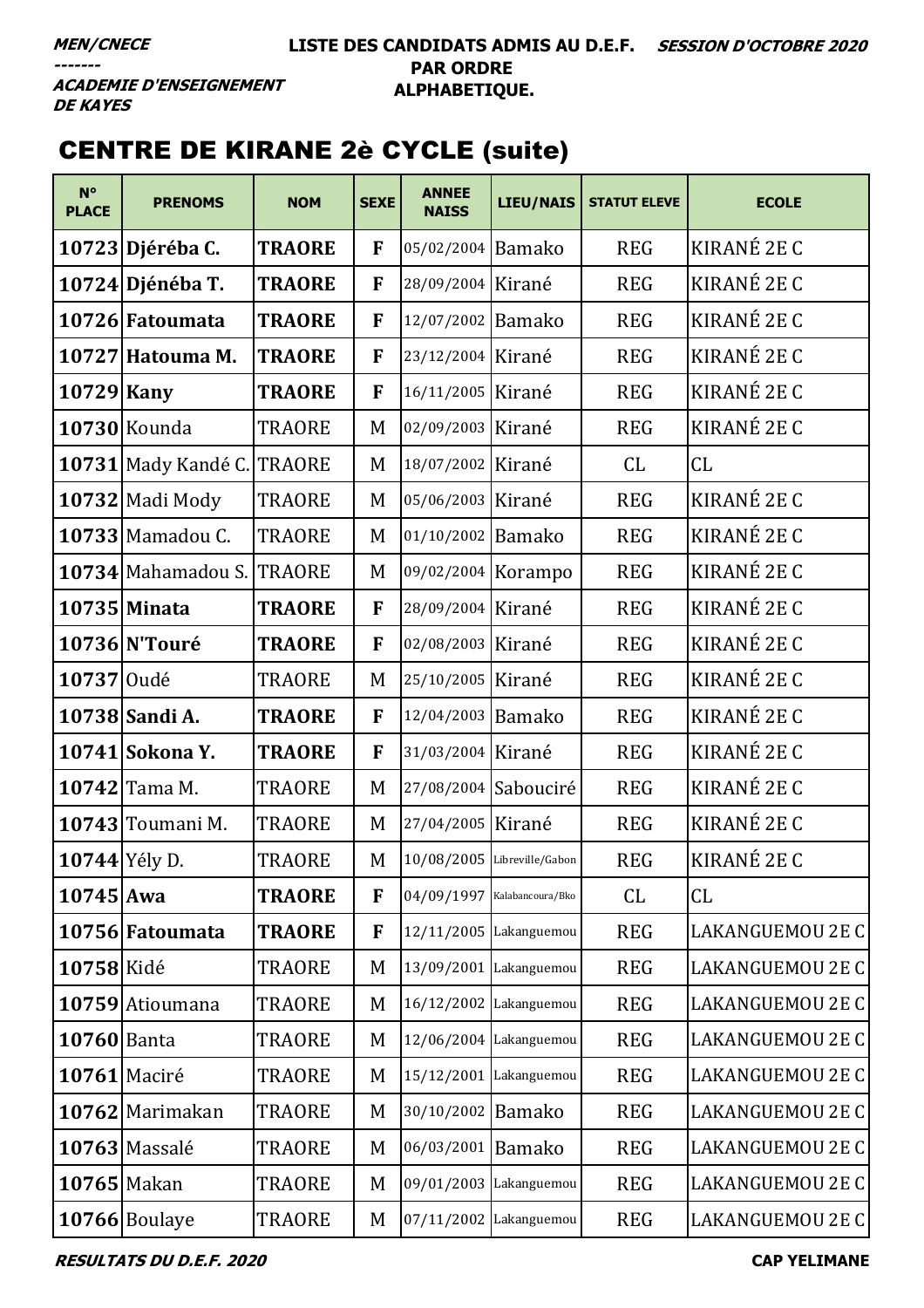**ACADEMIE D'ENSEIGNEMENT DE KAYES** 

# CENTRE DE KIRANE 2è CYCLE (suite & fin)

| $N^{\circ}$<br><b>PLACE</b> | <b>PRENOMS</b>              | <b>NOM</b>    | <b>SEXE</b> | <b>ANNEE</b><br><b>NAISS</b> | <b>LIEU/NAIS</b>        | <b>STATUT ELEVE</b> | <b>ECOLE</b>             |
|-----------------------------|-----------------------------|---------------|-------------|------------------------------|-------------------------|---------------------|--------------------------|
|                             | 10771 Abdoulaye             | <b>TRAORE</b> | M           |                              | $23/12/2004$ Kersignané | <b>REG</b>          | <b>KERSIGNANÉ-K 2E C</b> |
|                             | 10772 Abdoulaye S.          | <b>TRAORE</b> | M           |                              | 26/02/2004 Kersignané   | <b>REG</b>          | KERSIGNANÉ-K 2E C        |
| 10773 Binta                 |                             | <b>TRAORE</b> | F           |                              | 17/02/2004 Kersignané   | <b>REG</b>          | KERSIGNANÉ-K 2E C        |
|                             | 10776 Mahamadou             | <b>TRAORE</b> | M           |                              | 02/07/2002 Kersignané   | <b>REG</b>          | <b>KERSIGNANÉ-K 2E C</b> |
|                             | 10778 Makan Madimodi TRAORE |               | M           |                              | 02/12/2003 Kersignané   | <b>REG</b>          | KERSIGNANÉ-K 2E C        |

Kayes le,

Le Directeur

### Seydou Nourou MAIGA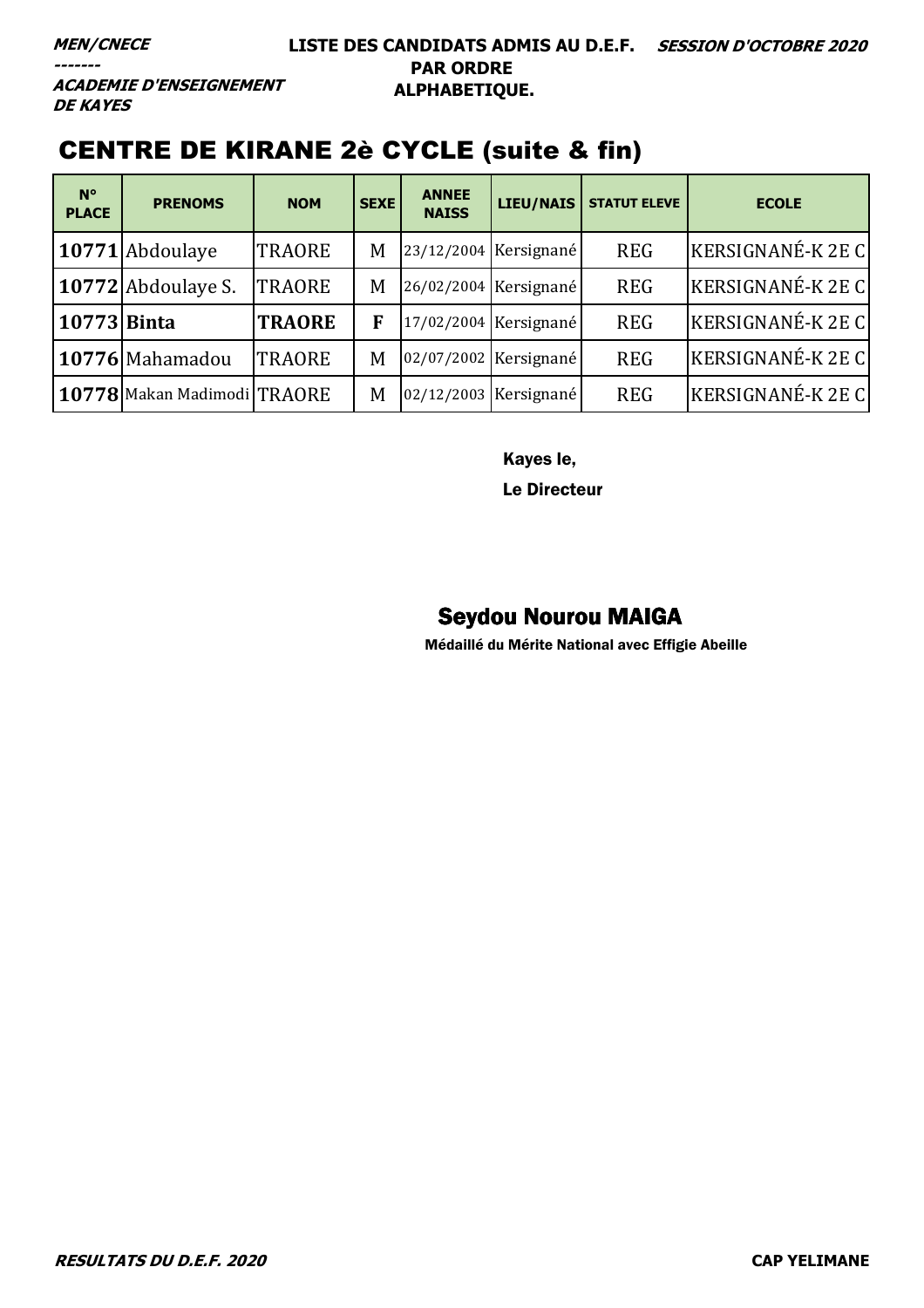#### LISTE DES CANDIDATS ADMIS AU D.E.F. SESSION D'OCTOBRE 2020 **PAR ORDRE** ALPHABETIQUE.

**ACADEMIE D'ENSEIGNEMENT DE KAYES** 

### **CENTRE DE KREMIS**

| $N^{\circ}$<br><b>PLACE</b> | <b>PRENOMS</b>                 | <b>NOM</b>       | <b>SEXE</b>  | <b>ANNEE</b><br><b>NAISS</b> | LIEU/NAIS              | <b>STATUT ELEVE</b> | <b>ECOLE</b>       |
|-----------------------------|--------------------------------|------------------|--------------|------------------------------|------------------------|---------------------|--------------------|
| 1291                        | Issa                           | COULIBALY        | M            | 03/08/2003 Kremis            |                        | <b>REG</b>          | <b>KREMIS 2E C</b> |
| 2606                        | Mahamadou M. DIAKITE           |                  | M            | 06/11/2004                   | Kremis                 | <b>REG</b>          | <b>KREMIS 2E C</b> |
| 2607                        | Yoro                           | <b>DIAKITE</b>   | M            | 05/12/2005                   | Kremis                 | <b>REG</b>          | <b>KREMIS 2E C</b> |
| 3616                        | Djakaridia                     | <b>DIARRA</b>    | M            | 01/01/2005 Nioro du Sahel    |                        | <b>REG</b>          | <b>KREMIS 2E C</b> |
| 3617                        | Alfousseny                     | <b>DIARRA</b>    | M            | 14/10/2005 Kremis            |                        | <b>REG</b>          | <b>KREMIS 2E C</b> |
| 4107                        | Mady Kandia                    | <b>DIAWARA</b>   | M            | 11/09/2003 Kremis            |                        | <b>REG</b>          | <b>KREMIS 2E C</b> |
| 4108                        | Tountou                        | <b>DIAWARA</b>   | M            | 03/11/2005                   | Kremis                 | <b>REG</b>          | <b>KREMIS 2E C</b> |
| 4973                        | <b>Adama</b>                   | <b>FOFANA</b>    | F            | 08/02/2003                   | Kremis                 | <b>REG</b>          | <b>KREMIS 2E C</b> |
| 4974                        | Henda C.                       | <b>FOFANA</b>    | F            | 16/09/2004 Kremis            |                        | <b>REG</b>          | <b>KREMIS 2E C</b> |
| 4975                        | Henda M.                       | <b>FOFANA</b>    | F            | 06/04/2004 Kremis            |                        | <b>REG</b>          | <b>KREMIS 2E C</b> |
| 4976                        | Niagalé                        | <b>FOFANA</b>    | F            | 24/04/2004                   | Kremis                 | <b>REG</b>          | <b>KREMIS 2E C</b> |
| 4977                        | Mady M.                        | <b>FOFANA</b>    | M            | 11/09/2004 Kremis            |                        | <b>REG</b>          | <b>KREMIS 2E C</b> |
| 5739                        | <b>Baraka</b>                  | <b>KANTE</b>     | M            | 05/06/2004 Kremis            |                        | <b>REG</b>          | <b>KREMIS 2E C</b> |
| 5740                        | Djibril                        | <b>KANTE</b>     | M            |                              | 22/11/2004 Sénéwaly-S. | <b>REG</b>          | <b>KREMIS 2E C</b> |
| 5741                        | Mahamadou                      | <b>KANTE</b>     | M            | 31/03/2001                   | Kremis                 | <b>REG</b>          | <b>KREMIS 2E C</b> |
| 5742                        | Serinté                        | <b>KANTE</b>     | $\mathbf{F}$ | 10/12/2004 Kremis            |                        | <b>REG</b>          | <b>KREMIS 2E C</b> |
| 6883                        | Mouctary                       | <b>DIARRA</b>    | M            | 26/04/2004 Kremis            |                        | <b>REG</b>          | <b>KREMIS 2E C</b> |
| 7015                        | Souleymane                     | <b>KONTE</b>     | M            |                              | 11/05/2003 Kersignané  | <b>REG</b>          | <b>KREMIS 2E C</b> |
| 7680                        | Djénéba                        | <b>NIAKATE</b>   | F            | 26/12/2002 Kremis            |                        | <b>REG</b>          | <b>KREMIS 2E C</b> |
| 7810                        | Bakary                         | <b>SACKO</b>     | M            | 02/03/2004 Kremis            |                        | <b>REG</b>          | <b>KREMIS 2E C</b> |
| 7811                        | Yoro                           | <b>SACKO</b>     | M            | 17/01/2004 Kremis            |                        | <b>REG</b>          | <b>KREMIS 2E C</b> |
| 8011                        | Anthioumana                    | SAMASSA          | M            |                              | 17/07/1994 Tambacara   | CL                  | CL                 |
| 8046                        | Bamoussa                       | <b>SAMBAKESS</b> | M            | 31/12/2004 Kremis            |                        | <b>REG</b>          | <b>KREMIS 2E C</b> |
| 8479                        | Mamady                         | <b>SIDIBE</b>    | M            | 24/05/2004 Bamako            |                        | <b>REG</b>          | KREMIS 2E C        |
| 8774                        | Bandiougou B. SISSOKO          |                  | M            | 15/08/2003 Kremis            |                        | <b>REG</b>          | <b>KREMIS 2E C</b> |
| 8775                        | Sekene                         | <b>SISSOKO</b>   | M            | 10/06/2003 Bamako            |                        | <b>REG</b>          | <b>KREMIS 2E C</b> |
|                             | 10678 Bandiougou S.            | <b>TRAORE</b>    | M            | 25/03/2005 Kremis            |                        | <b>REG</b>          | <b>KREMIS 2E C</b> |
| $10679$ Boyi                |                                | <b>TRAORE</b>    | F            | 16/10/2004 Sébékoro          |                        | <b>REG</b>          | KREMIS 2E C        |
|                             | 10680 Daouda                   | <b>TRAORE</b>    | M            | 08/12/2002 Kremis            |                        | <b>REG</b>          | <b>KREMIS 2E C</b> |
|                             | 10684 Mahamadoul Bachir TRAORE |                  | M            | 22/08/2004 Kremis            |                        | <b>REG</b>          | <b>KREMIS 2E C</b> |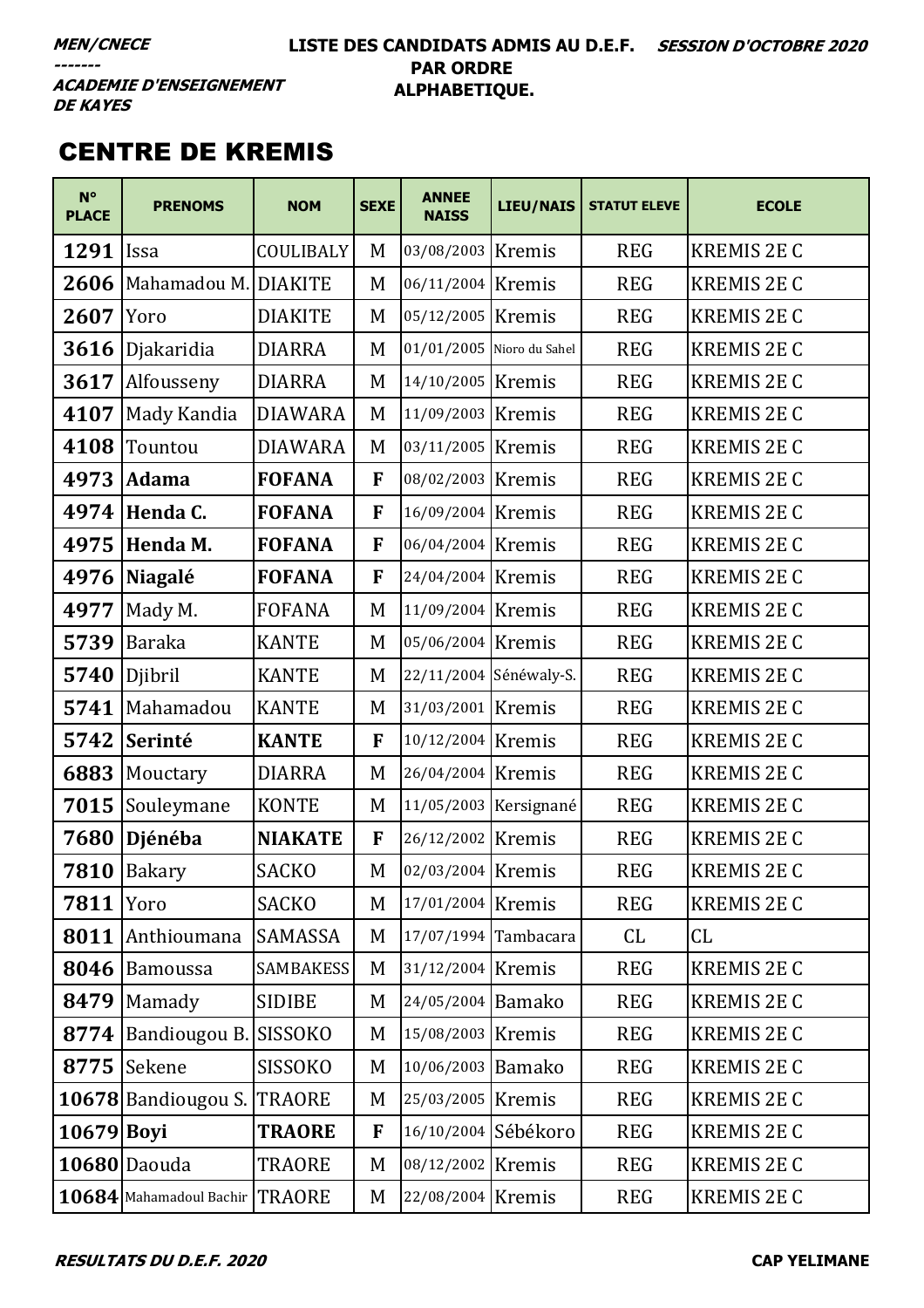#### **LISTE DES CANDIDATS ADMIS AU D.E.F. SESSION D'OCTOBRE 2020 PAR ORDRE ALPHABETIQUE.**

**ACADEMIE D'ENSEIGNEMENT DE KAYES** 

### CENTRE DE KREMIS (suite & fin)

| $N^{\circ}$<br><b>PLACE</b> | <b>PRENOMS</b>  | <b>NOM</b>    | <b>SEXE</b> | <b>ANNEE</b><br><b>NAISS</b> | LIEU/NAIS | <b>STATUT ELEVE</b> | <b>ECOLE</b>       |
|-----------------------------|-----------------|---------------|-------------|------------------------------|-----------|---------------------|--------------------|
|                             | 10686 Mamoudou  | <b>TRAORE</b> | M           | 19/05/2002 Kremis            |           | <b>REG</b>          | <b>KREMIS 2E C</b> |
|                             | 10687 Sokona M. | <b>TRAORE</b> | F           | 30/04/2005 Kremis            |           | <b>REG</b>          | <b>KREMIS 2E C</b> |
|                             | 10689 Yancoubou | <b>TRAORE</b> | M           | 15/05/2005 Kremis            |           | <b>REG</b>          | <b>KREMIS 2E C</b> |
|                             | 10692 Mokobé    | <b>TRAORE</b> | M           | 24/04/2005 Kremis            |           | <b>REG</b>          | <b>KREMIS 2E C</b> |

Kayes le,

Le Directeur

#### Seydou Nourou MAIGA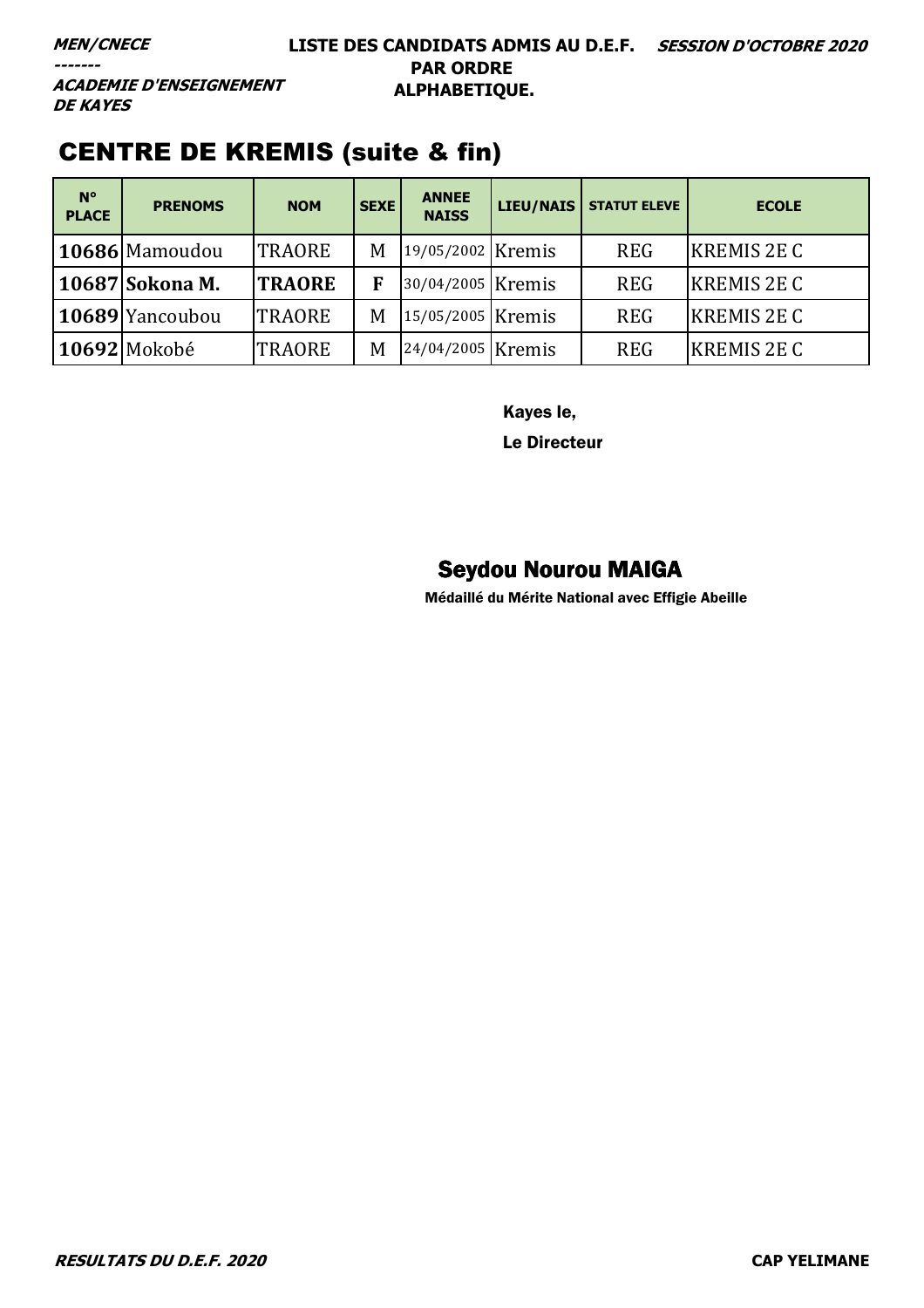#### **LISTE DES CANDIDATS ADMIS AU D.E.F. SESSION D'OCTOBRE 2020 PAR ORDRE ALPHABETIQUE.**

**ACADEMIE D'ENSEIGNEMENT DE KAYES** 

# CENTRE DE MARENA TRINGA 2è CYCLE

| $N^{\circ}$<br><b>PLACE</b> | <b>PRENOMS</b>    | <b>NOM</b>       | <b>SEXE</b> | <b>ANNEE</b><br><b>NAISS</b> | LIEU/NAIS             | <b>STATUT ELEVE</b> | <b>ECOLE</b>              |
|-----------------------------|-------------------|------------------|-------------|------------------------------|-----------------------|---------------------|---------------------------|
| 62                          | Magan             | <b>BAGAYOGO</b>  | M           | 17/11/2001 Maréna            |                       | <b>REG</b>          | <b>MARÉNA-TRINGA 2E C</b> |
| 707                         | Mahamadou         | CAMARA           | M           | 23/12/2001                   | Diakoné               | <b>REG</b>          | MARÉNA-TRINGA 2E C        |
| 708                         | Mahamadou S.      | <b>CAMARA</b>    | M           | 31/12/2001 Lambatara         |                       | <b>REG</b>          | <b>MARÉNA-TRINGA 2E C</b> |
| 1305                        | Khardiatou        | <b>COULIBALY</b> | F           | 03/01/2004 Diakoné           |                       | <b>REG</b>          | MARÉNA-TRINGA 2E C        |
| 1848                        | Goundo            | <b>DABO</b>      | F           | 10/06/2003 Diakoné           |                       | <b>REG</b>          | MARÉNA-TRINGA 2E C        |
| 2019                        | Madassa           | <b>DANSOKO</b>   | M           | 29/09/2003 Lambatara         |                       | <b>REG</b>          | MARÉNA-TRINGA 2E C        |
| 2112                        | Djegui            | <b>DEMBELE</b>   | M           | 15/09/2002 Maréna            |                       | <b>REG</b>          | MARÉNA-TRINGA 2E C        |
| 2113                        | Lamine            | <b>DEMBELE</b>   | M           |                              | 29/11/2003 Ouologuela | <b>REG</b>          | MARÉNA-TRINGA 2E C        |
| 2115                        | Sekou             | <b>DEMBELE</b>   | M           | 10/06/2002 Maréna            |                       | <b>REG</b>          | MARÉNA-TRINGA 2E C        |
| 2116                        | Toudo             | <b>DEMBELE</b>   | M           | 06/09/2004 Maréna            |                       | <b>REG</b>          | MARÉNA-TRINGA 2E C        |
| 3626                        | <b>Brama</b>      | <b>DIARRA</b>    | M           | 26/11/2003 Maréna            |                       | <b>REG</b>          | MARÉNA-TRINGA 2E C        |
| 4747                        | <b>Mody Aliou</b> | <b>DRAME</b>     | M           | 27/03/2002                   | Yanfolila             | <b>REG</b>          | MARÉNA-TRINGA 2E C        |
| 5304                        | <b>Brahima</b>    | GORY             | M           | 31/05/2003 Dialaka           |                       | <b>REG</b>          | MARÉNA-TRINGA 2E C        |
| 5305                        | Kalilou           | GORY             | M           | 07/09/2000 Dialaka           |                       | CL                  | CL                        |
| 5306                        | Moussa            | GORY             | M           | 24/06/2003 Dialaka           |                       | <b>REG</b>          | MARÉNA-TRINGA 2E C        |
| 5744                        | Adama             | <b>KANTE</b>     | M           | 15/12/2004 Maréna            |                       | <b>REG</b>          | MARÉNA-TRINGA 2E C        |
| 5745                        | Ibrahima          | <b>KANTE</b>     | M           | 02/02/2002 Dialaka           |                       | <b>REG</b>          | MARÉNA-TRINGA 2E C        |
| 5746                        | <b>Issa</b>       | <b>KANTE</b>     | M           | 08/07/2003 Maréna            |                       | <b>REG</b>          | MARÉNA-TRINGA 2E C        |
| 5747                        | Mamady            | <b>KANTE</b>     | M           | 04/05/2005 Maréna            |                       | <b>REG</b>          | MARÉNA-TRINGA 2E C        |
|                             | 5748   Mariam     | <b>KANTE</b>     | F           | 12/08/2003 Maréna            |                       | <b>REG</b>          | MARÉNA-TRINGA 2E C        |
| 5749                        | Moussa D.         | <b>KANTE</b>     | M           | 25/10/2005 Maréna            |                       | <b>REG</b>          | MARÉNA-TRINGA 2E C        |
| 5750                        | Moussa K.         | <b>KANTE</b>     | M           | 17/10/2004 Maréna            |                       | <b>REG</b>          | MARÉNA-TRINGA 2E C        |
| 6537                        | Adama             | <b>KONARE</b>    | M           | 25/02/2004 Lambatara         |                       | <b>REG</b>          | MARÉNA-TRINGA 2E C        |
| 6580                        | Diaguely          | <b>KONATE</b>    | M           | 04/06/2005 Maréna            |                       | <b>REG</b>          | MARÉNA-TRINGA 2E C        |
| 6581                        | Hadama            | <b>KONATE</b>    | M           | 07/01/2003 Maréna            |                       | <b>REG</b>          | MARÉNA-TRINGA 2E C        |
| 7019                        | Bandjougou        | <b>KONTE</b>     | M           | 31/10/2003 Maréna            |                       | <b>REG</b>          | MARÉNA-TRINGA 2E C        |
| 7020                        | Diadié            | <b>KONTE</b>     | M           | 28/06/2003 Maréna            |                       | <b>REG</b>          | MARÉNA-TRINGA 2E C        |
| 7021                        | Sory              | <b>KONTE</b>     | M           | 18/07/2004 Maréna            |                       | <b>REG</b>          | MARÉNA-TRINGA 2E C        |
| 7084                        | Abdoulaye         | <b>KOUYATE</b>   | M           | 02/12/2002 Bamako            |                       | <b>REG</b>          | MARÉNA-TRINGA 2E C        |
| 7085                        | Gossy             | <b>KOUYATE</b>   | M           | 12/12/2001 Lambatara         |                       | <b>REG</b>          | MARÉNA-TRINGA 2E C        |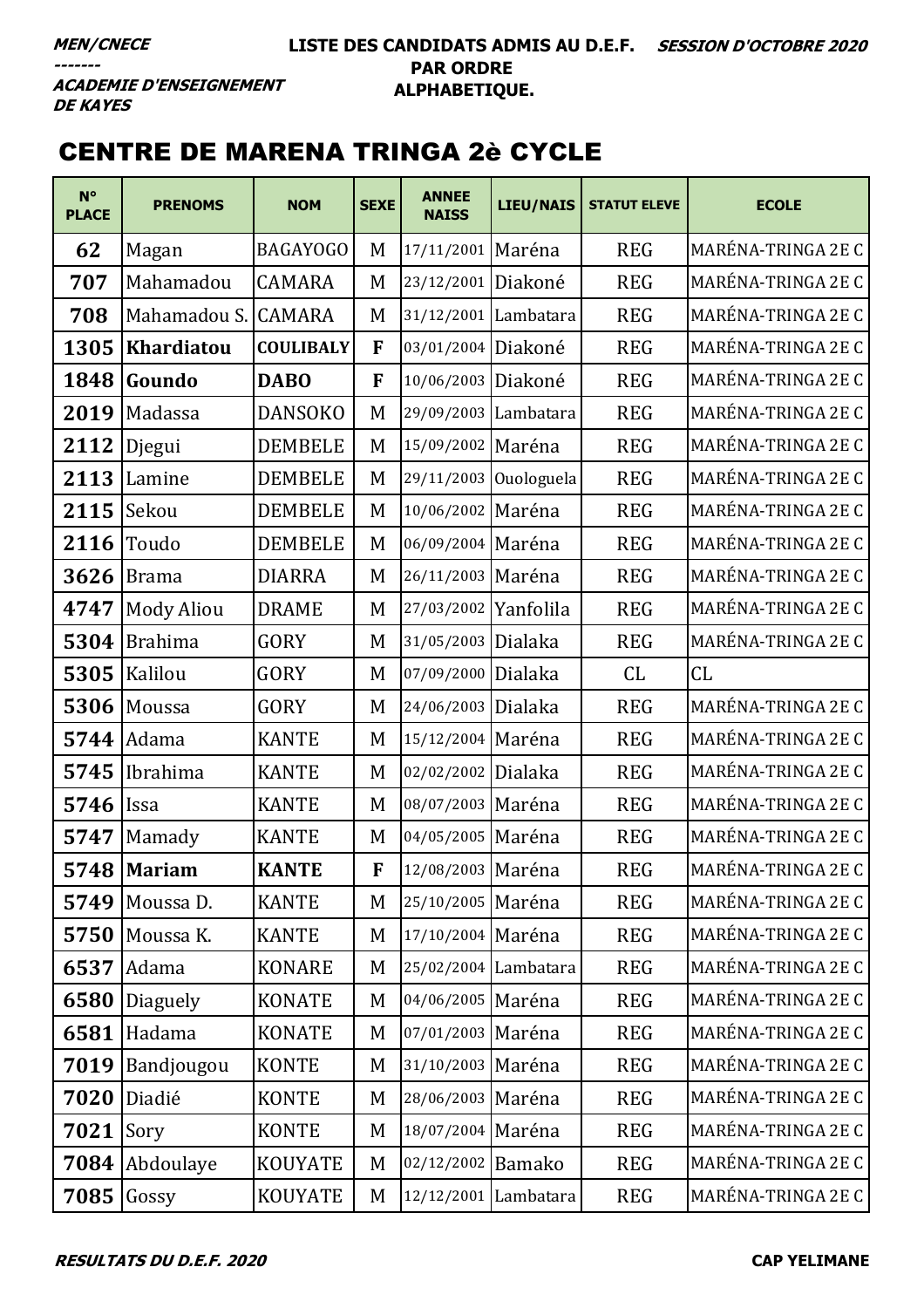#### **LISTE DES CANDIDATS ADMIS AU D.E.F. SESSION D'OCTOBRE 2020 PAR ORDRE ALPHABETIQUE.**

**ACADEMIE D'ENSEIGNEMENT DE KAYES** 

### CENTRE DE MARENA TRINGA 2è CYCLE (suite & fin)

| N°<br><b>PLACE</b> | <b>PRENOMS</b>  | <b>NOM</b>      | <b>SEXE</b> | <b>ANNEE</b><br><b>NAISS</b> | <b>LIEU/NAIS</b> | <b>STATUT ELEVE</b> | <b>ECOLE</b>       |
|--------------------|-----------------|-----------------|-------------|------------------------------|------------------|---------------------|--------------------|
| 8214               | Demba           | SANKANOU        | M           | 13/09/2000                   | Dialaka          | <b>REG</b>          | MARÉNA-TRINGA 2E C |
| 8486               | Bakary          | <b>SIDIBE</b>   | M           | 21/06/2002 Maréna            |                  | <b>REG</b>          | MARÉNA-TRINGA 2E C |
| 8487               | Demba           | <b>SIDIBE</b>   | M           | 17/01/2002 Maréna            |                  | <b>REG</b>          | MARÉNA-TRINGA 2E C |
| 8488               | Hamala          | <b>SIDIBE</b>   | M           | 18/12/2004 Maréna            |                  | <b>REG</b>          | MARÉNA-TRINGA 2E C |
| 8489               | Hawa            | <b>SIDIBE</b>   | F           | 03/09/2003 Maréna            |                  | <b>REG</b>          | MARÉNA-TRINGA 2E C |
| 8780               | Lassana         | <b>SISSOKO</b>  | M           | 09/03/2003 Lambatra          |                  | <b>REG</b>          | MARÉNA-TRINGA 2E C |
| 9632               | Abdoulaye       | SOUKOUNA        | M           | 18/11/2001 Bamako            |                  | <b>REG</b>          | MARÉNA-TRINGA 2E C |
| 9633               | Souleymane      | <b>SOUKOUNA</b> | M           | 08/10/2003 Maréna            |                  | <b>REG</b>          | MARÉNA-TRINGA 2E C |
| 9965               | Moussa          | <b>SYLLA</b>    | M           | 07/07/2003 Dialaka           |                  | <b>REG</b>          | MARÉNA-TRINGA 2E C |
|                    | 10383 Abdoulaye | TOUNKARA        | M           | 27/05/2001   Maréna          |                  | <b>REG</b>          | MARÉNA-TRINGA 2E C |
| 10384 Gagny        |                 | TOUNKARA        | M           | 24/02/2004 Maréna            |                  | <b>REG</b>          | MARÉNA-TRINGA 2E C |
|                    | 10385 Moustapha | TOUNKARA        | M           | 15/04/2004 Lambatra          |                  | <b>REG</b>          | MARÉNA-TRINGA 2E C |
| $10465$ Assa       |                 | <b>TOURE</b>    | F           | 01/01/2003                   | Dialaka          | <b>REG</b>          | MARÉNA-TRINGA 2E C |
|                    | 10466 Oulémata  | <b>TOURE</b>    | F           | 12/02/2001 Maréna            |                  | <b>REG</b>          | MARÉNA-TRINGA 2E C |

Kayes le,

Le Directeur

#### Seydou Nourou MAIGA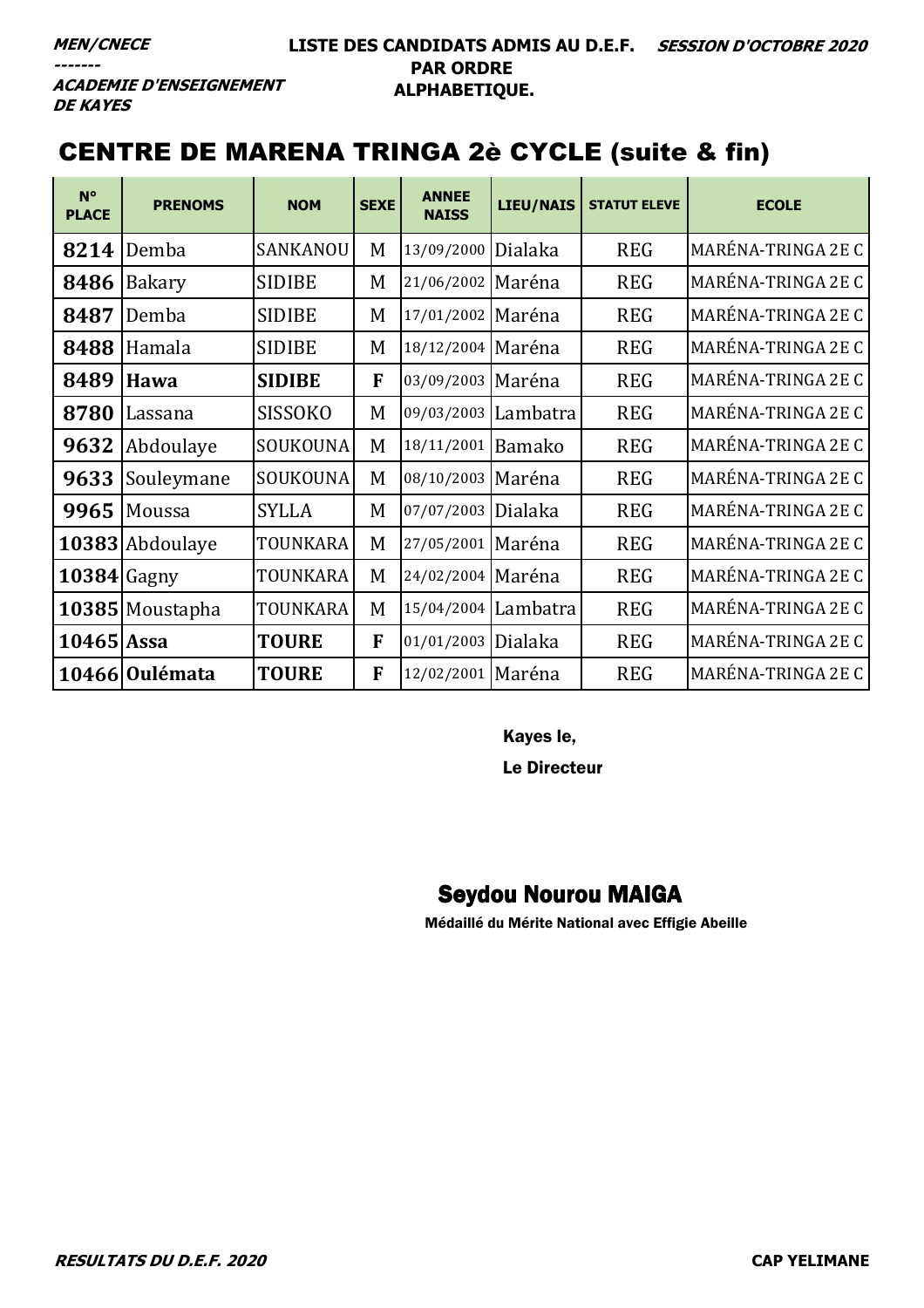**ACADEMIE D'ENSEIGNEMENT DE KAYES** 

## CENTRE DE NIOGOMERA 2è CYCLE

| $N^{\circ}$<br><b>PLACE</b> | <b>PRENOMS</b>             | <b>NOM</b>        | <b>SEXE</b> | <b>ANNEE</b><br><b>NAISS</b> | <b>LIEU/NAIS</b> | <b>STATUT ELEVE</b> | <b>ECOLE</b>      |
|-----------------------------|----------------------------|-------------------|-------------|------------------------------|------------------|---------------------|-------------------|
| 1283                        | <b>Nassoun</b>             | <b>COULIBALY</b>  | F           | 01/01/2004 Banamba           |                  | <b>REG</b>          | NIOGOMERA 2E C    |
| 1284                        | Garan                      | COULIBALY         | M           | 14/09/2001                   | Yelimané         | CL                  | CL                |
| 2100                        | Djimé                      | <b>DEMBELE</b>    | M           | 29/08/2004                   | Niakatela        | <b>REG</b>          | NIOGOMERA 2E C    |
| 2566                        | <b>Diaba</b>               | <b>DIAGOURAGA</b> | F           | 16/09/2003                   | Fanga            | <b>REG</b>          | <b>FANGA 2E C</b> |
| 2602                        | <b>Soutoura</b>            | <b>DIAKITE</b>    | F           | 09/12/2002                   | Yelimané         | <b>REG</b>          | NIOGOMERA 2E C    |
| 2904                        | <b>Binta</b>               | <b>DIALLO</b>     | F           | 05/04/2002                   | Nioro            | <b>REG</b>          | NIOGOMERA 2E C    |
| 3524                        | Mamadou                    | <b>DIAMBOU</b>    | M           | 31/12/2002                   | Fanga            | CL                  | CL                |
| 3631                        | Kandé                      | <b>DIARRA</b>     | M           | 13/05/2003                   | Niagnéla         | <b>REG</b>          | <b>FANGA 2E C</b> |
| 4120                        | Hadama                     | <b>DIAWARA</b>    | M           | 31/03/2003                   | Fanga            | <b>REG</b>          | <b>FANGA 2E C</b> |
| 4121                        | Moussa                     | <b>DIAWARA</b>    | M           | 05/09/2004                   | <b>Bamako</b>    | <b>REG</b>          | <b>FANGA 2E C</b> |
| 4122                        | Moussa D.                  | <b>DIAWARA</b>    | M           | 31/12/2005                   | Tangadonga       | <b>REG</b>          | <b>FANGA 2E C</b> |
| 5233                        | Ayouba Sourakata           | <b>GARY</b>       | M           | 31/12/2001                   | Tango            | CL                  | CL                |
| 5458                        | Moussa                     | <b>KAMISSOKO</b>  | M           | 20/12/2004                   | <b>Bamako</b>    | <b>REG</b>          | NIOGOMERA 2E C    |
| 5736                        | Kandé                      | <b>KANTE</b>      | M           | 24/10/2003                   | Takaba           | <b>REG</b>          | NIOGOMERA 2E C    |
| 6474                        | Amara                      | <b>KOITA</b>      | M           | 09/10/2005 Kodié             |                  | <b>REG</b>          | NIOGOMERA 2E C    |
| 7083                        | Mahamadou                  | <b>KOUYATE</b>    | M           | 25/10/2002                   | Takaba           | <b>REG</b>          | NIOGOMERA 2E C    |
| 7548                        | Baba                       | N'DIAYE           | M           | 19/05/2001 Niogomera         |                  | <b>REG</b>          | NIOGOMERA 2E C    |
| 7667                        | Baba Adama.                | <b>NIAKATE</b>    | M           | 24/10/2003                   | Yelimané         | <b>REG</b>          | NIOGOMERA 2E C    |
| 7669                        | <b>Boulaye</b>             | <b>NIAKATE</b>    | M           | 12/05/2003 Niogomera         |                  | <b>REG</b>          | NIOGOMERA 2E C    |
| 7671                        | Diankouma Dit Baba NIAKATE |                   | M           | 17/10/2000 Niogomera         |                  | <b>REG</b>          | NIOGOMERA 2E C    |
| 7673                        | Hamidou                    | <b>NIAKATE</b>    | M           | 02/08/2002 Niagnela          |                  | <b>REG</b>          | NIOGOMERA 2E C    |
| 7674                        | Koudjeï                    | <b>NIAKATE</b>    | F           | 19/08/2002 Niogomera         |                  | <b>REG</b>          | NIOGOMERA 2E C    |
| 7675                        | Mahamadou                  | <b>NIAKATE</b>    | M           | 01/09/2002 Niogomera         |                  | <b>REG</b>          | NIOGOMERA 2E C    |
| 7677                        | Mamoudou                   | <b>NIAKATE</b>    | M           | 16/01/2002 Niogomera         |                  | <b>REG</b>          | NIOGOMERA 2E C    |
| 7678                        | Moussa Dit Karalé          | <b>NIAKATE</b>    | M           | 14/10/2003 Niogomera         |                  | <b>REG</b>          | NIOGOMERA 2E C    |
| 7679                        | <b>Saneye</b>              | <b>NIAKATE</b>    | F           | 03/08/2002 Somankidi-Coura   |                  | <b>REG</b>          | NIOGOMERA 2E C    |
| 7803                        | <b>Moulkher</b>            | <b>SACKO</b>      | F           | 23/09/1999 Yelimané          |                  | CL                  | CL                |
| 8225                        | Toudo                      | <b>SANKARE</b>    | M           | 20/05/2001 Niogomera         |                  | <b>REG</b>          | NIOGOMERA 2E C    |
| 8492                        | Coumba                     | <b>SIDIBE</b>     | F           | 30/01/2006 Fanga             |                  | <b>REG</b>          | <b>FANGA 2E C</b> |
| 8766                        | Diaby                      | <b>SISSAKO</b>    | M           | 12/12/2003 Fanga             |                  | <b>REG</b>          | <b>FANGA 2E C</b> |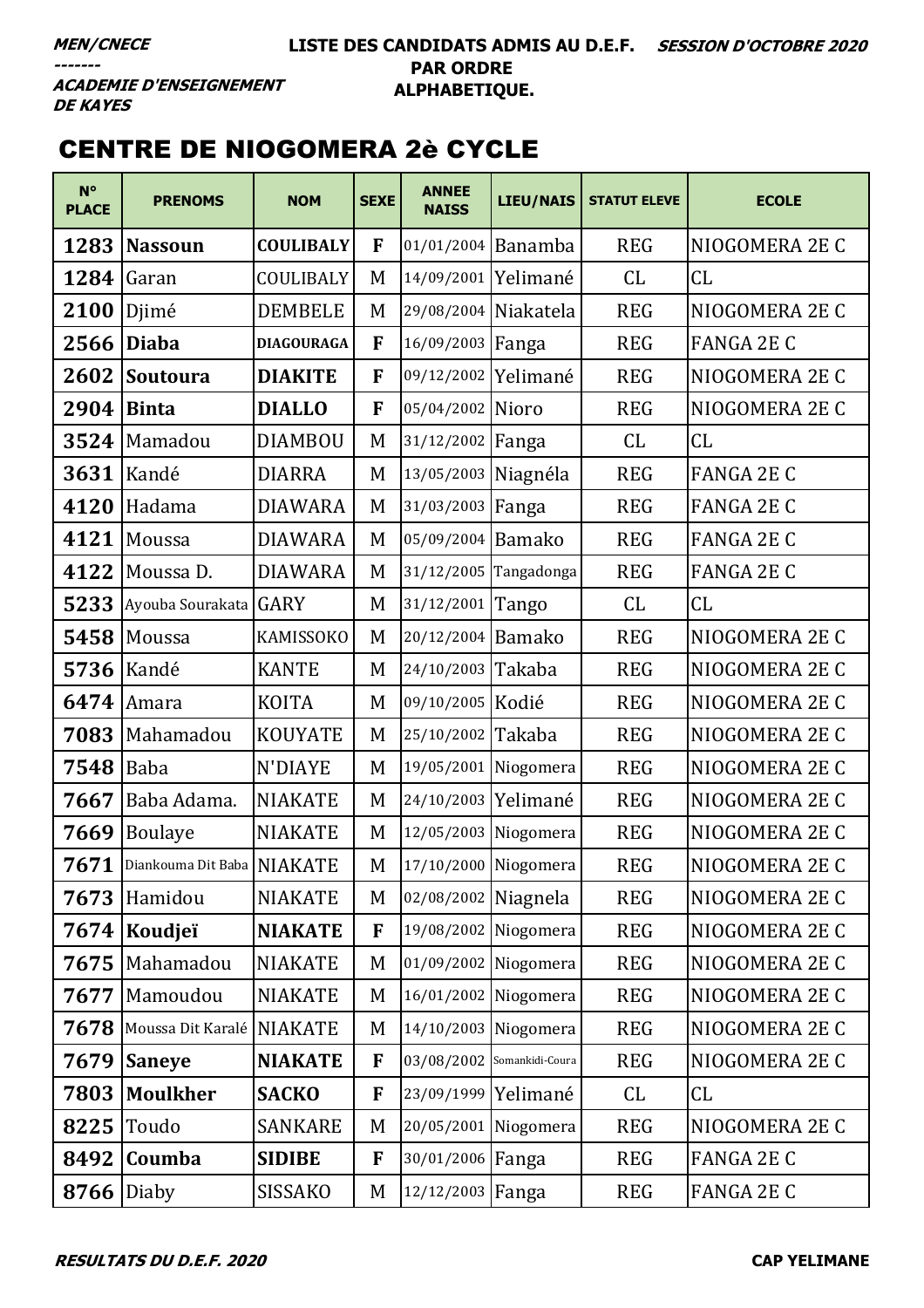**ACADEMIE D'ENSEIGNEMENT DE KAYES** 

## CENTRE DE NIOGOMERA 2è CYCLE (suite & fin)

| $N^{\circ}$<br><b>PLACE</b> | <b>PRENOMS</b>  | <b>NOM</b>      | <b>SEXE</b> | <b>ANNEE</b><br><b>NAISS</b> | <b>LIEU/NAIS</b>     | <b>STATUT ELEVE</b> | <b>ECOLE</b>      |
|-----------------------------|-----------------|-----------------|-------------|------------------------------|----------------------|---------------------|-------------------|
| 8767                        | Madi            | <b>SISSAKO</b>  | M           | 13/04/2004 Fanga             |                      | <b>REG</b>          | <b>FANGA 2E C</b> |
| 9630                        | <b>Hatouma</b>  | <b>SOUKOUNA</b> | F           | 16/05/2003 Yelimané          |                      | CL                  | CL                |
| 9672                        | Aïssé           | <b>SOUMARE</b>  | F           | 20/06/2003 Niogomera         |                      | <b>REG</b>          | NIOGOMERA 2E C    |
| 9675                        | Diango          | <b>SOUMARE</b>  | M           | 01/01/2004 Dembala           |                      | <b>REG</b>          | <b>FANGA 2E C</b> |
| 9964                        | Makan           | <b>SYLLA</b>    | M           | 16/06/2001 Bamako            |                      | <b>REG</b>          | NIOGOMERA 2E C    |
| 10122 Adama                 |                 | <b>TAMBOURA</b> | M           | 22/05/2000 Niogomera         |                      | <b>REG</b>          | NIOGOMERA 2E C    |
|                             | 10180 Oumarou   | <b>TANDIA</b>   | M           | 29/02/2004 Niogomera         |                      | <b>REG</b>          | NIOGOMERA 2E C    |
|                             | 10387 Mahamadou | TOUNKARA        | M           |                              | 01/11/2004 Djengueré | <b>REG</b>          | <b>FANGA 2E C</b> |

Kayes le,

Le Directeur

## Seydou Nourou MAIGA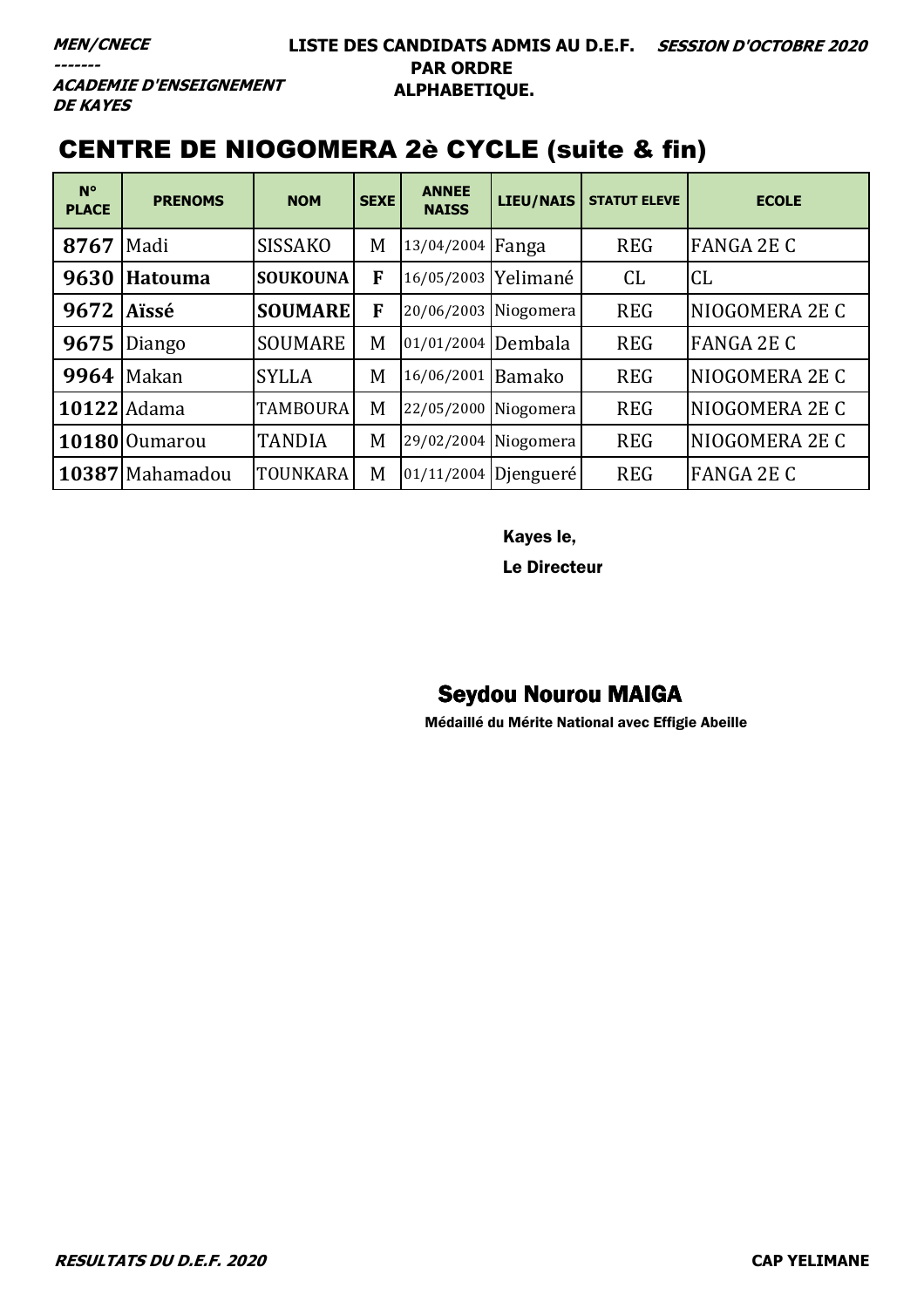## **CENTRE DE OUOLOGUELA 2è CYCLE**

| $N^{\circ}$<br><b>PLACE</b> | <b>PRENOMS</b>     | <b>NOM</b>       | <b>SEXE</b>  | <b>ANNEE</b><br><b>NAISS</b> | <b>LIEU/NAIS</b>          | <b>STATUT ELEVE</b> | <b>ECOLE</b>    |
|-----------------------------|--------------------|------------------|--------------|------------------------------|---------------------------|---------------------|-----------------|
| 698                         | Yahia              | <b>CAMARA</b>    | M            | 10/04/2004 Moussala          |                           | <b>REG</b>          | OUOLOGUELA 2È C |
| 1274                        | Gaoussou           | COULIBALY        | M            | 26/10/2003                   | Bini                      | CL.                 | CL              |
| 1276                        | Mamoudou           | COULIBALY        | M            | 20/10/2001                   | Ouologuela                | <b>REG</b>          | OUOLOGUELA 2È C |
| 2097                        | Fodié              | <b>DEMBELE</b>   | M            | 27/12/2002                   | Guiffi                    | <b>REG</b>          | OUOLOGUELA 2È C |
| 2098                        | Moussa H.          | <b>DEMBELE</b>   | M            |                              | 24/06/2005 Ouologuela     | <b>REG</b>          | OUOLOGUELA 2È C |
| 2587                        | Cissé              | <b>DIAKITE</b>   | F            |                              | 04/09/2005 Ouologuela     | <b>REG</b>          | OUOLOGUELA 2È C |
| 2588                        | Daman              | <b>DIAKITE</b>   | M            | 30/01/2003 Bamako            |                           | <b>REG</b>          | OUOLOGUELA 2È C |
| 2590                        | Mamedy             | <b>DIAKITE</b>   | M            | 16/03/2002                   | Ouologuela                | <b>REG</b>          | OUOLOGUELA 2È C |
| 2592                        | Moussa D.          | <b>DIAKITE</b>   | M            | 10/09/2003 Mongoro           |                           | <b>REG</b>          | OUOLOGUELA 2È C |
| 2593                        | Moussa M.          | <b>DIAKITE</b>   | M            |                              | 11/11/2001 Ouologuela     | <b>REG</b>          | OUOLOGUELA 2È C |
| 2595                        | Salé               | <b>DIAKITE</b>   | M            | 20/07/2004 Bamako            |                           | <b>REG</b>          | OUOLOGUELA 2È C |
| 2903                        | Yakouba            | <b>DIALLO</b>    | M            | 06/06/2002                   | Dialaka                   | <b>REG</b>          | OUOLOGUELA 2È C |
| 3606                        | Assa               | <b>DIARRA</b>    | $\mathbf{F}$ | 12/09/2003 Guiffi            |                           | <b>REG</b>          | OUOLOGUELA 2È C |
| 3609                        | Hawa               | <b>DIARRA</b>    | F            | 18/03/2002                   | Guiffi                    | <b>REG</b>          | OUOLOGUELA 2È C |
| 4220                        | Souleymane         | <b>DICKO</b>     | M            |                              | 28/04/2005 Kanguessanou   | <b>REG</b>          | OUOLOGUELA 2È C |
| 4341                        | Dioncounda         | <b>DIOUMASSI</b> | M            |                              | 15/09/2003 Ouologuela     | <b>REG</b>          | OUOLOGUELA 2È C |
| 4365                        | Amara              | <b>DJIKINE</b>   | M            |                              | 27/01/2004 Ouologuela     | <b>REG</b>          | OUOLOGUELA 2È C |
| 4367                        | Mamadou            | <b>DJIKINE</b>   | M            |                              | 31/10/2004 Ouologuela     | <b>REG</b>          | OUOLOGUELA 2È C |
| 4368                        | Moussa             | <b>DJIKINE</b>   | M            |                              | 30/08/2004 Ouologuela     | <b>REG</b>          | OUOLOGUELA 2È C |
| 4369                        | <b>Sitan</b>       | <b>DJIKINE</b>   | F            |                              | 29/12/2004 Ouologuela     | <b>REG</b>          | OUOLOGUELA 2È C |
| 4426                        | Amara              | <b>DOUCOURE</b>  | M            |                              | 07/03/2002 Ouologuela     | <b>REG</b>          | OUOLOGUELA 2È C |
| 4428                        | <b>Assa Diallo</b> | <b>DOUCOURE</b>  | F            |                              | $22/09/2004$ Ouologuela   | <b>REG</b>          | OUOLOGUELA 2È C |
| 4429                        | Assa T.            | <b>DOUCOURE</b>  | F            | 10/05/2003 Guiffi            |                           | <b>REG</b>          | OUOLOGUELA 2È C |
| 4430                        | Awa D.             | <b>DOUCOURE</b>  | F            |                              | 02/05/2005 Adjamé/RCI     | <b>REG</b>          | OUOLOGUELA 2È C |
| 4431                        | Hawa K.            | <b>DOUCOURE</b>  | F            |                              | 29/06/2006 Ouologuela     | <b>REG</b>          | OUOLOGUELA 2È C |
| 4432                        | <b>Biagui</b>      | <b>DOUCOURE</b>  | M            |                              | 24/10/2004 Ouologuela     | <b>REG</b>          | OUOLOGUELA 2È C |
| 4433                        | Diaby              | <b>DOUCOURE</b>  | M            |                              | 12/04/2002 Ouologuela     | CL                  | CL              |
| 4438                        | Kadidia            | <b>DOUCOURE</b>  | F            |                              | 22/02/2002 Kaduna/Nigéria | <b>REG</b>          | OUOLOGUELA 2È C |
| 4439                        | Koumba             | <b>DOUCOURE</b>  | F            | 20/09/2003 Guiffi            |                           | <b>REG</b>          | OUOLOGUELA 2È C |
| 4440                        | Mahamadou          | <b>DOUCOURE</b>  | M            |                              | 17/08/2003 Ouologuela     | <b>REG</b>          | OUOLOGUELA 2È C |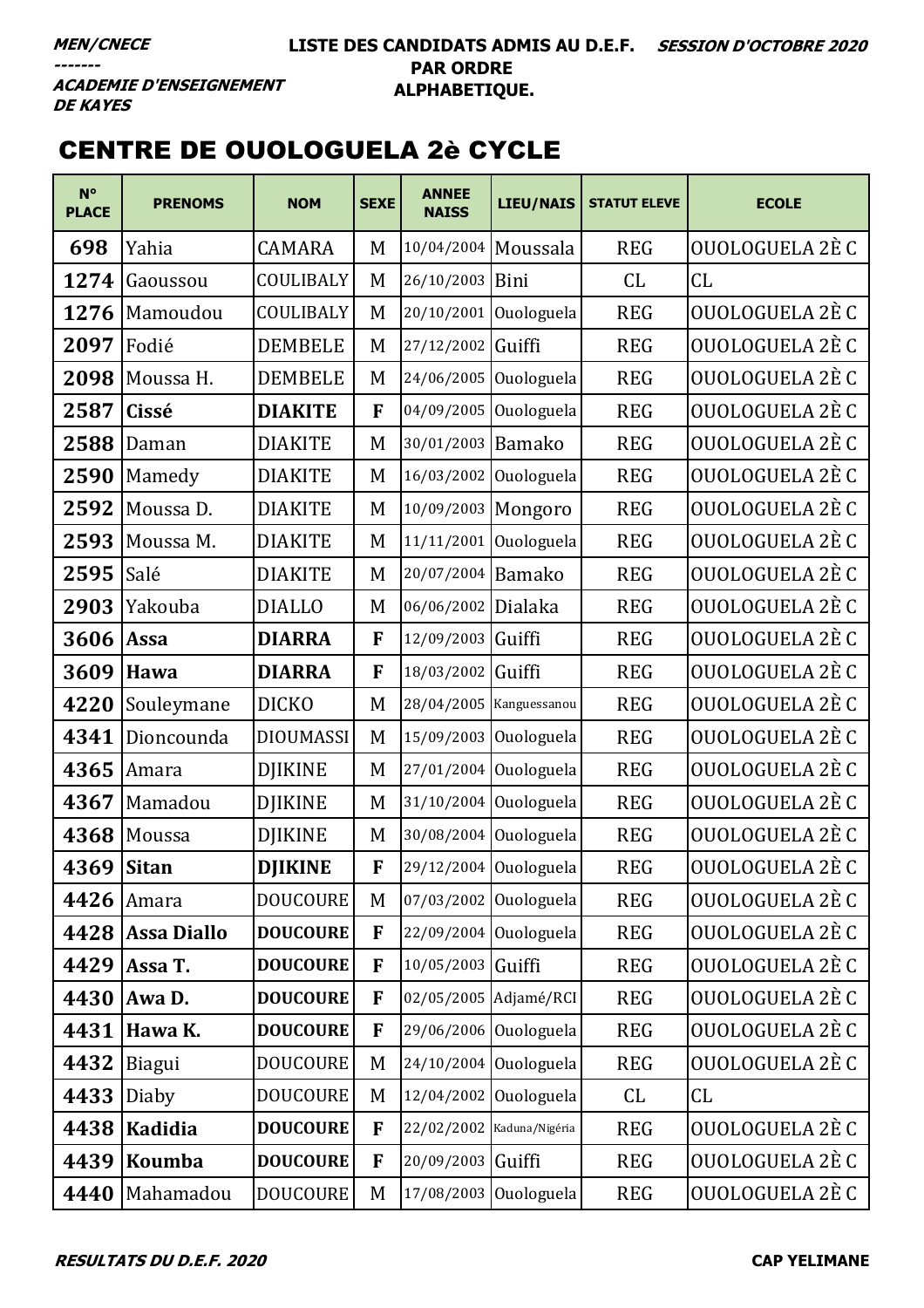#### **LISTE DES CANDIDATS ADMIS AU D.E.F. SESSION D'OCTOBRE 2020 PAR ORDRE ALPHABETIQUE.**

**ACADEMIE D'ENSEIGNEMENT DE KAYES** 

## CENTRE DE OUOLOGUELA 2è CYCLE (suite & fin)

| $N^{\circ}$<br><b>PLACE</b> | <b>PRENOMS</b>       | <b>NOM</b>      | <b>SEXE</b> | <b>ANNEE</b><br><b>NAISS</b> | <b>LIEU/NAIS</b>        | <b>STATUT ELEVE</b> | <b>ECOLE</b>    |
|-----------------------------|----------------------|-----------------|-------------|------------------------------|-------------------------|---------------------|-----------------|
| 4441                        | Mamedy               | <b>DOUCOURE</b> | M           |                              | $31/12/2004$ Ouologuela | <b>REG</b>          | OUOLOGUELA 2È C |
| 4443                        | Sidi                 | <b>DOUCOURE</b> | M           | 24/01/2004                   | Bamako                  | <b>REG</b>          | OUOLOGUELA 2È C |
| 4444                        | Sikou                | <b>DOUCOURE</b> | M           |                              | 02/04/2005 Ouologuela   | <b>REG</b>          | OUOLOGUELA 2È C |
| 4445 Sitan                  |                      | <b>DOUCOURE</b> | F           | 11/10/2002 Bamako            |                         | <b>REG</b>          | OUOLOGUELA 2È C |
| 4446                        | Yamoudou             | <b>DOUCOURE</b> | M           |                              | 13/05/2005 Ouologuela   | <b>REG</b>          | OUOLOGUELA 2È C |
| 9790                        | Aboubacar            | <b>SOW</b>      | M           | 29/03/2002 Mounia            |                         | <b>REG</b>          | OUOLOGUELA 2È C |
| 9791                        | Ibrahima Alfousseyni | <b>SOW</b>      | M           | 25/07/2005                   | <b>Kayes</b>            | <b>REG</b>          | OUOLOGUELA 2È C |
| 9960                        | Mahamadou            | <b>SYLLA</b>    | M           | 01/06/2006 Mongoro           |                         | <b>REG</b>          | OUOLOGUELA 2È C |

Kayes le,

Le Directeur

### Seydou Nourou MAIGA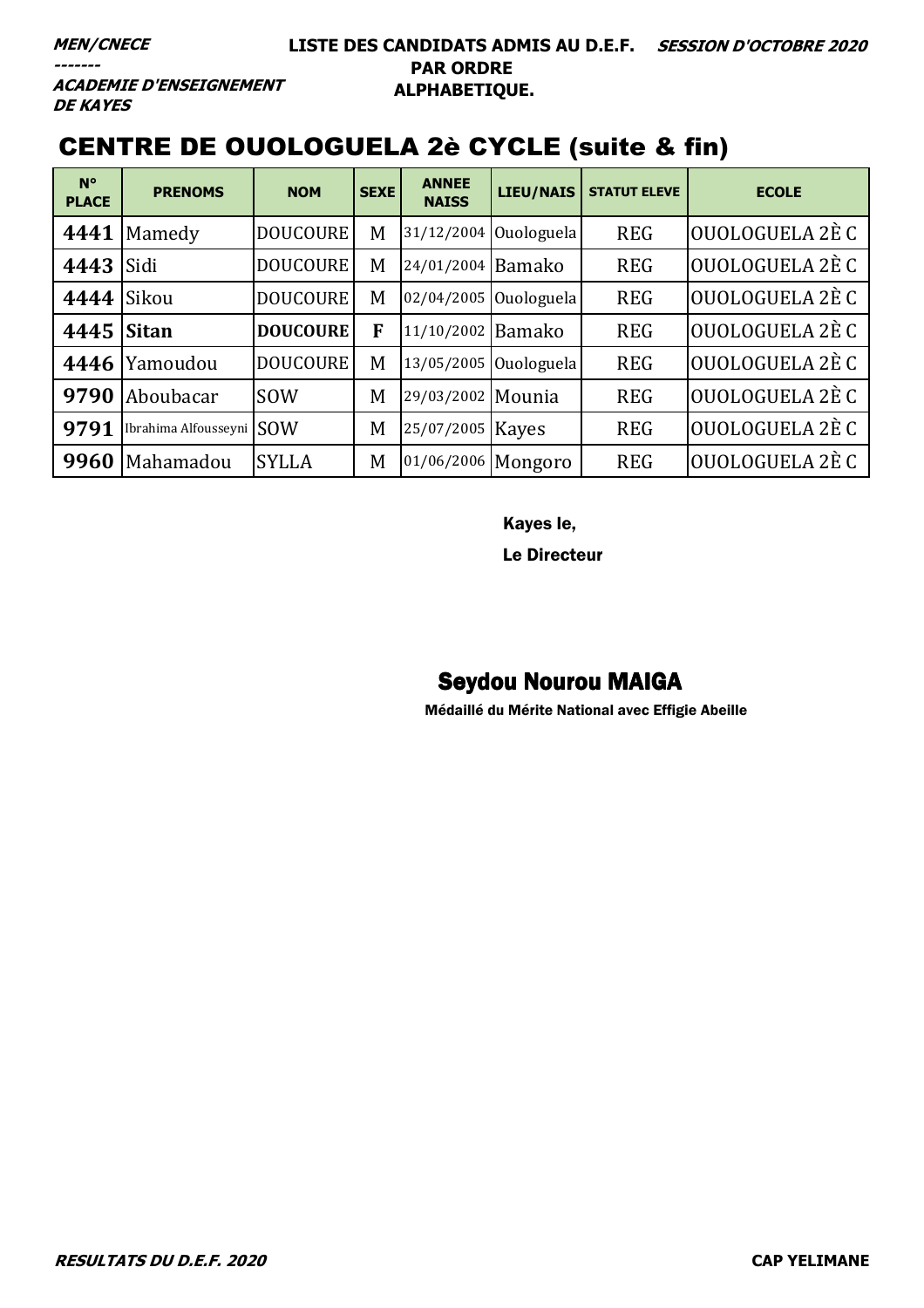**ACADEMIE D'ENSEIGNEMENT DE KAYES** 

## **CENTRE DE TAMBACARA 2è CYCLE**

| $N^{\circ}$<br><b>PLACE</b> | <b>PRENOMS</b> | <b>NOM</b>       | <b>SEXE</b> | <b>ANNEE</b><br><b>NAISS</b> | <b>LIEU/NAIS</b>       | <b>STATUT ELEVE</b> | <b>ECOLE</b>          |
|-----------------------------|----------------|------------------|-------------|------------------------------|------------------------|---------------------|-----------------------|
| 9                           | Masshoud       | <b>AG AHMED</b>  | M           | 11/04/2004 Koutiala          |                        | <b>REG</b>          | <b>TAMBACARA 2E C</b> |
| 1297                        | <b>Mamou</b>   | <b>COULIBALY</b> | F           | 04/09/2000                   | Diago                  | CL                  | CL                    |
| 2118                        | Harouna        | <b>DEMBELE</b>   | M           | 15/08/2005 Sambaga           |                        | <b>REG</b>          | <b>SAMBAGA 2E C</b>   |
| <b>2608 Naye</b>            |                | <b>DIAKITE</b>   | F           | 29/07/2003 Tambacara         |                        | <b>REG</b>          | TAMBACARA 2E C        |
| 3619                        | Moustapha      | <b>DIARRA</b>    | M           | 18/05/2003 Diallara          |                        | <b>REG</b>          | <b>TAMBACARA 2E C</b> |
| 4115                        | Kayé           | <b>DIAWARA</b>   | M           | 08/06/2004 Sambaga           |                        | <b>REG</b>          | SAMBAGA 2E C          |
| 4349                        | <b>Issa</b>    | <b>DIOUMASSY</b> | M           | 10/10/2005 Tambacara         |                        | <b>REG</b>          | <b>TAMBACARA 2E C</b> |
| 4464                        | <b>DIADIE</b>  | <b>DOUCOURE</b>  | M           |                              | 08/01/2004 Koméoulou   | <b>REG</b>          | <b>TAMBACARA 2E C</b> |
| 6575                        | <b>Bintou</b>  | <b>KONATE</b>    | F           |                              | 16/10/2001 Niantiguila | <b>CL</b>           | <b>CL</b>             |
| 6884                        | Seydou         | <b>KONE</b>      | M           | 08/07/2002 Yirimadio/Bamako  |                        | CL                  | CL                    |

Kayes le,

Le Directeur

#### **Seydou Nourou MAIGA**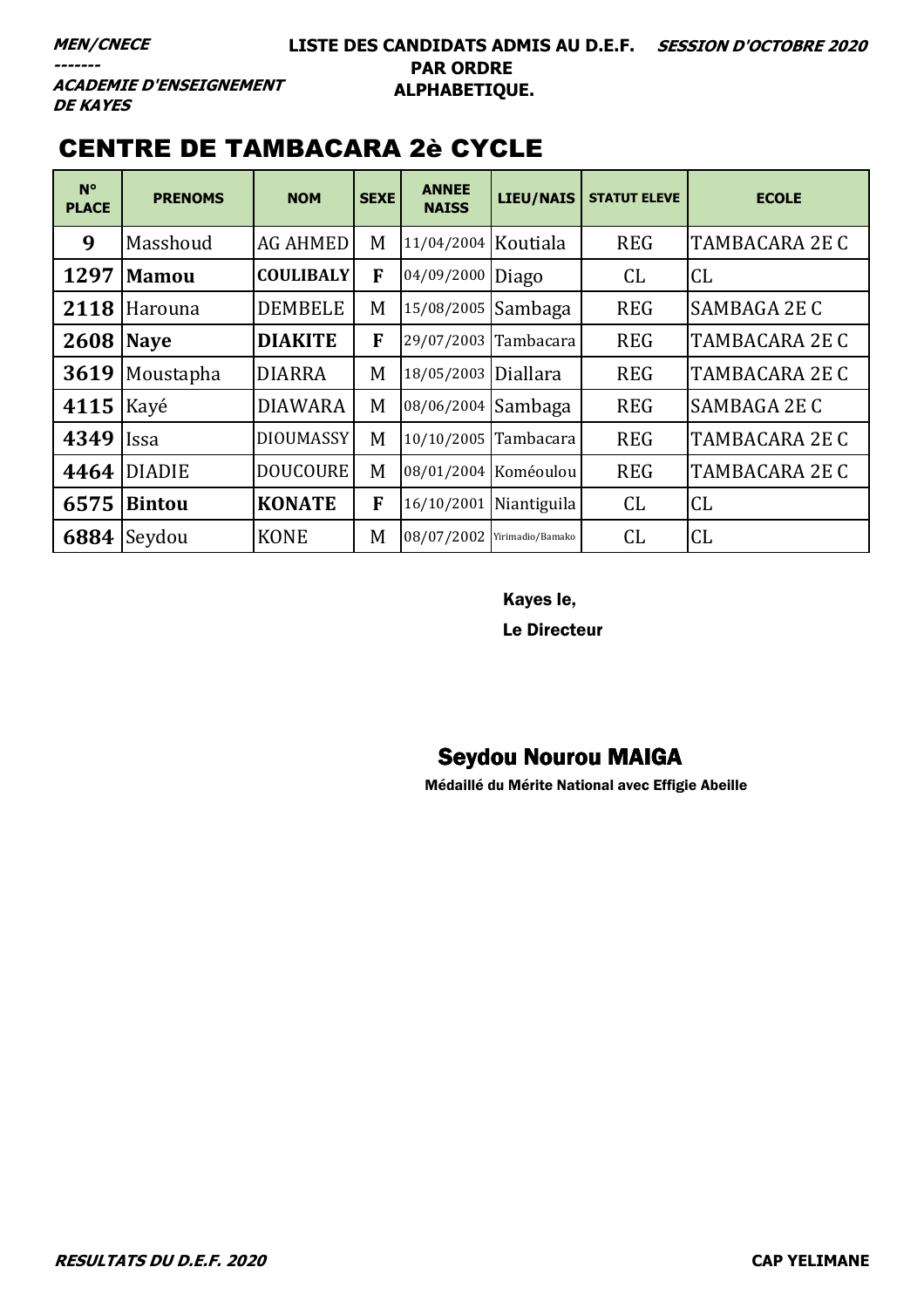#### **LISTE DES CANDIDATS ADMIS AU D.E.F. SESSION D'OCTOBRE 2020 PAR ORDRE ALPHABETIQUE.**

**ACADEMIE D'ENSEIGNEMENT DE KAYES** 

# CENTRE DE YELIMANE 2è CYCLE

| $N^{\circ}$<br><b>PLACE</b> | <b>PRENOMS</b>   | <b>NOM</b>       | <b>SEXE</b>  | <b>ANNEE</b><br><b>NAISS</b> | <b>LIEU/NAIS</b>          | <b>STATUT ELEVE</b> | <b>ECOLE</b>               |
|-----------------------------|------------------|------------------|--------------|------------------------------|---------------------------|---------------------|----------------------------|
| 39                          | Oumar            | <b>BABY</b>      | M            | 05/05/2001 Yelimané          |                           | CL                  | CL                         |
| 130                         | <b>Adama</b>     | <b>BAH</b>       | F            | 26/09/2005 Ségou             |                           | <b>REG</b>          | <b>GSMKT YELIMANE 2E C</b> |
| 713                         | <b>Minata</b>    | <b>CAMARA</b>    | F            | 06/07/2003                   | Yelimané                  | <b>REG</b>          | <b>GSDMS YELIMANE 2E C</b> |
| 714                         | Sétigui          | CAMARA           | M            | 05/03/2003                   | Yelimané                  | <b>REG</b>          | <b>GSDMS YELIMANE 2E C</b> |
| 1316                        | Hawa             | <b>COULIBALY</b> | F            | 03/11/2003 Yelimané          |                           | <b>REG</b>          | <b>GSDMS YELIMANE 2E C</b> |
| 1320                        | <b>Sanata</b>    | <b>COULIBALY</b> | F            | 01/01/1998 Kéléya            |                           | CL                  | CL                         |
| 1322                        | Moussa           | COULIBALY        | M            | 24/11/2003                   | Yelimané                  | <b>REG</b>          | <b>GSMKT YELIMANE 2E C</b> |
| 2122                        | Lassine          | <b>DEMBELE</b>   | M            | 01/01/2006                   | Torina                    | <b>REG</b>          | <b>GSDMS YELIMANE 2E C</b> |
| 2125                        | Rougui           | <b>DEMBELE</b>   | F            |                              | 01/01/2004 Guémou-Kassé   | <b>REG</b>          | <b>GSMKT YELIMANE 2E C</b> |
| 2890                        | Rougui           | <b>DIAKO</b>     | F            | 28/12/2002 Yelimané          |                           | <b>REG</b>          | <b>GSDMS YELIMANE 2E C</b> |
| 2920                        | <b>Oumar</b>     | <b>DIALLO</b>    | M            | 23/11/2002 Bamako            |                           | <b>REG</b>          | <b>GSDMS YELIMANE 2E C</b> |
| 3578                        | Lassana          | <b>DIANKA</b>    | M            | 15/03/2001                   | Yelimané                  | CL                  | CL                         |
| 3635                        | <b>Boubacar</b>  | <b>DIARRA</b>    | M            | 15/10/2004 Kati              |                           | <b>REG</b>          | <b>GSDMS YELIMANE 2E C</b> |
| 3636                        | Fatoumata        | <b>DIARRA</b>    | F            | 20/10/2005 Yelimané          |                           | <b>REG</b>          | <b>GSDMS YELIMANE 2E C</b> |
| 4224                        | Mahamadou        | <b>DICKO</b>     | M            |                              | 07/01/2004 Yelimané-Cebé  | <b>REG</b>          | <b>GSMKT YELIMANE 2E C</b> |
| 4613                        | Djibril          | DOUGOUTIGUI      | M            |                              | 21/07/2006 Kati-Médine    | <b>REG</b>          | <b>GSMKT YELIMANE 2E C</b> |
| 4985                        | <b>Aïssata</b>   | <b>FOFANA</b>    | $\mathbf{F}$ |                              | 07/09/2005 Faladié-Bamako | <b>REG</b>          | <b>GSMKT YELIMANE 2E C</b> |
| 5755                        | Ousseyni         | <b>KANTE</b>     | M            | 01/01/2003 Takaba            |                           | <b>REG</b>          | <b>GSDMS YELIMANE 2E C</b> |
| 5756                        | Mamadou          | <b>KANTE</b>     | M            | 02/02/2007 Bamako            |                           | <b>REG</b>          | <b>GSMKT YELIMANE 2E C</b> |
|                             | 5909 Gaoussou    | <b>KEBE</b>      | M            |                              | 29/03/2005 Yelimané       | <b>REG</b>          | <b>GSMKT YELIMANE 2E C</b> |
| 6588                        | <b>Kany</b>      | <b>KONATE</b>    | F            | 12/10/2003 Yelimané          |                           | <b>REG</b>          | <b>GSDMS YELIMANE 2E C</b> |
| 7348                        | Salimou          | <b>MAKADJI</b>   | M            |                              | 17/01/2000 Djelmayel      | CL                  | CL                         |
| 7356                        | Assimou          | <b>MALLE</b>     | M            | 11/07/2002 N'Tarla           |                           | <b>REG</b>          | <b>GSMKT YELIMANE 2E C</b> |
| 7397                        | Fatoumata        | <b>MAREGA</b>    | F            | 29/05/2001 Bamako            |                           | CL                  | CL                         |
| 7552                        | <b>Waly Abou</b> | N'DIAYE          | M            | 18/06/2002 Yelimané          |                           | <b>REG</b>          | <b>GSMKT YELIMANE 2E C</b> |
| 7822                        | Kadidiatou       | <b>SACKO</b>     | F            |                              | 24/09/2006 Guemou-neuf    | <b>REG</b>          | <b>GSDMS YELIMANE 2E C</b> |
| 7823                        | Nima             | SACKO            | M            | 12/03/2003 Yelimané          |                           | <b>REG</b>          | <b>GSMKT YELIMANE 2E C</b> |
| 7968                        | Bakaye           | <b>SAMAKE</b>    | M            | 23/08/2002 Bamako            |                           | <b>REG</b>          | <b>GSMKT YELIMANE 2E C</b> |
| 8022                        | Maciré           | SAMASSA          | M            |                              | 13/02/1999 Yelimané       | CL                  | CL                         |
| 8493                        | Aboubacar        | <b>SIDIBE</b>    | M            | 03/09/2004 Yelimané          |                           | <b>REG</b>          | <b>GSDMS YELIMANE 2E C</b> |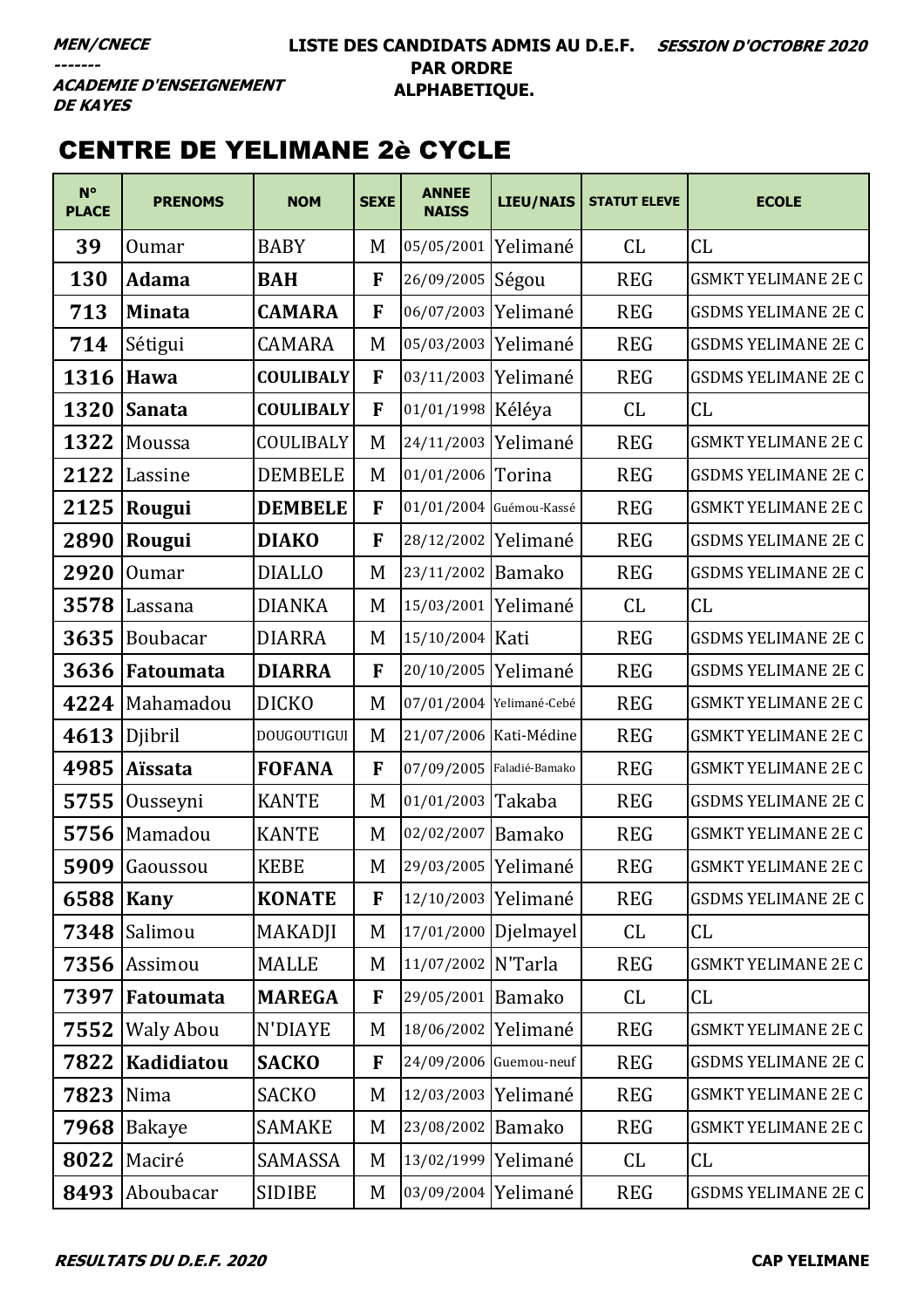#### **LISTE DES CANDIDATS ADMIS AU D.E.F. SESSION D'OCTOBRE 2020 PAR ORDRE ALPHABETIQUE.**

**ACADEMIE D'ENSEIGNEMENT DE KAYES** 

## CENTRE DE YELIMANE 2è CYCLE (suite & fin)

| $N^{\circ}$<br><b>PLACE</b> | <b>PRENOMS</b>     | <b>NOM</b>      | <b>SEXE</b> | <b>ANNEE</b><br><b>NAISS</b> | <b>LIEU/NAIS</b> | <b>STATUT ELEVE</b> | <b>ECOLE</b>               |
|-----------------------------|--------------------|-----------------|-------------|------------------------------|------------------|---------------------|----------------------------|
| 8494                        | <b>Assetou</b>     | <b>SIDIBE</b>   | F           | 03/03/2006                   | Yelimané         | <b>REG</b>          | <b>GSDMS YELIMANE 2E C</b> |
| 8793                        | Soumaïla           | <b>SISSOKO</b>  | M           | 01/10/2005                   | Yelimané         | <b>REG</b>          | <b>GSDMS YELIMANE 2E C</b> |
|                             | 10130 Dienéba      | <b>TAMBOURA</b> | F           | 08/07/2005 Makana            |                  | <b>REG</b>          | <b>GSMKT YELIMANE 2E C</b> |
| 10190 Kayé                  |                    | <b>TANDIA</b>   | F           | 11/06/2005                   | Yelimané         | <b>REG</b>          | <b>GSDMS YELIMANE 2E C</b> |
|                             | 10484 Bandiougou   | <b>TOURE</b>    | M           | 15/10/2003 Nafadji           |                  | <b>REG</b>          | <b>GSMKT YELIMANE 2E C</b> |
|                             | 10485 Fatouma H.   | <b>TOURE</b>    | F           | 27/09/2005                   | Yelimané         | <b>REG</b>          | <b>GSMKT YELIMANE 2E C</b> |
|                             | 10486 Fadimata 0.  | <b>TOURE</b>    | F           | 05/06/2006 Yelimané          |                  | <b>REG</b>          | <b>GSMKT YELIMANE 2E C</b> |
|                             | 10747 Abdoul Karim | <b>TRAORE</b>   | M           | 17/04/2003 Bla               |                  | <b>REG</b>          | <b>GSDMS YELIMANE 2E C</b> |
|                             | $10753$ Seydou     | <b>TRAORE</b>   | M           | 09/09/2002                   | Yelimané         | CL                  | <b>CL</b>                  |
| $10755$ Mody                |                    | <b>TRAORE</b>   | M           | 05/03/2006 Bamako            |                  | <b>REG</b>          | <b>GSMKT YELIMANE 2E C</b> |
|                             | 11528 Mariétou     | WELE            | F           | 14/11/2001                   | N'Kayi           | <b>REG</b>          | <b>GSMKT YELIMANE 2E C</b> |

#### Kayes le,

Le Directeur

#### Seydou Nourou MAIGA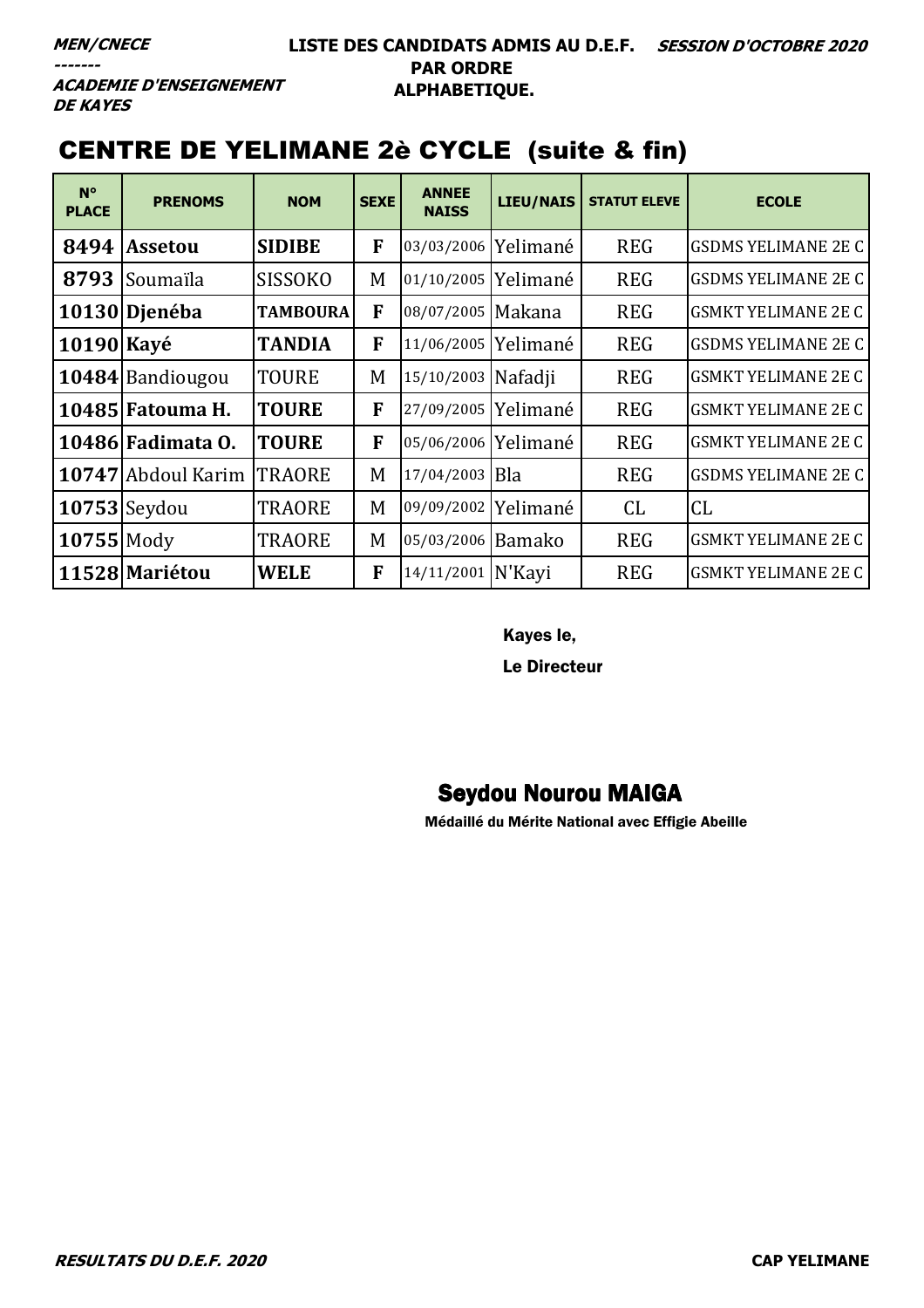#### **LISTE DES CANDIDATS ADMIS AU D.E.F. SESSION D'OCTOBRE 2020 PAR ORDRE ALPHABETIQUE.**

**ACADEMIE D'ENSEIGNEMENT DE KAYES** 

## CENTRE DE DIONGAGA 1er CYCLE

| $N^{\circ}$<br><b>PLACE</b> | <b>PRENOMS</b>  | <b>NOM</b>       | <b>SEXE</b> | <b>ANNEE</b><br><b>NAISS</b> | <b>LIEU/NAIS</b>       | <b>STATUT ELEVE</b> | <b>ECOLE</b>                     |
|-----------------------------|-----------------|------------------|-------------|------------------------------|------------------------|---------------------|----------------------------------|
| 1308                        | <b>Binta</b>    | <b>COULIBALY</b> | F           | 06/05/2003                   | Kersignané             | <b>REG</b>          | MED KERSIGNANÉ-DI                |
| 1332                        | <b>Kandia</b>   | <b>COULIBALY</b> | F           | 25/05/2002                   | <b>Kayes</b>           | <b>REG</b>          | <b>MED DOGOFIRY</b>              |
| 2107                        | Salé            | <b>DEMBELE</b>   | M           | 21/04/2002                   | Diongaga               | <b>REG</b>          | MED DIONGAGA I                   |
| 2108                        | <b>Bougary</b>  | <b>DEMBELE</b>   | M           | 01/01/2001                   | Diongaga               | <b>REG</b>          | <b>MED DIONGAGA I</b>            |
| 2575                        | Aboubacar       | DIAGOURAGA       | M           | 09/04/2004                   | Diongaga               | <b>REG</b>          | MED DIONGAGA II                  |
| 2577                        | Diaby           | DIAGOURAGA       | M           | 31/12/2004                   | Diongaga               | <b>REG</b>          | <b>MED DIONGAGA II</b>           |
| 2578                        | Mahamadou       | DIAGOURAGA       | M           | 01/01/2003                   | Diongaga               | <b>REG</b>          | MED DIONGAGA II                  |
| 2616                        | Koudedji        | <b>DIAKITE</b>   | F           | 29/10/2002                   | Kersignané             | <b>REG</b>          | MED KERSIGNANÉ-D I               |
| 3655                        | <b>Hatouma</b>  | <b>DIARRA</b>    | F           | 08/11/2004                   | Dogofiry               | <b>REG</b>          | MED DOGOFIRY                     |
| 3657                        | <b>Mariamou</b> | <b>DIARRA</b>    | F           | 04/02/2004                   | Dogofiry               | <b>REG</b>          | <b>MED DOGOFIRY</b>              |
| 4540                        | Cheickné        | <b>DOUCOURE</b>  | M           | 01/01/2003                   | Diongaga               | <b>REG</b>          | MED DIONGAGA II                  |
| 4541                        | Hawa            | <b>DOUCOURE</b>  | F           | 23/09/2002                   | Dogofiry               | <b>REG</b>          | <b>MED DOGOFIRY</b>              |
| 4542                        | Kouta           | <b>DOUCOURE</b>  | F           | 04/02/2004                   | Dogofiry               | <b>REG</b>          | MED DOGOFIRY                     |
| 4543                        | Sirandou        | <b>DOUCOURE</b>  | F           | 20/01/2004                   | Dogofiry               | <b>REG</b>          | <b>MED DOGOFIRY</b>              |
| 4544                        | Bandiougou      | <b>DOUCOURE</b>  | M           | 27/10/2003                   | Gory-Moussala          | <b>REG</b>          | MED.EL HIDAYATOU KERSIGNANÉ-D II |
| 4757                        | Sekou           | <b>DRAME</b>     | M           | 11/03/2006                   | <b>Bamako</b>          | <b>REG</b>          | MED KERSIGNANÉ-D I               |
| 4758                        | Sikou           | <b>DRAME</b>     | M           |                              | 28/11/2002 Kersignané  | <b>REG</b>          | MED KERSIGNANÉ-D I               |
| 4773                        | Abdoulaye       | <b>DRAME</b>     | M           | 18/08/2005                   | Badinko                | <b>REG</b>          | <b>MED DOGOFIRY</b>              |
| 4774                        | Fatoumata       | <b>DRAME</b>     | F           | 28/01/2004                   | Dogofiry               | <b>REG</b>          | <b>MED DOGOFIRY</b>              |
|                             | $4775$ Moussa   | <b>DRAME</b>     | M           | 31/12/2002 Moussala          |                        | <b>REG</b>          | MED.EL HIDAYATOU KERSIGNANÉ-D II |
| 5250                        | Coumba          | <b>GASSAMA</b>   | F           | 25/07/2004                   | Dogofiry               | <b>REG</b>          | <b>MED DOGOFIRY</b>              |
| 5251                        | <b>Djegou</b>   | <b>GASSAMA</b>   | F           | 12/09/2004                   | Dogofiry               | <b>REG</b>          | <b>MED DOGOFIRY</b>              |
| 5253                        | Hatoumata       | <b>GASSAMA</b>   | F           | 23/03/2004                   | Dogofiry               | <b>REG</b>          | MED DOGOFIRY                     |
| 5254                        | Kama            | GASSAMA          | M           | 08/09/2002                   | Dogofiry               | <b>REG</b>          | MED DOGOFIRY                     |
| 5255                        | Maciré          | GASSAMA          | M           | 15/05/2003                   | Dogofiry               | <b>REG</b>          | MED DOGOFIRY                     |
| 5257                        | Oumarou         | GASSAMA          | M           | 14/12/1999                   | Dogofiry               | CL                  | CL                               |
| 5423                        | Bacary          | <b>HASSA</b>     | M           | 18/04/2003                   | Diongaga               | <b>REG</b>          | MED DIONGAGA I                   |
| 5906                        | Sadio           | <b>KEBE</b>      | F           | 28/05/2003                   | Kersignané             | <b>REG</b>          | MED KERSIGNANÉ-DI                |
| 5907                        | Djimé           | <b>KEBE</b>      | M           |                              | 08/12/2003 Kersignané  | <b>REG</b>          | MED KERSIGNANÉ-DI                |
| 5911                        | <b>Bacar</b>    | <b>KEBE</b>      | M           |                              | 04/05/2006 Guinanourou | <b>REG</b>          | MED DIONGAGA II                  |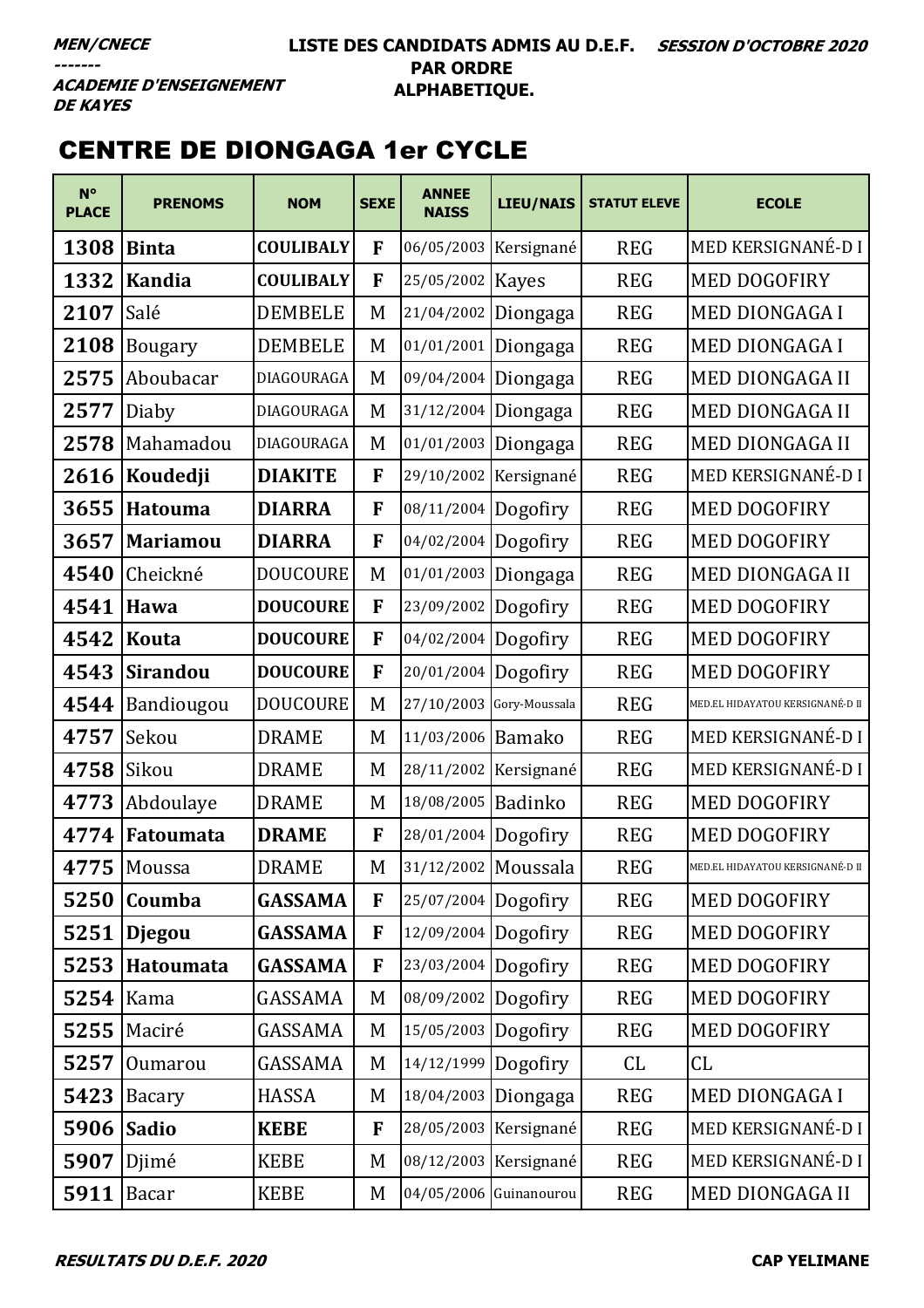#### **LISTE DES CANDIDATS ADMIS AU D.E.F. SESSION D'OCTOBRE 2020 PAR ORDRE ALPHABETIQUE.**

**ACADEMIE D'ENSEIGNEMENT DE KAYES** 

# CENTRE DE DIONGAGA 1er CYCLE (suite)

| $N^{\circ}$<br><b>PLACE</b> | <b>PRENOMS</b>  | <b>NOM</b>       | <b>SEXE</b> | <b>ANNEE</b><br><b>NAISS</b> | <b>LIEU/NAIS</b>              | <b>STATUT ELEVE</b> | <b>ECOLE</b>                     |
|-----------------------------|-----------------|------------------|-------------|------------------------------|-------------------------------|---------------------|----------------------------------|
| 5913                        | <b>Bobo</b>     | <b>KEBE</b>      | M           |                              | 08/08/2002 Kersignané         | <b>REG</b>          | MED.EL HIDAYATOU KERSIGNANÉ-D II |
| 7027                        | Ibrahima        | <b>KONTE</b>     | M           | 07/04/2004 Boniaba           |                               | <b>REG</b>          | MED.EL HIDAYATOU KERSIGNANÉ-D II |
| 7290                        | Niamé           | <b>MAGUIRAGA</b> | F           |                              | 30/09/2004 Kersignané         | <b>REG</b>          | MED KERSIGNANÉ-D I               |
| 7291                        | Demba           | MAGUIRAGA        | M           |                              | 12/04/2004 Komodindé          | <b>REG</b>          | MED KOMODINDÉ                    |
| 7396                        | Goundo          | <b>MAREGA</b>    | F           |                              | 16/06/2004 Côte-d'Ivoire      | <b>REG</b>          | MED KERSIGNANÉ-D I               |
| 7411                        | <b>Mariam</b>   | <b>MAREGA</b>    | F           |                              | 01/01/2003 Kersignané         | <b>REG</b>          | MED.EL HIDAYATOU KERSIGNANÉ-D II |
| 7412                        | Mahamadou       | <b>MAREGA</b>    | M           |                              | 01/01/2003 Kersignané         | <b>REG</b>          | MED.EL HIDAYATOU KERSIGNANÉ-D II |
| 7413                        | <b>Kanthio</b>  | <b>MAREGA</b>    | F           |                              | 11/04/2002 Diabougou          | <b>REG</b>          | MED.EL HIDAYATOU KERSIGNANÉ-D II |
| 8014                        | Makan           | <b>SAMASSA</b>   | M           | 15/05/2004 Bamako            |                               | <b>REG</b>          | <b>MED DIONGAGA I</b>            |
| 8401                        | Mahamet         | <b>SIBY</b>      | M           |                              | 11/11/2002 Diongaga           | <b>REG</b>          | <b>MED DIONGAGA I</b>            |
| 8405                        | <b>Diana</b>    | <b>SIBY</b>      | F           |                              | 19/06/2005 Kersignané         | <b>REG</b>          | MED KERSIGNANÉ-D I               |
| 8406                        | Hamidou         | <b>SIBY</b>      | M           |                              | 14/05/2005   Kersignané       | <b>REG</b>          | MED KERSIGNANÉ-DI                |
| 8407                        | <b>Kagny</b>    | <b>SIBY</b>      | F           | 24/01/2005   Kayes           |                               | <b>REG</b>          | MED KERSIGNANÉ-D I               |
| 8413                        | Amara           | <b>SIBY</b>      | M           | 03/08/2005 Daoudabougou      |                               | <b>REG</b>          | MED KOMODINDÉ                    |
| 8414                        | Moussa          | <b>SIBY</b>      | M           |                              | 11/09/2003 Komodindé          | <b>REG</b>          | MED KOMODINDÉ                    |
| 8415                        | Aminata         | <b>SIBY</b>      | F           | 12/10/2003 Dogofiry          |                               | <b>REG</b>          | <b>MED DOGOFIRY</b>              |
| 8416                        | <b>Bakary</b>   | <b>SIBY</b>      | M           | 07/04/2004 Dogofiry          |                               | <b>REG</b>          | <b>MED DOGOFIRY</b>              |
| 8417                        | <b>Binta</b>    | <b>SIBY</b>      | F           | 01/04/2002 Dogofiry          |                               | <b>REG</b>          | <b>MED DOGOFIRY</b>              |
| 8418                        | <b>Kagny</b>    | <b>SIBY</b>      | F           | 15/10/2004 Dogofiry          |                               | <b>REG</b>          | MED DOGOFIRY                     |
| 8746 Meria                  |                 | <b>SIMAGA</b>    | F           | 02/02/2002 Dogofiry          |                               | <b>REG</b>          | <b>MED DOGOFIRY</b>              |
| 8799                        | Hamidou         | <b>SISSOKO</b>   | M           | 26/10/2004 DIYABOUGOU        |                               | <b>REG</b>          | MED DOGOFIRY                     |
| 9658                        | <b>Hatouma</b>  | <b>SOUKOUNA</b>  | F           | 04/08/2006 DIYABOUGOU        |                               | <b>REG</b>          | <b>MED DOGOFIRY</b>              |
| 9659                        | <b>Sokona</b>   | <b>SOUKOUNA</b>  | F           | 22/08/2003 Dogofiry          |                               | <b>REG</b>          | MED DOGOFIRY                     |
| 9966                        | <b>Maba</b>     | <b>SYLLA</b>     | F           |                              | 07/03/2005 Kersignané         | <b>REG</b>          | MED KERSIGNANÉ-D I               |
|                             | 10107 Mahamadou | TAMBADOU         | M           | 02/09/2004 Kayes             |                               | <b>REG</b>          | MED KERSIGNANÉ-DI                |
|                             | 10186 Mamedy    | <b>TANDIA</b>    | M           |                              | 17/07/2004 Diongaga           | <b>REG</b>          | <b>MED DIONGAGA I</b>            |
|                             | 10191 Mahamadou | <b>TANDIA</b>    | M           | 01/01/2003 Salaka            |                               | <b>REG</b>          | MED KOMODINDÉ                    |
|                             | 10195 Boubou    | <b>TANDIA</b>    | M           | 01/01/2003 Salaka            |                               | <b>REG</b>          | MED DIONGAGA II                  |
| 10196 Bitou                 |                 | <b>TANDIA</b>    | F           |                              | 25/09/2003 Pointe-Noire/Congo | <b>REG</b>          | MED DIONGAGA II                  |
| $10197$ Assa                |                 | <b>TANDIA</b>    | F           | 18/04/2003 Salaka            |                               | <b>REG</b>          | MED DIONGAGA II                  |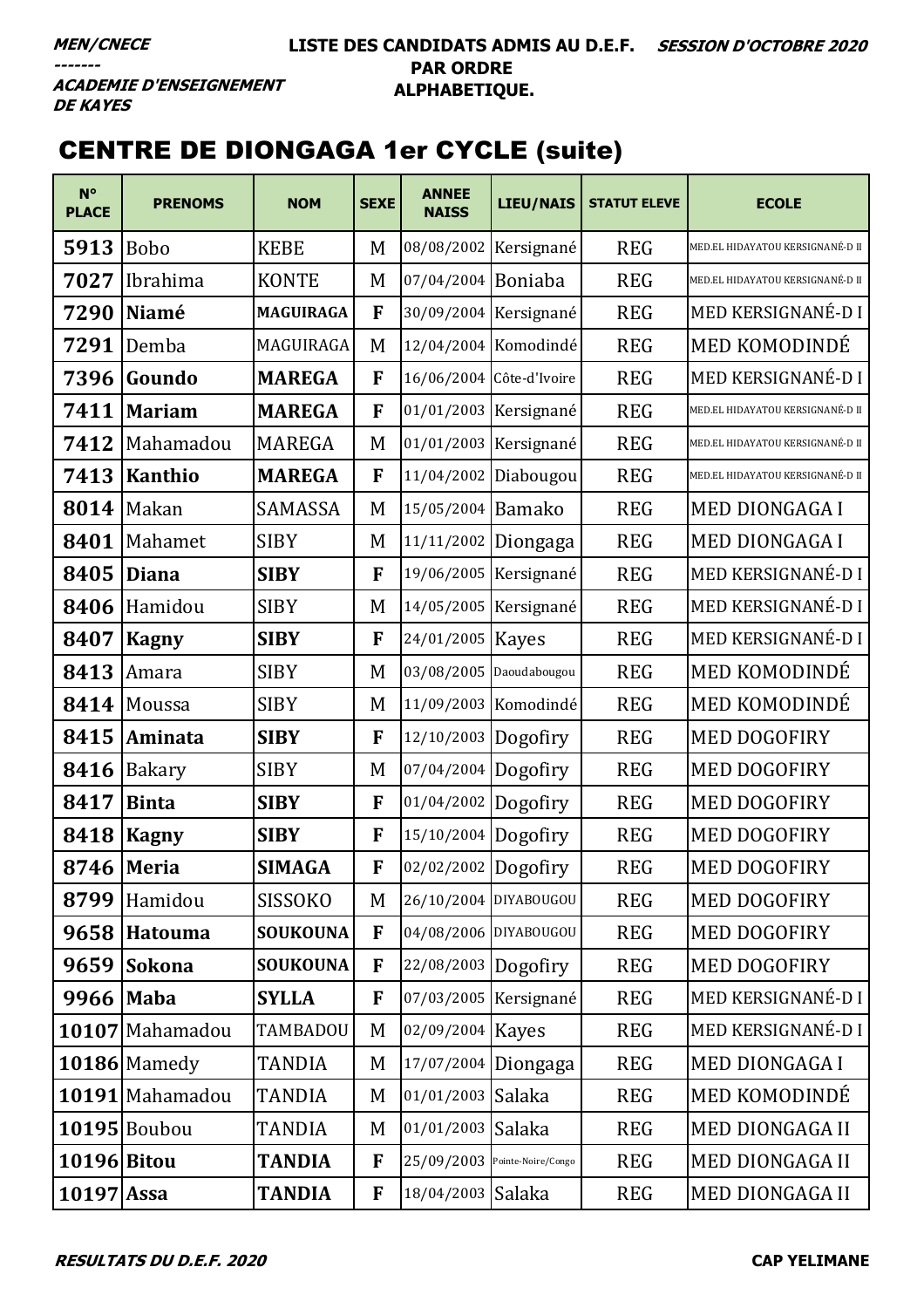#### **MEN/CNECE**

 $---$ 

#### LISTE DES CANDIDATS ADMIS AU D.E.F. SESSION D'OCTOBRE 2020 **PAR ORDRE** ALPHABETIQUE.

**ACADEMIE D'ENSEIGNEMENT DE KAYES** 

## **CENTRE DE DIONGAGA 1er CYCLE (suite & fin)**

| $N^{\circ}$<br><b>PLACE</b> | <b>PRENOMS</b> | <b>NOM</b>    | <b>SEXE</b> | <b>ANNEE</b><br><b>NAISS</b> |                   | LIEU/NAIS   STATUT ELEVE | <b>ECOLE</b>         |
|-----------------------------|----------------|---------------|-------------|------------------------------|-------------------|--------------------------|----------------------|
| <b>10200 Fah</b>            |                | <b>TANDIA</b> | M           |                              | 19/08/2003 BAMAKO | <b>REG</b>               | <b>IMED DOGOFIRY</b> |
|                             | 10201 Manthita | <b>TANDIA</b> |             | $10/06/2004$ Dogofiry        |                   | <b>REG</b>               | <b>MED DOGOFIRY</b>  |

Kayes le,

**Le Directeur** 

#### **Seydou Nourou MAIGA**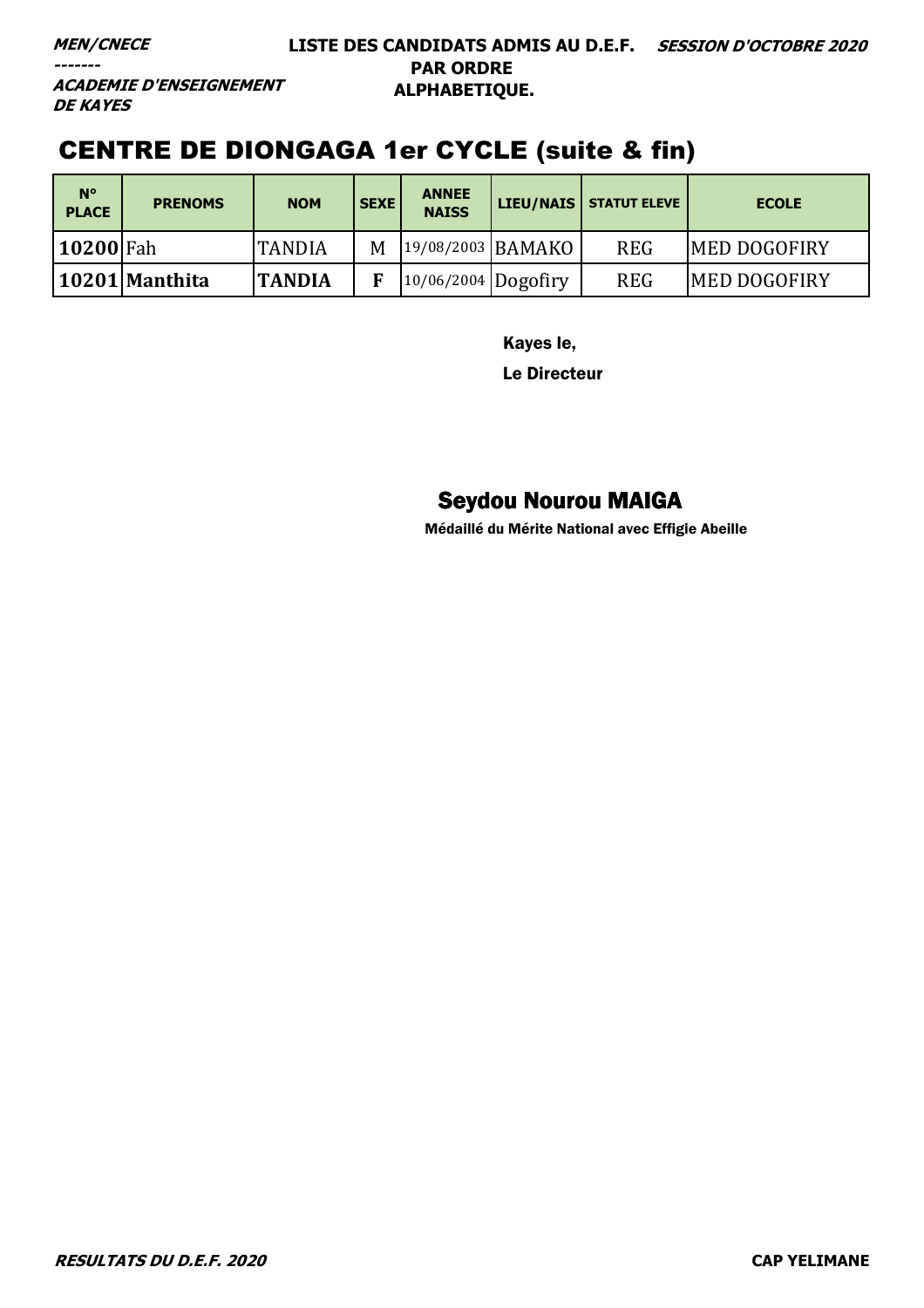#### **LISTE DES CANDIDATS ADMIS AU D.E.F. SESSION D'OCTOBRE 2020 PAR ORDRE ALPHABETIQUE.**

**ACADEMIE D'ENSEIGNEMENT DE KAYES** 

### CENTRE DE GORY 1er CYCLE

| $N^{\circ}$<br><b>PLACE</b> | <b>PRENOMS</b>     | <b>NOM</b>       | <b>SEXE</b> | <b>ANNEE</b><br><b>NAISS</b> | LIEU/NAIS               | <b>STATUT ELEVE</b> | <b>ECOLE</b>               |
|-----------------------------|--------------------|------------------|-------------|------------------------------|-------------------------|---------------------|----------------------------|
| 490                         | Amara              | <b>BATHILY</b>   | M           | 24/11/2003                   | Yaguiné                 | <b>REG</b>          | SAMBANCANOU II             |
| 497                         | Koumba             | <b>BATHILY</b>   | F           | 05/08/2005                   | sambacanou              | <b>REG</b>          | OULOUMCHARIA SAMBACANOU I. |
| 498                         | <b>Mamou</b>       | <b>BATHILY</b>   | F           | 26/10/2005                   | sambacanou              | <b>REG</b>          | OULOUMCHARIA SAMBACANOU I. |
| 679                         | Fatouma            | <b>BOMOU</b>     | F           | 18/11/2005                   | sambacanou              | <b>REG</b>          | OULOUMCHARIA SAMBACANOU I. |
| 1060                        | Aly                | <b>CISSE</b>     | M           | 05/03/2002                   | Yaguiné                 | <b>REG</b>          | MED. YAGUINÉ I             |
| 2102                        | Henda              | <b>DEMBELE</b>   | F           | 09/10/2006 Sambacanou        |                         | <b>REG</b>          | <b>SAMBANCANOU II</b>      |
| 2103                        | Ibrahima           | <b>DEMBELE</b>   | M           | 08/11/2003 Sambacanou        |                         | <b>REG</b>          | <b>SAMBANCANOU II</b>      |
| 2617                        | Abdramane          | <b>DIAKITE</b>   | M           | 22/03/2004                   | Gory                    | <b>REG</b>          | MED. GORY                  |
| 2618                        | <b>Boulaye</b>     | <b>DIAKITE</b>   | M           | 22/10/2003                   | Gory                    | <b>REG</b>          | MED. GORY                  |
| 4295                        | Ousmane            | <b>DIOP</b>      | M           | 17/08/2005                   | Bena                    | <b>REG</b>          | OULOUMCHARIA SAMBACANOU I. |
| 4483                        | Dalla              | <b>DOUCOURE</b>  | F           | 26/12/2002                   | Gory                    | <b>REG</b>          | MED. GORY                  |
| 4484                        | Kaïdia             | <b>DOUCOURE</b>  | F           | 27/07/2003                   | Gory                    | <b>REG</b>          | MED. GORY                  |
| 4485                        | Niamé              | <b>DOUCOURE</b>  | F           | 27/11/2000                   | Gory                    | <b>REG</b>          | MED. GORY                  |
| 4539                        | <b>Sira</b>        | <b>DOUCOURE</b>  | F           | 06/03/2004                   | Fongou                  | <b>REG</b>          | OULOUMCHARIA SAMBACANOU I. |
| 4729                        | Henda              | <b>DRAME</b>     | F           | 25/07/2005 Sambacanou        |                         | <b>REG</b>          | <b>SAMBANCANOU II</b>      |
| 4731                        | Sekou              | <b>DRAME</b>     | M           | 10/07/2005                   | Yaguiné                 | <b>REG</b>          | <b>SAMBANCANOU II</b>      |
| 4759                        | Hadietou           | <b>DRAME</b>     | M           | 10/10/2001                   | Gory                    | <b>REG</b>          | MED. GORY                  |
| 4767                        | Idrissa            | <b>DRAME</b>     | M           | 14/05/2004 sambacanou        |                         | <b>REG</b>          | OULOUMCHARIA SAMBACANOU I. |
| 4969                        | <b>Maro</b>        | <b>FISSOUROU</b> | F           | 31/05/2003                   | Gory                    | <b>REG</b>          | MED. GORY                  |
|                             | $5167$  Ibrahima   | <b>GACKOU</b>    | M           |                              | 27/07/2005   sambacanou | <b>REG</b>          | OULOUMCHARIA SAMBACANOU I. |
| 5168                        | Abdoulaye          | <b>GACKOU</b>    | M           |                              | 27/07/2005 sambacanou   | <b>REG</b>          | OULOUMCHARIA SAMBACANOU I. |
| 6491                        | Aminata            | <b>KOITA</b>     | F           | 21/08/2006 sambacanou        |                         | <b>REG</b>          | OULOUMCHARIA SAMBACANOU I. |
| 6492                        | Sékou              | <b>KOITA</b>     | M           |                              | 22/03/2005 sambacanou   | <b>REG</b>          | OULOUMCHARIA SAMBACANOU I. |
| 6494                        | Mahamadou A. KOITA |                  | M           |                              | 23/09/2004 sambacanou   | <b>REG</b>          | OULOUMCHARIA SAMBACANOU I. |
| 6495                        | Amara              | <b>KOITA</b>     | M           |                              | 30/05/2004 sambacanou   | <b>REG</b>          | OULOUMCHARIA SAMBACANOU I. |
| 6496                        | <b>Mariam</b>      | <b>KOITA</b>     | F           | 15/11/2004                   | Kayes                   | <b>REG</b>          | OULOUMCHARIA SAMBACANOU I. |
| 7257                        | Mamoudou           | <b>MAGASSA</b>   | M           | 08/02/2002                   | Gory                    | <b>REG</b>          | MED. GORY                  |
| 7439                        | <b>Zeïnabou</b>    | <b>MARIKO</b>    | F           | 08/03/2003                   | Yaguiné                 | <b>REG</b>          | MED. YAGUINÉ I             |
| 7819                        | Goundo             | <b>SACKO</b>     | F           | 10/10/2002                   | Gory                    | <b>REG</b>          | MED. GORY                  |
|                             | 10108 Souleymane   | TAMBADOU         | M           | 10/12/2005                   | Fongou                  | <b>REG</b>          | OULOUMCHARIA SAMBACANOU I. |
|                             | $10121$ Idrissa    | TAMBEDOU         | M           | 02/05/2004                   | Yelimané                | <b>REG</b>          | OULOUMCHARIA SAMBACANOU I. |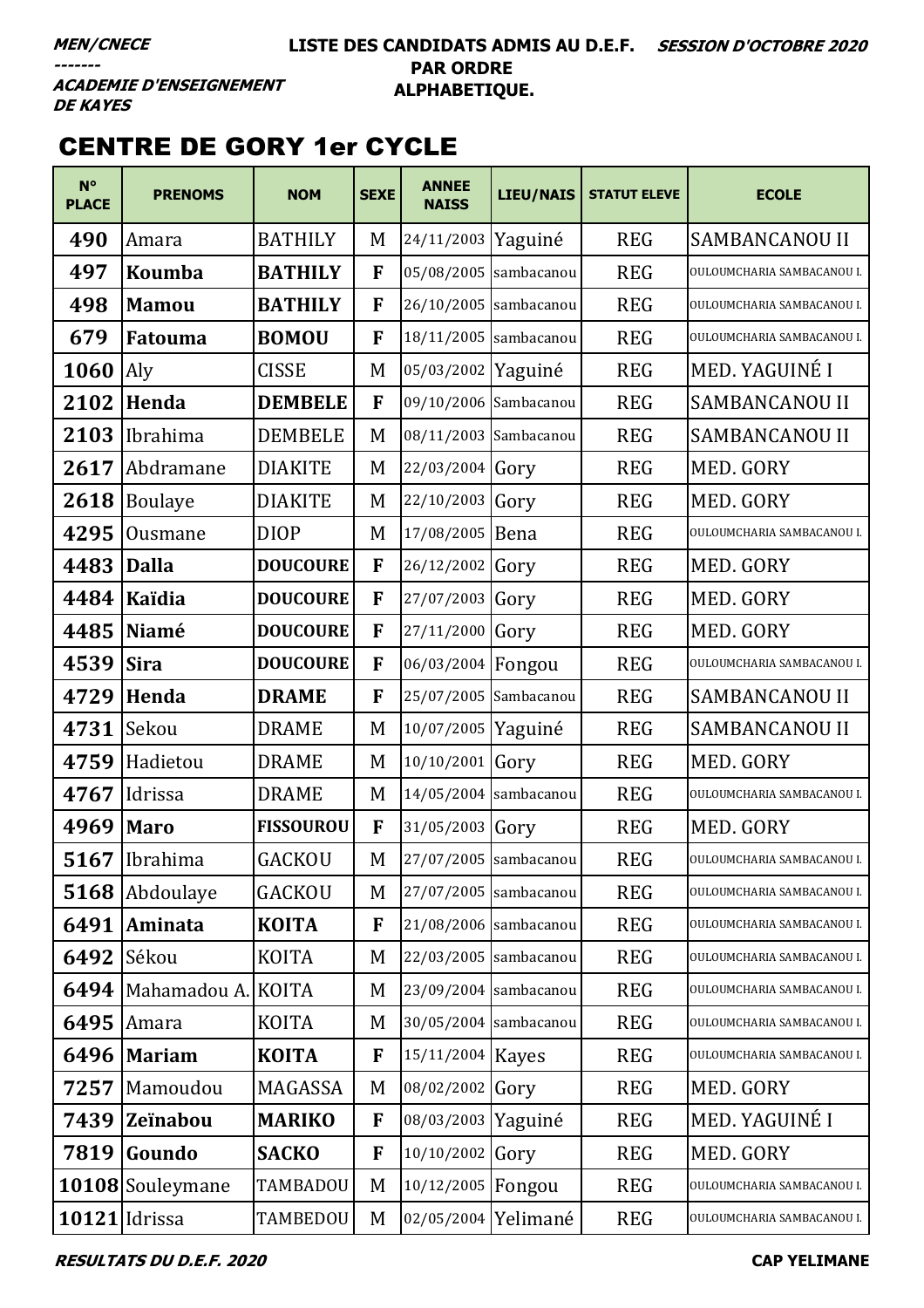#### **LISTE DES CANDIDATS ADMIS AU D.E.F. SESSION D'OCTOBRE 2020 PAR ORDRE ALPHABETIQUE.**

**ACADEMIE D'ENSEIGNEMENT DE KAYES** 

### CENTRE DE GORY 1er CYCLE (suite & fin)

| $N^{\circ}$<br><b>PLACE</b> | <b>PRENOMS</b>  | <b>NOM</b>    | <b>SEXE</b> | <b>ANNEE</b><br><b>NAISS</b> |                             | LIEU/NAIS   STATUT ELEVE | <b>ECOLE</b>     |
|-----------------------------|-----------------|---------------|-------------|------------------------------|-----------------------------|--------------------------|------------------|
| $10462$ Dibril              |                 | <b>TOURE</b>  | M           | 20/09/2003 Yaguiné           |                             | <b>REG</b>               | MED. YAGUINÉ I   |
|                             | 10716 Mahamadou | <b>TRAORE</b> | M           |                              | $ 30/08/2003 $ Kanguessanou | <b>REG</b>               | <b>MED. GORY</b> |

Kayes le,

Le Directeur

### Seydou Nourou MAIGA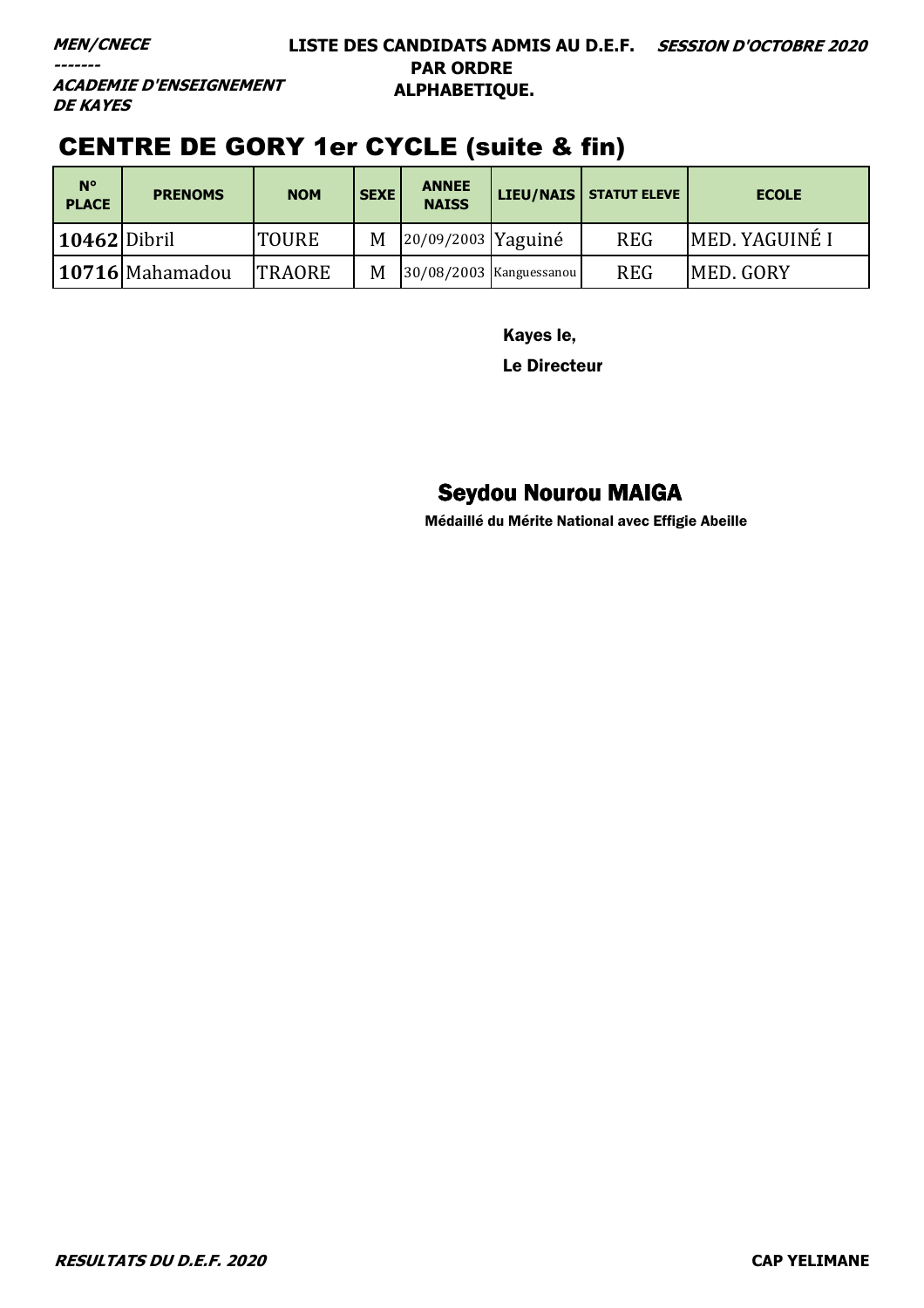**ACADEMIE D'ENSEIGNEMENT DE KAYES** 

### CENTRE DE MARENA TRINGA 1er CYCLE

| $N^{\circ}$<br><b>PLACE</b> | <b>PRENOMS</b>       | <b>NOM</b>      | <b>SEXE</b>  | <b>ANNEE</b><br><b>NAISS</b>  | <b>LIEU/NAIS</b> | <b>STATUT ELEVE</b> | <b>ECOLE</b>  |
|-----------------------------|----------------------|-----------------|--------------|-------------------------------|------------------|---------------------|---------------|
| 494                         | Malamine             | <b>BATHILY</b>  | M            | 16/12/2003 Lambatara          |                  | <b>REG</b>          | MED. LAMBATRA |
| 711                         | Hacourou             | CAMARA          | M            | 04/02/2001 Lambatara          |                  | <b>REG</b>          | MED. LAMBATRA |
| 1065                        | <b>Hawa</b>          | <b>CISSE</b>    | F            | 22/07/2005 Lambatara          |                  | <b>REG</b>          | MED. LAMBATRA |
| 1066                        | <b>Magou</b>         | <b>CISSE</b>    | F            | $30/11/2004$ Djicoroni/Bamako |                  | <b>REG</b>          | MED. LAMBATRA |
| 2020                        | Oussouby             | <b>DANSOKO</b>  | M            | 16/06/2000 Bamako             |                  | CL                  | CL            |
| 2569                        | Mamadou              | DIAGOURAGA      | M            | 06/08/2002   Kayes            |                  | <b>REG</b>          | MED. LAMBATRA |
| 2570                        | Moussa               | DIAGOURAGA      | M            | 23/05/2001 Lambatara          |                  | CL                  | CL            |
| 4967                        | Fatoumata            | <b>FISSIROU</b> | F            | 15/05/2005 Lambatara          |                  | <b>REG</b>          | MED. LAMBATRA |
| 6483                        | Assa                 | <b>KOITA</b>    | F            | 25/07/2000 Lambatara          |                  | <b>REG</b>          | MED. LAMBATRA |
| 6484                        | <b>Damba</b>         | <b>KOITA</b>    | F            | 14/01/2006 Lambatara          |                  | <b>REG</b>          | MED. LAMBATRA |
| 6487                        | <b>Mariétou</b>      | <b>KOITA</b>    | F            | 01/09/2004 Badinko            |                  | <b>REG</b>          | MED. LAMBATRA |
| 6584                        | <b>Dieye</b>         | <b>KONATE</b>   | F            | 24/06/2003 Maréna             |                  | <b>REG</b>          | MED. MARÉNA   |
| 6585                        | Assa                 | <b>KONATE</b>   | F            | 31/12/2004 Maréna             |                  | <b>REG</b>          | MED. MARÉNA   |
| 6587                        | Oumou                | <b>KONATE</b>   | F            | 01/01/2001 Makana             |                  | CL                  | CL            |
| 7022                        | Hatouma Hawa   KONTE |                 | F            | 01/08/2005 Maréna             |                  | <b>REG</b>          | MED. MARÉNA   |
| 7023                        | Aminata              | <b>KONTE</b>    | $\mathbf{F}$ | 18/07/2003 Maréna             |                  | <b>REG</b>          | MED. MARÉNA   |
| 7821                        | Lassana              | <b>SACKO</b>    | M            | 12/01/1999 Lambatara          |                  | CL                  | CL            |
| 8783                        | <b>Sato</b>          | <b>SISSOKO</b>  | F            | 18/10/2004 Maréna             |                  | <b>REG</b>          | MED. MARÉNA   |
| 8785                        | Coumba               | <b>SISSOKO</b>  | F            | 25/01/2005 Maréna             |                  | <b>REG</b>          | MED. MARÉNA   |
| 8790                        | Demba                | SISSOKO         | M            | 02/03/2004 Lambatara          |                  | <b>REG</b>          | MED. LAMBATRA |
| 9640                        | Kandé                | <b>SOUKOUNA</b> | F            | 18/12/2004 Maréna             |                  | <b>REG</b>          | MED. MARÉNA   |
| 9641                        | Mahamadou            | SOUKOUNA        | M            | 10/08/2005 Maréna             |                  | <b>REG</b>          | MED. MARÉNA   |
| 9642                        | Issiaka              | SOUKOUNA        | M            | 24/09/2000 Maréna             |                  | <b>REG</b>          | MED. MARÉNA   |
| 9643                        | Cissé                | <b>SOUKOUNA</b> | F            | 01/09/2004 Maréna             |                  | <b>REG</b>          | MED. MARÉNA   |
| 9967                        | Mahamet              | SYLLA           | M            | 10/09/2004 Diakoné            |                  | <b>REG</b>          | MED. MARÉNA   |
| 10388 Binta                 |                      | <b>TOUNKARA</b> | F            | 12/11/2004 Lambatara          |                  | <b>REG</b>          | MED. LAMBATRA |
| 10389 Founé                 |                      | <b>TOUNKARA</b> | F            | 22/09/2001 Lambatara          |                  | <b>REG</b>          | MED. LAMBATRA |
|                             | 10391 Mahamadou      | TOUNKARA        | M            | 22/06/2002 Lambatara          |                  | <b>REG</b>          | MED. LAMBATRA |
|                             | 10392 Mariam         | <b>TOUNKARA</b> | F            | 20/10/2001 Kayes              |                  | <b>REG</b>          | MED. LAMBATRA |
| 10393 Oumar                 |                      | TOUNKARA        | M            | 03/03/2004 Lambatara          |                  | <b>REG</b>          | MED. LAMBATRA |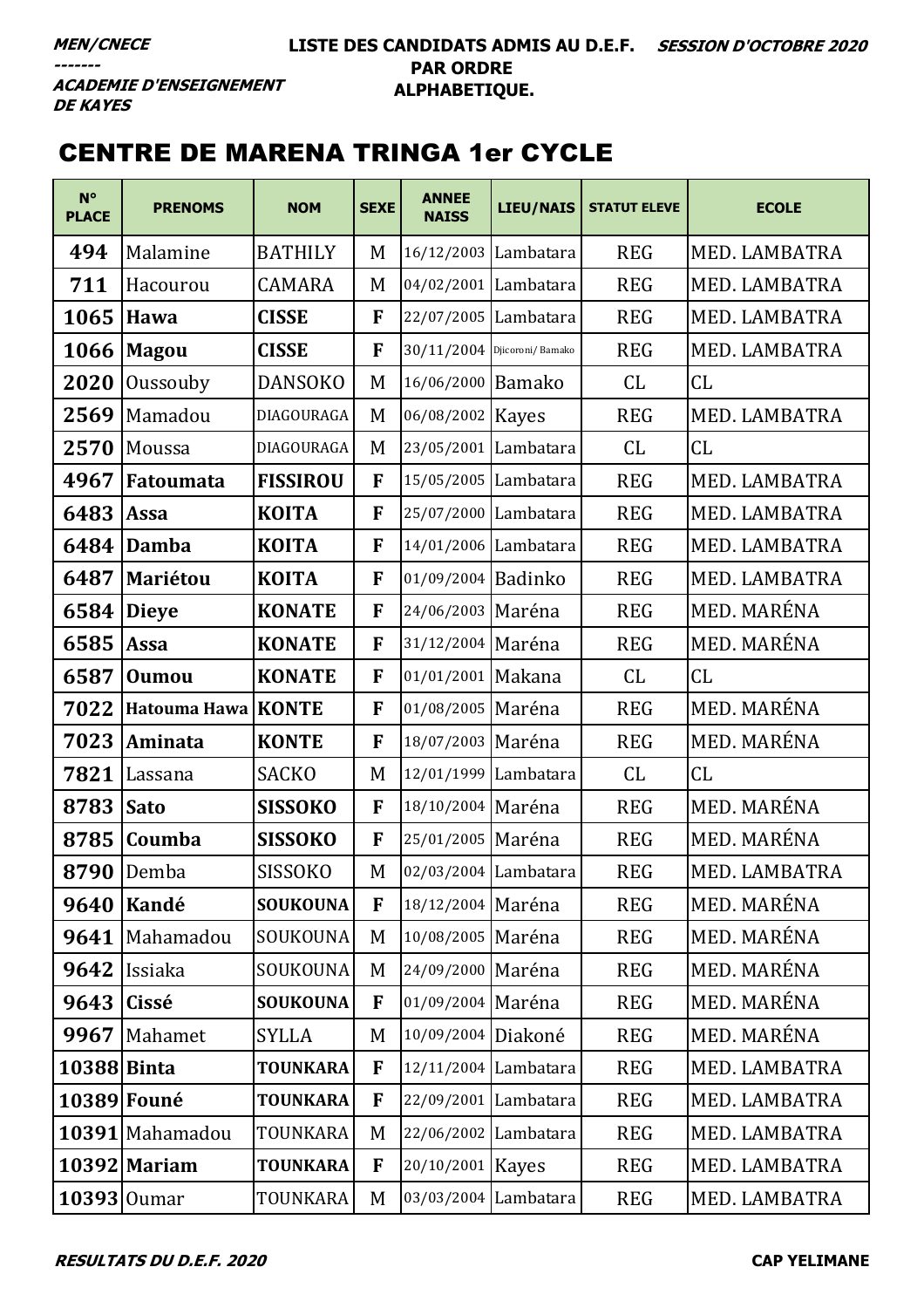**ACADEMIE D'ENSEIGNEMENT DE KAYES** 

### CENTRE DE MARENA TRINGA 1er CYCLE (suite & fin)

| $N^{\circ}$<br><b>PLACE</b> | <b>PRENOMS</b>        | <b>NOM</b>      | <b>SEXE</b> | <b>ANNEE</b><br><b>NAISS</b> | LIEU/NAIS            | <b>STATUT ELEVE</b> | <b>ECOLE</b>  |
|-----------------------------|-----------------------|-----------------|-------------|------------------------------|----------------------|---------------------|---------------|
|                             | $\vert$ 10394 Toumany | <b>TOUNKARA</b> | M           |                              | 05/05/2004 Lambatara | <b>REG</b>          | MED. LAMBATRA |
|                             | $10478$ Bakary        | <b>TOURE</b>    | M           | 06/02/2004 Diakoné           |                      | <b>REG</b>          | MED. MARÉNA   |
| 10479   Binta               |                       | <b>TOURE</b>    |             | 29/07/2004 Diaklaka          |                      | <b>REG</b>          | MED. MARÉNA   |

Kayes le,

Le Directeur

### Seydou Nourou MAIGA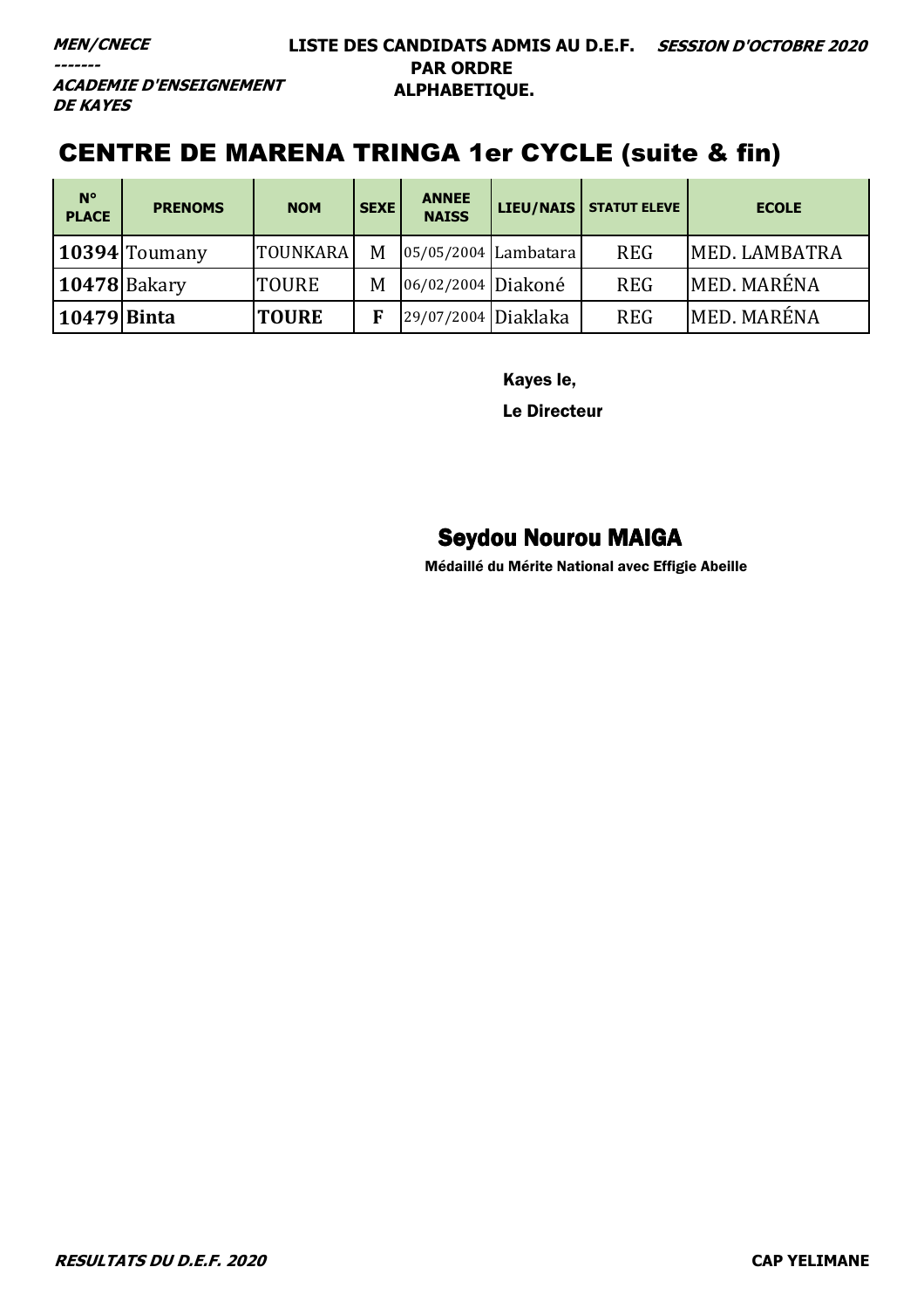#### **LISTE DES CANDIDATS ADMIS AU D.E.F. SESSION D'OCTOBRE 2020 PAR ORDRE ALPHABETIQUE.**

**ACADEMIE D'ENSEIGNEMENT DE KAYES** 

## CENTRE DE MED. LAKANGUEMOU

| $N^{\circ}$<br><b>PLACE</b> | <b>PRENOMS</b>      | <b>NOM</b>      | <b>SEXE</b> | <b>ANNEE</b><br><b>NAISS</b> | LIEU/NAIS              | <b>STATUT ELEVE</b> | <b>ECOLE</b>        |
|-----------------------------|---------------------|-----------------|-------------|------------------------------|------------------------|---------------------|---------------------|
| 397                         | Mamadi              | <b>BARADJI</b>  | M           |                              | 19/05/2005 Hamdllaye   | <b>REG</b>          | MED. LAKANGUEMOU I  |
| 412                         | Kalilou             | <b>BARADJI</b>  | M           |                              | 10/09/2003 Kersignané  | <b>REG</b>          | MED.KERSIGNANÉ-K    |
| 664                         | Sercely             | <b>BOIGUILE</b> | M           |                              | 09/06/2005 Kersignané  | <b>REG</b>          | MED. LAKANGUEMOU I  |
| 668                         | Djegui              | <b>BOIGUILE</b> | M           | 15/08/2002                   | Kersignané             | <b>REG</b>          | MED.KERSIGNANÉ-K    |
| 1059                        | Alfousseny          | <b>CISSE</b>    | M           | 15/12/2003 Kremis            |                        | <b>REG</b>          | <b>MED KREMIS I</b> |
| 1309                        | Waly                | COULIBALY       | M           | 22/08/2002                   | Kirané                 | <b>REG</b>          | KIRANÉ MEDERSA      |
| 3520                        | <b>Diagely</b>      | <b>DIAMBOU</b>  | M           | 05/08/2004 Kirané            |                        | <b>REG</b>          | KIRANÉ MEDERSA      |
| 3623                        | Cheickné            | <b>DIARRA</b>   | M           | 18/03/2005                   | Korampo                | <b>REG</b>          | MED. LAKANGUEMOU I  |
| 4478                        | Djimé               | <b>DOUCOURE</b> | M           | 05/11/2003 Kirané            |                        | <b>REG</b>          | MED. LAKANGUEMOU I  |
| 4743                        | Founé               | <b>DRAME</b>    | M           |                              | 31/12/2004 Hamdllaye   | <b>REG</b>          | MED. LAKANGUEMOU I  |
| 4745                        | Mamady              | <b>DRAME</b>    | M           |                              | 31/12/2005 Hamdllaye   | <b>REG</b>          | MED. LAKANGUEMOU I  |
| 4965                        | Bandiougou          | <b>FISSIROU</b> | M           | 15/01/2003                   | Kirané                 | <b>REG</b>          | KIRANÉ MEDERSA      |
| 4979                        | Seïdina Aly         | <b>FOFANA</b>   | M           |                              | 22/03/2005 Lakanguemou | <b>REG</b>          | MED. LAKANGUEMOU I  |
| 4987                        | Demba               | <b>FOFANA</b>   | M           |                              | 24/09/2004 Kersignané  | <b>REG</b>          | MED.KERSIGNANÉ-K    |
| 5897                        | <b>Dally</b>        | <b>KEBE</b>     | F           | 13/06/2003 Kremis            |                        | <b>REG</b>          | <b>MED KREMIS I</b> |
| 6524                        | <b>Bakary</b>       | <b>KOMA</b>     | M           | 03/01/2002                   | Lakanguemou            | <b>REG</b>          | MED. LAKANGUEMOU I  |
| 6525                        | Kebé                | <b>KOMA</b>     | F           |                              | 01/01/2003 Lakanguemou | <b>REG</b>          | MED. LAKANGUEMOU I  |
| 7815                        | Silamakan           | <b>SACKO</b>    | M           | 31/12/2004 Kremis            |                        | <b>REG</b>          | <b>MED KREMISI</b>  |
| 8020                        | Fatoumata           | <b>SAMASSA</b>  | F           | 08/10/2005   Kirané          |                        | <b>REG</b>          | KIRANÉ MEDERSA      |
| <b>8408</b> Ladji           |                     | <b>SIBY</b>     | M           | 28/09/2001 Kirané            |                        | <b>REG</b>          | KIRANÉ MEDERSA      |
| 8485                        | Mahamadou           | <b>SIDIBE</b>   | M           | 25/07/2004 Kremis            |                        | <b>REG</b>          | <b>MED KREMIS I</b> |
| 8762                        | Anzoumana           | <b>SISSAKO</b>  | M           | 22/03/2002 Kirané            |                        | <b>REG</b>          | KIRANÉ MEDERSA      |
| 8782                        | Silima              | <b>SISSOKO</b>  | M           | 02/12/2003 Kirané            |                        | <b>REG</b>          | KIRANÉ MEDERSA      |
|                             | 9639 Mahamadou      | SOUKOUNA        | M           | 05/04/1990 Dioïla            |                        | CL                  | CL                  |
|                             | 10378 Souleymane    | TOMBOTA         | M           |                              | 02/03/2004 Kersignané  | <b>REG</b>          | MED.KERSIGNANÉ-K    |
|                             | 10476 Mahamadou     | <b>TOURE</b>    | M           | 08/08/2004 Kirané            |                        | <b>REG</b>          | KIRANÉ MEDERSA      |
|                             | <b>10477 Moussa</b> | TOURE           | M           | 17/04/2003 Nièna             |                        | <b>REG</b>          | KIRANÉ MEDERSA      |
|                             | 10699 Mahamadou     | TRAORE          | M           | 25/04/2002 Wainkanou         |                        | <b>REG</b>          | MED. LAKANGUEMOU I  |
|                             | $10703$ Moussa      | TRAORE          | M           | 22/01/2004 Korampo           |                        | <b>REG</b>          | MED. LAKANGUEMOU I  |
| 10704 Sadio                 |                     | TRAORE          | M           |                              | 18/11/2003 Madinaguilé | <b>REG</b>          | MED. LAKANGUEMOU I  |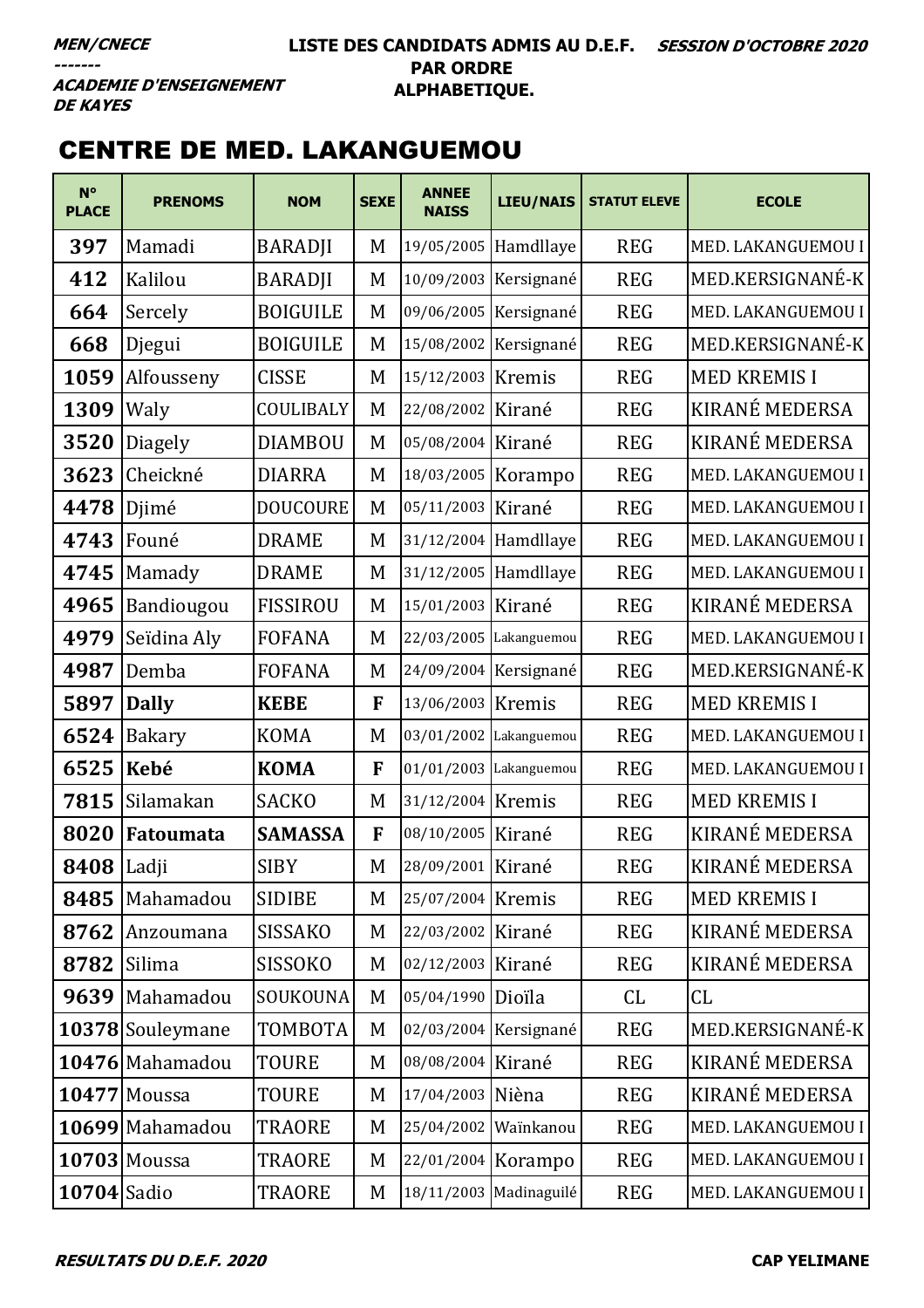**ACADEMIE D'ENSEIGNEMENT DE KAYES** 

## CENTRE DE MED. LAKANGUEMOU (suite & fin)

| $N^{\circ}$<br><b>PLACE</b> | <b>PRENOMS</b>   | <b>NOM</b>    | <b>SEXE</b> | <b>ANNEE</b><br><b>NAISS</b> | <b>LIEU/NAIS</b>      | <b>STATUT ELEVE</b> | <b>ECOLE</b>          |
|-----------------------------|------------------|---------------|-------------|------------------------------|-----------------------|---------------------|-----------------------|
|                             | 10717 Mahamadou  | <b>TRAORE</b> | M           | 05/01/2003 Kirané            |                       | <b>REG</b>          | <b>KIRANÉ MEDERSA</b> |
|                             | 10718 Maniamé    | <b>TRAORE</b> | M           | 15/06/2003 Kidendji          |                       | <b>REG</b>          | <b>KIRANÉ MEDERSA</b> |
| 10780 Diadié                |                  | <b>TRAORE</b> | M           | 08/11/2002 Hamaké            |                       | <b>REG</b>          | MED.KERSIGNANÉ-K      |
|                             | 10782 Bandjougou | <b>TRAORE</b> | M           |                              | 07/01/2002 Kersignané | <b>REG</b>          | MED.KERSIGNANÉ-K      |
|                             | 10783 Yancoubou  | <b>TRAORE</b> | M           |                              | 01/08/2002 Kersignané | <b>REG</b>          | MED.KERSIGNANÉ-K      |
|                             | 10784 Moussa     | <b>TRAORE</b> | M           | 10/02/2003 Manthia           |                       | <b>REG</b>          | MED.KERSIGNANÉ-K      |

Kayes le,

Le Directeur

#### Seydou Nourou MAIGA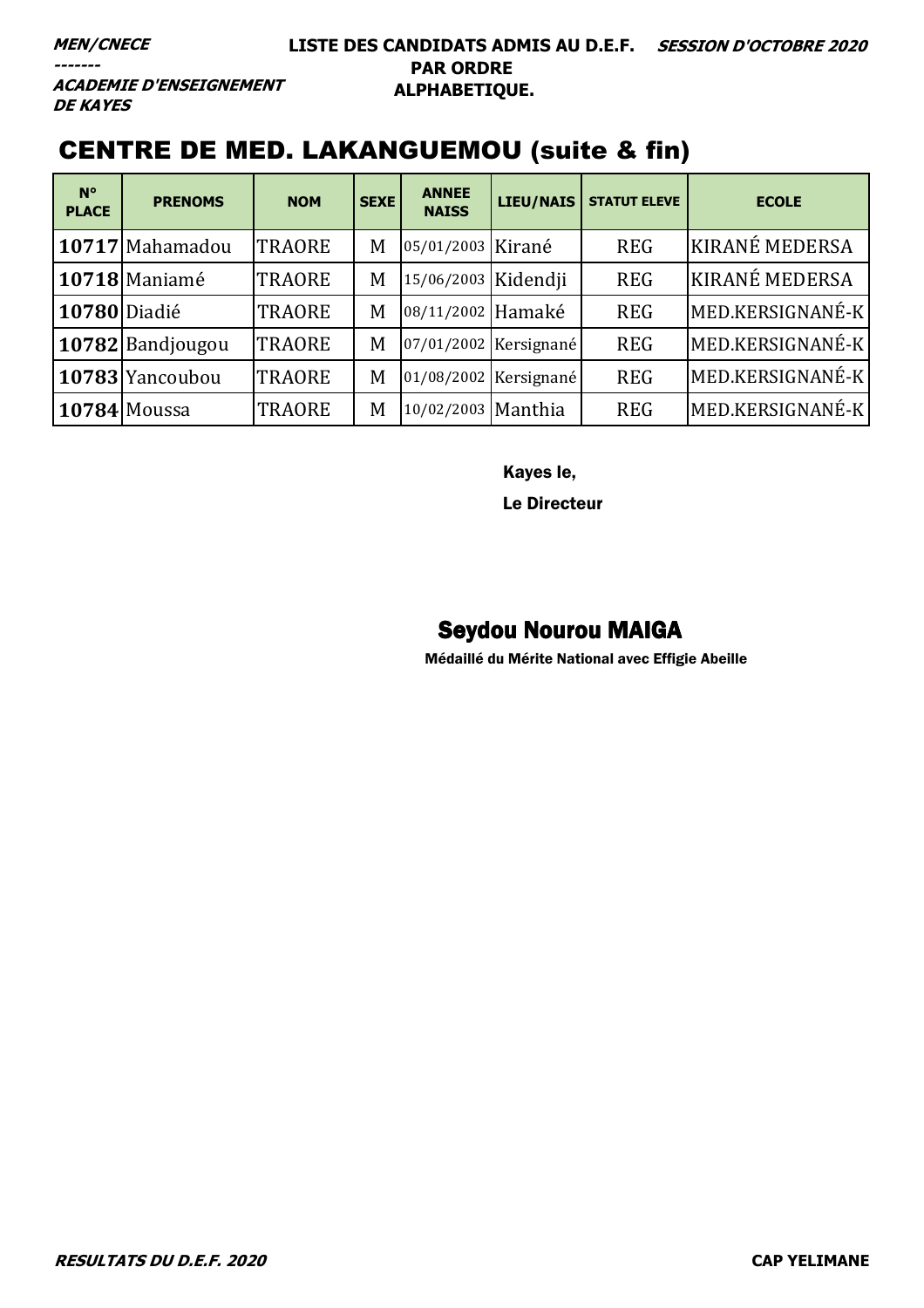#### **LISTE DES CANDIDATS ADMIS AU D.E.F. SESSION D'OCTOBRE 2020 PAR ORDRE ALPHABETIQUE.**

**ACADEMIE D'ENSEIGNEMENT DE KAYES** 

### CENTRE DE MED. TAMBACARA

| $N^{\circ}$<br><b>PLACE</b> | <b>PRENOMS</b>   | <b>NOM</b>       | <b>SEXE</b> | <b>ANNEE</b><br><b>NAISS</b> | <b>LIEU/NAIS</b>        | <b>STATUT ELEVE</b> | <b>ECOLE</b>           |
|-----------------------------|------------------|------------------|-------------|------------------------------|-------------------------|---------------------|------------------------|
| 403                         | Djibril          | <b>BARADJI</b>   | M           | 11/09/2001 Bamako            |                         | <b>REG</b>          | MED.KOMÉOULOU II       |
| 1307                        | Idrissa          | COULIBALY        | M           |                              | 13/11/2005 Koméoulou    | <b>REG</b>          | MED.KOMÉOULOU I        |
| 2610                        | Fousseini        | <b>DIAKITE</b>   | M           | 27/04/2003                   | <b>Bamako</b>           | <b>REG</b>          | <b>MED TAMBACARA I</b> |
| 2611                        | Mahamadou        | <b>DIAKITE</b>   | M           | 17/12/2004                   | <b>Bamako</b>           | <b>REG</b>          | <b>MED TAMBACARA I</b> |
| 2612                        | Maciré Kaba      | <b>DIAKITE</b>   | M           | 29/04/2005                   | <b>Bamako</b>           | <b>REG</b>          | MED TAMBACARA I        |
| 4112                        | Bandiougou       | <b>DIAWARA</b>   | M           |                              | 15/12/2004 Gakhé-Fily   | <b>REG</b>          | MED.KOMÉOULOU I        |
| 4125                        | Bandiougou       | <b>DIAWARA</b>   | M           | 26/06/2004 Sambaga           |                         | <b>REG</b>          | MED.KOMÉOULOU II       |
| 4351                        | Samba            | <b>DIOUMASSY</b> | M           | 29/07/2004                   | Tambacara               | <b>REG</b>          | <b>MED TAMBACARA I</b> |
| 4753                        | Samba            | <b>DRAME</b>     | M           |                              | 23/10/2003 Koméoulou    | <b>REG</b>          | MED.KOMÉOULOU I        |
| 4755                        | <b>Bakery</b>    | <b>DRAME</b>     | M           |                              | 06/06/2003 Koméoulou    | <b>REG</b>          | MED.KOMÉOULOU I        |
| 4756                        | Sékou            | <b>DRAME</b>     | M           |                              | 01/01/2004 Gakhé-Fily   | <b>REG</b>          | MED.KOMÉOULOU I        |
| 5895                        | <b>Sountou</b>   | <b>KEBE</b>      | F           | 16/09/2004 Bamako            |                         | <b>REG</b>          | <b>MED TAMBACARA I</b> |
| 6577                        | Heinda           | <b>KONATE</b>    | F           |                              | 09/08/2003 Tambacara    | <b>REG</b>          | MED TAMBACARA I        |
| 7392                        | Abdoulaye        | <b>MAREGA</b>    | M           |                              | 07/02/2005 Koméoulou    | <b>REG</b>          | MED.KOMÉOULOU I        |
| 7402                        | Abdoulaye        | <b>MAREGA</b>    | M           | 20/12/2003 Benna             |                         | <b>REG</b>          | MED.KOMÉOULOU II       |
| 7403                        | <b>Balla</b>     | <b>MAREGA</b>    | M           | 31/12/2001                   | Benna                   | <b>REG</b>          | MED.KOMÉOULOU II       |
| 7404                        | Dahaba           | <b>MAREGA</b>    | M           | 24/05/2005 New-York/USA      |                         | <b>REG</b>          | MED.KOMÉOULOU II       |
| 7407                        | <b>Hawa</b>      | <b>MAREGA</b>    | F           | 03/10/2006   Kayes           |                         | <b>REG</b>          | MED.KOMÉOULOU II       |
| 7408                        | Massiré          | <b>MAREGA</b>    | M           |                              | 18/09/2001 Sogoniko/Bko | <b>REG</b>          | MED.KOMÉOULOU II       |
| 8381                        | Ibrahima         | <b>SEMEGA</b>    | M           | 02/07/2005 GUIFFI            |                         | <b>REG</b>          | MED.OUOLOGUELA         |
| 9657                        | Bobo             | SOUKOUNA         | M           | 10/01/2003 Sambaga           |                         | <b>REG</b>          | MED.KOMÉOULOU II       |
| 9796                        | Yaya             | <b>SOW</b>       | M           |                              | 06/09/2006 OUOLOGUELA   | <b>REG</b>          | MED.OUOLOGUELA         |
|                             | 9974   Mahamadou | <b>SYLLA</b>     | M           | 01/01/2002 Gakhé             |                         | <b>REG</b>          | MED.KOMÉOULOU II       |
|                             | $10453$ Mamedy   | TOURE            | M           | 01/10/2003 Gory              |                         | <b>REG</b>          | MED TAMBACARA I        |

Kayes le,

Le Directeur

#### Seydou Nourou MAIGA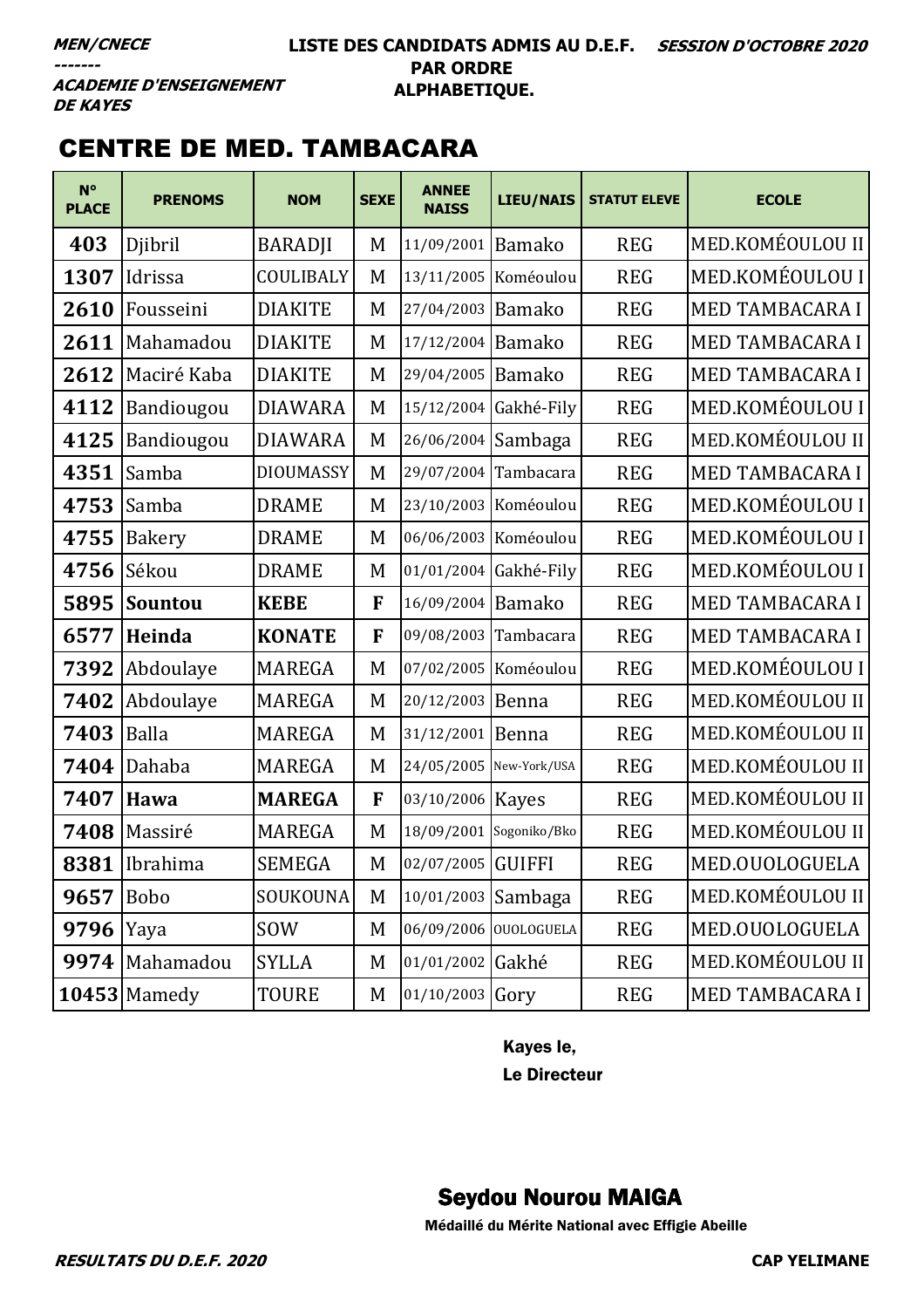### CENTRE DE YELIMANE 1er CYCLE ''A''

| $N^{\circ}$<br><b>PLACE</b> | <b>PRENOMS</b>          | <b>NOM</b>      | <b>SEXE</b>  | <b>ANNEE</b><br><b>NAISS</b> | <b>LIEU/NAIS</b>         | <b>STATUT ELEVE</b> | <b>ECOLE</b>             |
|-----------------------------|-------------------------|-----------------|--------------|------------------------------|--------------------------|---------------------|--------------------------|
| 16                          | <b>Fouleymatou ANNE</b> |                 | F            |                              | 10/11/2004 Yelimané-Cebé | <b>REG</b>          | MED YELIMANÉ-CEBÉ        |
| 705                         | Boubou                  | <b>CAMARA</b>   | M            | 25/04/2005   Kodié           |                          | <b>REG</b>          | MED KODIÉ II.            |
| 1057                        | Hatoumata               | <b>CISSE</b>    | F            | 04/01/2005 Kodié             |                          | <b>REG</b>          | MED KODIÉ II.            |
| 1847                        | Moussa                  | <b>DABO</b>     | M            | 29/10/2004 Kodié             |                          | <b>REG</b>          | MED KODIÉ II.            |
| 1849                        | <b>Manthita</b>         | <b>DABO</b>     | $\mathbf{F}$ |                              | 08/08/2004 Dioncoulané   | <b>REG</b>          | <b>MED DIONCOULANÉ I</b> |
| 2109                        | Dindé                   | <b>DEMBELE</b>  | F            | 09/11/2003 Kodié             |                          | <b>REG</b>          | MED KODIÉ II.            |
| 2111                        | Toumany                 | <b>DEMBELE</b>  | M            | 16/07/2003 Kodié             |                          | <b>REG</b>          | MED KODIÉ II.            |
| 2136                        | Mamadi                  | <b>DEMBELE</b>  | M            |                              | 20/10/2000 Dioncoulané   | <b>REG</b>          | MED DIONCOULANÉ II       |
| 2614                        | <b>Mariam</b>           | <b>DIAKITE</b>  | $\mathbf{F}$ |                              | 17/12/2002 Bandiougoula  | <b>REG</b>          | MED. BANDIOUGOULA        |
| 2915                        | Lassana                 | <b>DIALLO</b>   | M            |                              | 20/09/2003 Bandiougoula  | <b>REG</b>          | MED. BANDIOUGOULA        |
| 3519                        | Simbala                 | <b>DIAMBOU</b>  | M            | 07/04/2006 Fanga             |                          | <b>REG</b>          | MED DIONCOULANÉ IV       |
| 3568                        | <b>Tassiry</b>          | <b>DIANKA</b>   | F            | 02/09/2005 Kodié             |                          | <b>REG</b>          | MED KODIÉ I.             |
| 3579                        | Djimé                   | <b>DIANKA</b>   | M            |                              | 18/04/2004 Dioncoulané   | <b>REG</b>          | MED DIONCOULANÉ II       |
| 4217                        | Mody                    | <b>DIBATERE</b> | M            | 02/10/2005 Yelimané          |                          | <b>REG</b>          | MED YELIMANÉ-CEBÉ        |
| 6475                        | Coumba                  | <b>KOITA</b>    | F            | 25/05/2005 Kodié             |                          | <b>REG</b>          | MED KODIÉ II.            |
| 6476                        | Maïlé Jumeau            | <b>KOITA</b>    | F            | 26/12/2003 Kodié             |                          | <b>REG</b>          | MED KODIÉ II.            |
| 6504                        | <b>Bousseye</b>         | KOITA           | M            |                              | 21/09/2003 Dioncoulané   | <b>REG</b>          | MED DIONCOULANÉ II       |
| 6505                        | Halima                  | <b>KOITA</b>    | F            |                              | 07/11/2003 Dioncoulané   | <b>REG</b>          | MED DIONCOULANÉ II       |
| 6506                        | Mady-Koudjeï KOITA      |                 | M            |                              | 03/11/2005 Dioncoulané   | <b>REG</b>          | MED DIONCOULANÉ II       |
| 6508 Siga                   |                         | <b>KOITA</b>    | F            |                              | 20/01/2005 Dioncoulané   | <b>REG</b>          | MED DIONCOULANÉ II       |
| 6582                        | Mahamadou               | <b>KONATE</b>   | M            | 02/11/2005 Bandiougoula      |                          | <b>REG</b>          | MED. BANDIOUGOULA        |
| 7016                        | Adama                   | <b>KONTE</b>    | M            | 20/09/2004 Niagnela          |                          | <b>REG</b>          | MED YELIMANÉ-CEBÉ        |
| 7017                        | Moussa                  | <b>KONTE</b>    | M            | 18/03/2002 Niagnela          |                          | <b>REG</b>          | MED YELIMANÉ-CEBÉ        |
| 7018                        | Maniamé                 | <b>KONTE</b>    | M            | 09/05/2004 Kodié             |                          | <b>REG</b>          | MED KODIÉ I.             |
| 7119                        | Massiré                 | LY              | M            |                              | 25/02/2004 Yelimané-Cebé | <b>REG</b>          | MED YELIMANÉ-CEBÉ        |
| 7120                        | Marabata                | LY              | M            | 11/10/2006 Yelimané          |                          | <b>REG</b>          | MED DIONCOULANÉ IV       |
| 7127                        | Abdoulaye               | LY              | M            | 30/06/2004 Yarka             |                          | <b>REG</b>          | MED DIONCOULANÉ II       |
| 7129                        | Ousmane                 | LY              | M            | 06/10/2004 Yarka             |                          | <b>REG</b>          | MED DIONCOULANÉ II       |
| 7253                        | Founé                   | <b>MAGASSA</b>  | F            |                              | 27/07/2004 Bandiougoula  | <b>REG</b>          | MED. BANDIOUGOULA        |
| 7254                        | <b>Kagoro</b>           | <b>MAGASSA</b>  | F            |                              | 20/11/2003 Bandiougoula  | <b>REG</b>          | MED. BANDIOUGOULA        |